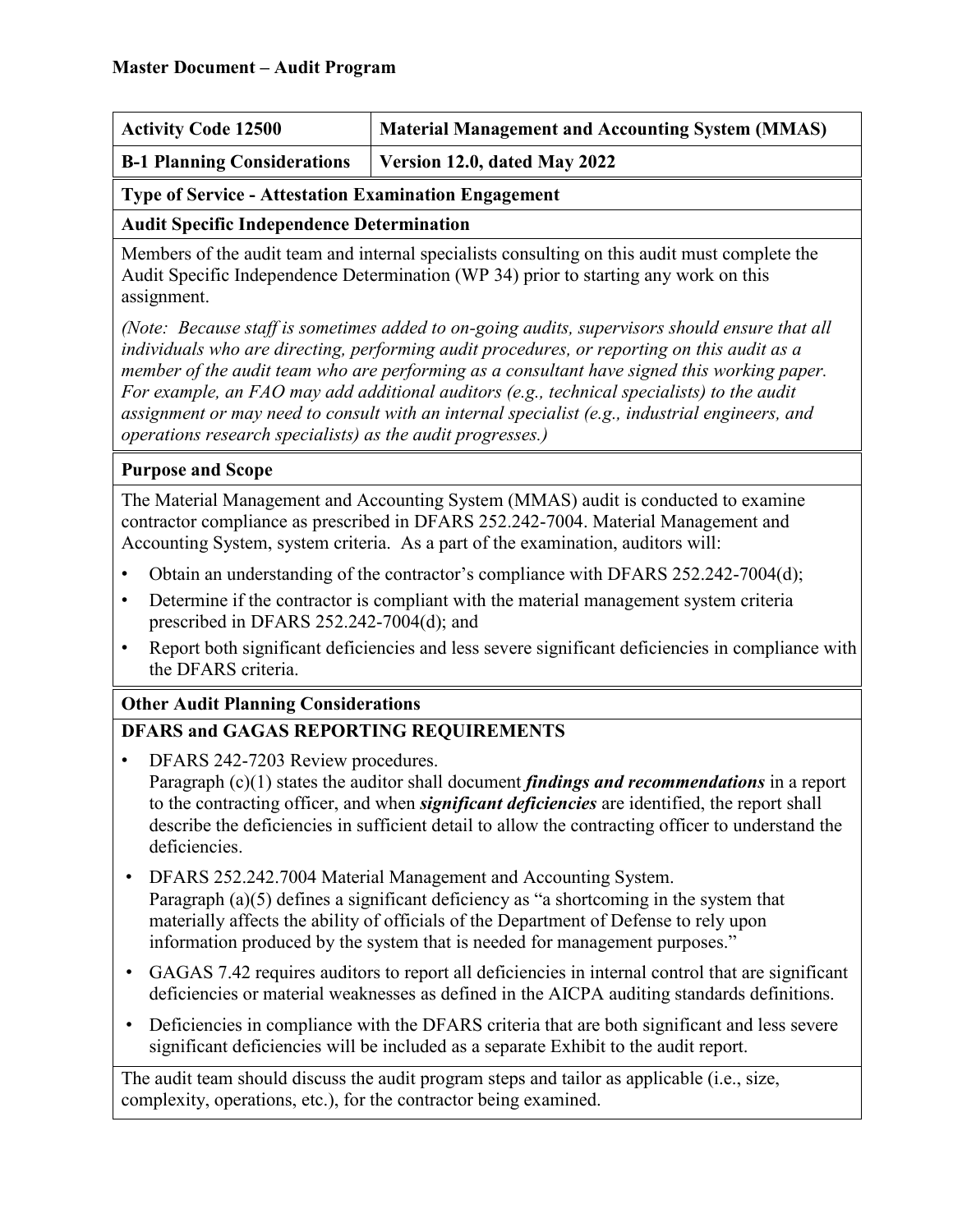#### **Other Audit Planning Considerations**

If the entity is a Non-profit, Federally Funded Research and Development Center (FFRDC) (excluding those operated by Educational Institutions), or State and Local Government, the auditor should modify the risk assessment to include specific procedures in accordance with the OMB Circulars applicable to that entity.

### **TIMELY COMMUNICATION OF SIGNIFICANT DEFICIENCIES IN COMPLIANCE WITH DFARS CRITERIA**

Timely communication of significant deficiencies in compliance with the DFARS criteria to those charged with governance is essential to correcting internal control deficiencies. After discussion with your supervisor, it may be determined that a system deficiency report should be issued on a real-time basis, prior to completion of the audit. In those cases, a separate assignment should be set up using the System Deficiency Report activity code 11090. Establishment of this assignment should not occur until there is sufficient evidence that a significant deficiency in compliance with the DFARS criteria exists and the audit team has fully developed the elements of a finding for the deficiency (see CAM Chapter 10). Whether to issue a deficiency report during the course of the audit is a matter of professional judgment depending on the specific circumstances.

### **CONTRACTS THAT DO NOT HAVE THE DFARS 252.242-7004 CLAUSE**

Contractors that do not have DoD contracts (i.e., contractors that are 100 percent reimbursable) are not contractually required to comply with the DFARS criteria.

### **UNDERSTANDING AUDIT CRITERIA**

Read CAM guidance and obtain an understanding of the DFARS regulations identified in the reference section below.

#### **References**

- DFARS Subpart 242.72, Contractor Material Management and Accounting Systems, (Contract Administration Policies and Procedures)
- DFARS 252.242-7004, Material Management and Accounting System, (Contract Clause)
- Cost Accounting Standard 411, Accounting for the Acquisition of Costs of Material
- FAR 31.205-26, Material Costs
- CAM 5-100, Obtaining an Understanding of a Contractor's Internal Controls and Assessing Control Risk
- CAM 5-400 Audit of Compliance with DFARS 252.242-7004, Material Management and Accounting Systems
- CAM 5-505, Business System Reporting
- CAM 10, General Audit Report Quality, Format and Contents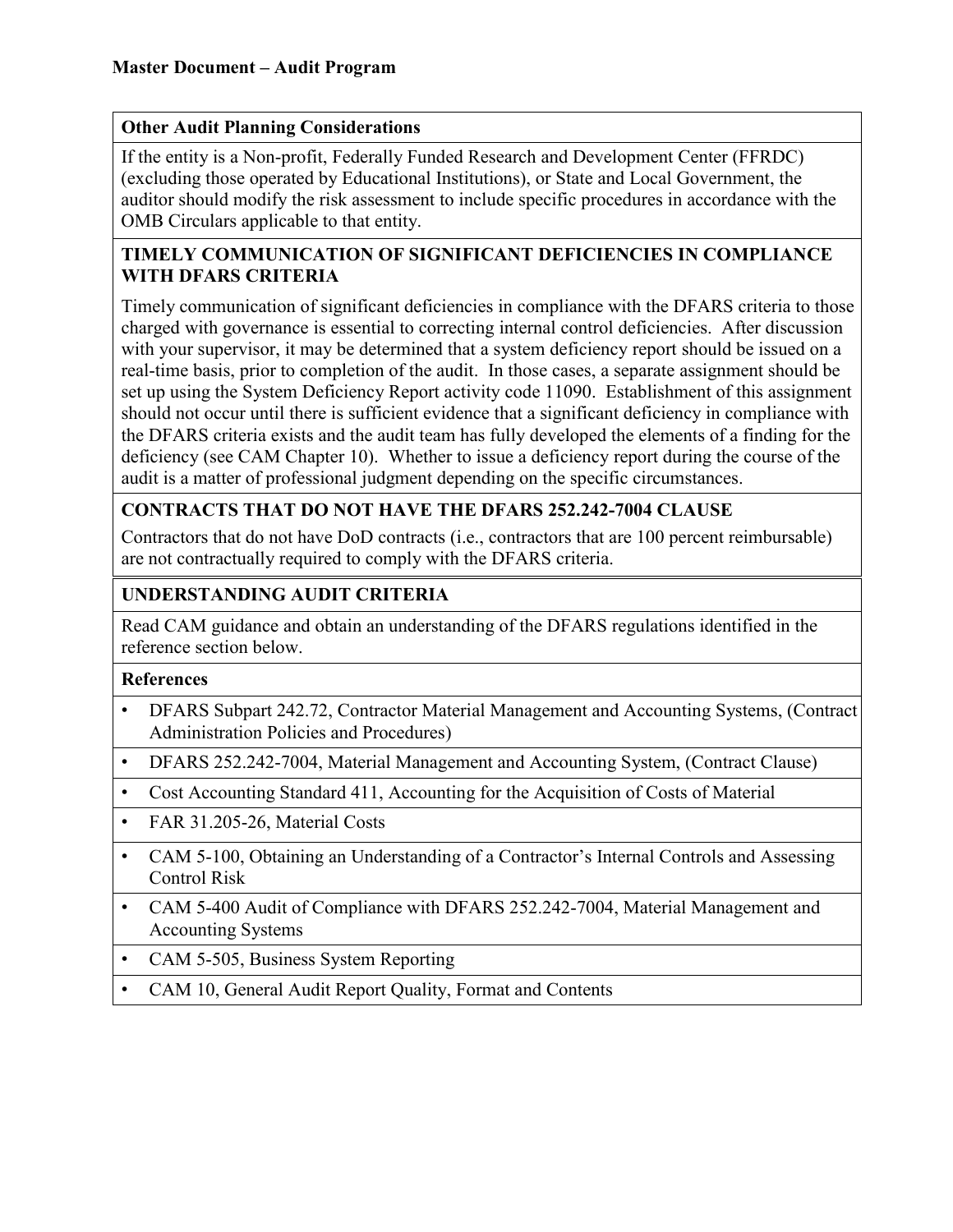| <b>B-1 Preliminary Steps</b>                                                                                                                                                                                                                                                                                                                                                                                                                                                                                                                                                                                                                                                                                                                                                                                 | <b>WP Reference</b> |
|--------------------------------------------------------------------------------------------------------------------------------------------------------------------------------------------------------------------------------------------------------------------------------------------------------------------------------------------------------------------------------------------------------------------------------------------------------------------------------------------------------------------------------------------------------------------------------------------------------------------------------------------------------------------------------------------------------------------------------------------------------------------------------------------------------------|---------------------|
| Version 12.0, dated May 2022                                                                                                                                                                                                                                                                                                                                                                                                                                                                                                                                                                                                                                                                                                                                                                                 |                     |
| 1. Hold a planning meeting with the contractor's manager(s) responsible for<br>the MMAS to:                                                                                                                                                                                                                                                                                                                                                                                                                                                                                                                                                                                                                                                                                                                  |                     |
| provide notification of the upcoming audit;<br>a.                                                                                                                                                                                                                                                                                                                                                                                                                                                                                                                                                                                                                                                                                                                                                            |                     |
| inquire about the locations of inventory and production facilities to<br>$\mathbf{b}$ .<br>determine if coordination with other DCAA offices is necessary;                                                                                                                                                                                                                                                                                                                                                                                                                                                                                                                                                                                                                                                   |                     |
| schedule the entrance conference (and "kickoff" meeting, if<br>c.<br>applicable), and to request the contractor prepare a general overview of<br>their system for presentation at the entrance conference;                                                                                                                                                                                                                                                                                                                                                                                                                                                                                                                                                                                                   |                     |
| d. discuss the content and timing of detailed system demonstrations for<br>each significant MMAS process to follow the entrance conference; and                                                                                                                                                                                                                                                                                                                                                                                                                                                                                                                                                                                                                                                              |                     |
| e. request the initial data needed to identify the significant MMAS<br>processes and assess risk.                                                                                                                                                                                                                                                                                                                                                                                                                                                                                                                                                                                                                                                                                                            |                     |
| 2. Contact the contracting officer to discuss and obtain their concerns related<br>to the contractor's MMAS and compliance with the DFARS criteria. Invite<br>the contracting officer to the entrance conference and contractor system<br>demonstrations.                                                                                                                                                                                                                                                                                                                                                                                                                                                                                                                                                    |                     |
| a. Coordinate with DCMA to identify and obtain copies of corrective<br>action reports pertaining to the MMAS system and inquire about<br>contractor's late deliverables to Government.                                                                                                                                                                                                                                                                                                                                                                                                                                                                                                                                                                                                                       |                     |
| b. Inquire about the extent of DCMA surveillance of the MMAS,<br>including Government-owned inventory and material transferred using<br>loan-payback techniques, along with any leads related to compliance<br>with DFARS 252.242-7004.                                                                                                                                                                                                                                                                                                                                                                                                                                                                                                                                                                      |                     |
| Document the results of this coordination and consider during audit<br>$c_{\cdot}$<br>planning.                                                                                                                                                                                                                                                                                                                                                                                                                                                                                                                                                                                                                                                                                                              |                     |
| 3. In cases where this examination covers MMAS at multi-segment<br>contractors, follow the guidance in CAM 5-103.2 and 5-110e. Auditing<br>MMAS at multi-segment contractors requires effective coordination among<br>cognizant auditors to identify the audit responsibilities at each location to<br>ensure appropriate audit coverage when contractor locations share<br>components of the system, such as policies and procedures, common<br>technologies (e.g., software) or common management. FAOs cognizant of<br>segment locations should initiate assist audits from off-site locations as<br>necessary. FAOs cognizant of off-site locations should not self-initiate<br>audits of MMAS. Coordinate effort needed with other DCAA offices (e.g.,<br>CADs, assist audit offices, FD) as necessary. |                     |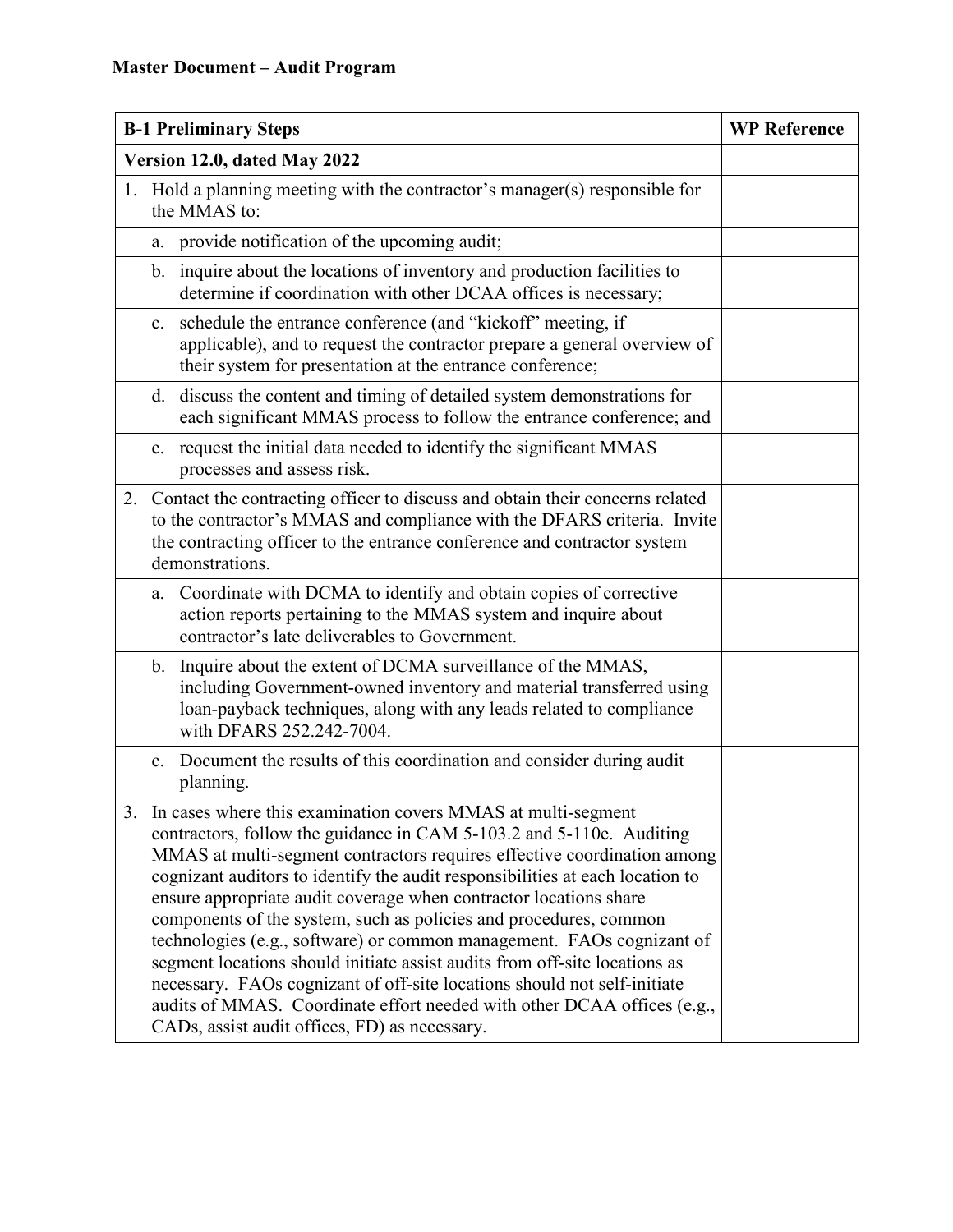| <b>B-1 Preliminary Steps</b>                                                                                                                                                                                                                                                                                                                                                                                                                                                                                                                                                            | <b>WP Reference</b> |
|-----------------------------------------------------------------------------------------------------------------------------------------------------------------------------------------------------------------------------------------------------------------------------------------------------------------------------------------------------------------------------------------------------------------------------------------------------------------------------------------------------------------------------------------------------------------------------------------|---------------------|
| a. Hold a preliminary planning meeting with the audit team (e.g., RAM,<br>FAO Manager, Supervisor, Auditors). Topics to discuss should include:                                                                                                                                                                                                                                                                                                                                                                                                                                         |                     |
| relevant environmental factors and information related to the nature<br>of the entity;                                                                                                                                                                                                                                                                                                                                                                                                                                                                                                  |                     |
| how to obtain and document the system understanding;<br>$\bullet$                                                                                                                                                                                                                                                                                                                                                                                                                                                                                                                       |                     |
| the audit objectives (primarily compliance with DFARS 252.242-<br>7004); and                                                                                                                                                                                                                                                                                                                                                                                                                                                                                                            |                     |
| coordination with other DCAA offices (e.g., CADs, other locations<br>$\bullet$<br>where accounting functions are performed, FD, etc.).                                                                                                                                                                                                                                                                                                                                                                                                                                                  |                     |
| The audit report will opine on the contractor's compliance with DFARS<br>4.<br>252.242-7004(d) system criteria for a specified period of time. Plan the<br>audit and select transactions within the time period under audit. Limit the<br>time between the material transaction testing and report issuance to the<br>extent possible. (For example, the audit team may decide to document the<br>understanding of the system before finalizing the period for any planned<br>substantive testing.) Accordingly, the team may adjust the timing of some<br>of the planning steps below. |                     |
| Review the contract mix and universe of material dollars provided by<br>a.<br>the contractor for the period. Verify completeness and accuracy of<br>schedule.                                                                                                                                                                                                                                                                                                                                                                                                                           |                     |
| b. Verify the DFARS 252.242-7004 MMAS clause is included in the<br>contracts identified by the contractor. Test the completeness and<br>accuracy contractor provided data (e.g. compare to EDA, Federal<br>Procurement Spending Data, DCMA records or information available<br>in Shared Data Warehouse accessible through PIEE, and FAO records).                                                                                                                                                                                                                                      |                     |
| c. Based on the risk information gathered in the preceding steps, identify<br>the materiality of the MMAS and discuss with audit team.                                                                                                                                                                                                                                                                                                                                                                                                                                                  |                     |
| 5. Review and document audit leads and other issues affecting this<br>assignment (e.g., Form 1s and fraud referrals made or in process (DCAA<br>Form 2000) and voluntary contactor disclosures related to material).                                                                                                                                                                                                                                                                                                                                                                    |                     |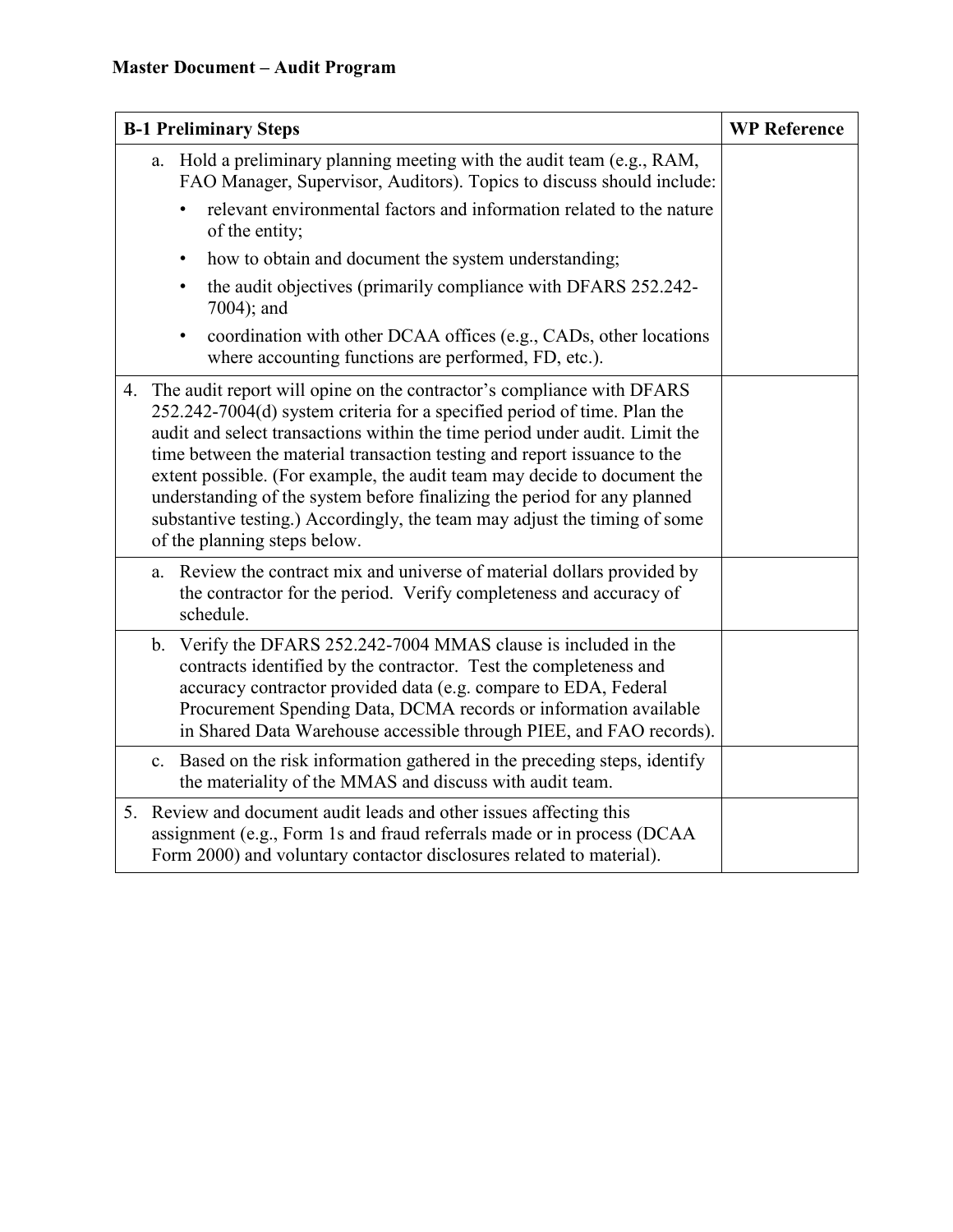| <b>B-1 Preliminary Steps</b> |                                                                                                                                                                                                                                                                                                                                                                                                                                                                                                              | <b>WP Reference</b> |
|------------------------------|--------------------------------------------------------------------------------------------------------------------------------------------------------------------------------------------------------------------------------------------------------------------------------------------------------------------------------------------------------------------------------------------------------------------------------------------------------------------------------------------------------------|---------------------|
|                              | 6. Review and document other relevant information to include environmental<br>factors, the nature of the entity, and changes from the prior period. This<br>information may be available in the contractor's annual Form 10-K report,<br>quarterly Form 10-Q report, Interim Form 8-K reports (if applicable - to<br>cover special material events that occur between 10-K and 10-Q filings),<br>and its annual report to shareholders.                                                                      |                     |
|                              | Note: Not all of the following examples will be relevant in each audit.<br>Document information relevant in the specific circumstances based on a<br>review of the permanent files and the sources discussed in the paragraph<br>above.                                                                                                                                                                                                                                                                      |                     |
|                              | Environmental factors include industry conditions, such as the competitive<br>environment, supplier and customer relationships, and technological<br>developments; the regulatory environment encompassing among other<br>matters, relevant accounting pronouncements, the legal and political<br>environment, and environmental requirements affecting the industry and<br>the entity; and other external factors, such as general economic conditions.                                                     |                     |
|                              | The nature of the entity refers to the entity's operations, its ownership,<br>governance, and the way the entity is structured. An understanding of the<br>nature of an entity enables the auditor to understand the classes of<br>transactions, and account balances. Identifying significant changes in the<br>environment and entity from prior periods is important in gaining a<br>sufficient understanding of the entity to identify and assess risks of<br>material misstatements and noncompliances. |                     |
|                              | Note: Other audits may have similar information (e.g., accounting system,<br>billing audit). To avoid duplication of effort, incorporate any current and<br>relevant information from those audits into this section.                                                                                                                                                                                                                                                                                        |                     |
|                              | 7. Review prior MMAS audits, MMAS deficiency reports, and if applicable,<br>Survey of Contractor's Organization, Accounting System and System of<br>Internal Controls (ICQ). Document the impact to this audit.                                                                                                                                                                                                                                                                                              |                     |
| 8.                           | Determine if a current 11070 Accounting System audit exists. If so,<br>summarize the results and assess its impact on the contractor's MMAS. If<br>not, discuss with supervisor the need to perform a separate assignment (i.e.<br>accounting system audit).                                                                                                                                                                                                                                                 |                     |
| 9.                           | Review other related audits. Examples include MAARS 13 (Activity<br>Code 10320).                                                                                                                                                                                                                                                                                                                                                                                                                             |                     |
|                              | 10. Document results and impact of any other relevant audits on this audit.                                                                                                                                                                                                                                                                                                                                                                                                                                  |                     |
|                              | 11. Document, if applicable, any CAS noncompliances that affect the<br>processes and internal control related to compliance with the DFARS<br>252.242-7004 system criteria.                                                                                                                                                                                                                                                                                                                                  |                     |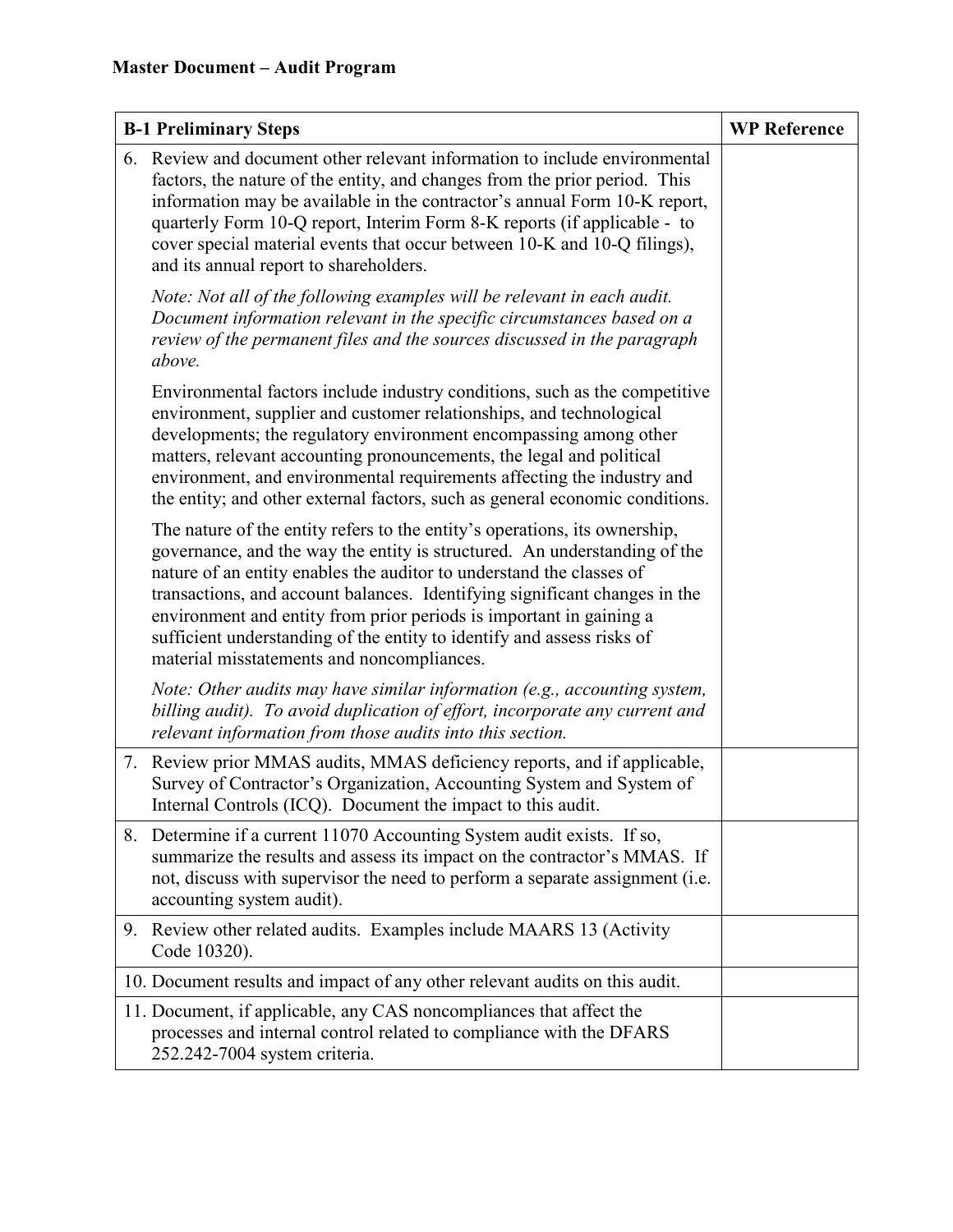| <b>B-1 Preliminary Steps</b>                                                                                                                                                                                                                                                                                                                                                                                                                                                                                                                                                                                                                                       | <b>WP Reference</b> |
|--------------------------------------------------------------------------------------------------------------------------------------------------------------------------------------------------------------------------------------------------------------------------------------------------------------------------------------------------------------------------------------------------------------------------------------------------------------------------------------------------------------------------------------------------------------------------------------------------------------------------------------------------------------------|---------------------|
| 12. Review permanent file to determine if previous audits included findings<br>and recommendations that impact the subject matter. If there were<br>findings material to the subject matter, document this information in the<br>risk assessment and perform the following procedures:                                                                                                                                                                                                                                                                                                                                                                             |                     |
| a. Ask contractor management if it took corrective actions to address<br>findings and recommendations reported in previous DCAA audits<br>(e.g., questioned costs, business system deficiencies, CAS audits) that<br>are relevant to the subject matter of audit. If yes, have contractor<br>explain corrective actions taken and determine if additional audit<br>procedures should be included in the fieldwork to test the corrective<br>actions.<br>b. Document the results of the inquiry and impact of the corrective<br>actions to the subject matter.                                                                                                      |                     |
| 13. Review permanent file to determine if the contractor has previously<br>provided other studies or audits (e.g., summary listing of internal audits or<br>external audit reports) that directly relate to the subject matter. If there are<br>no other studies or audits, document that information in the working<br>papers and perform the procedures below.                                                                                                                                                                                                                                                                                                   |                     |
| Ask contractor management if it performed internal audits. If yes,<br>a.<br>request contractor provide a summary listing of the internal audits that<br>would assist us in understanding and evaluating the efficacy of the<br>internal controls relevant to the subject matter of the audit.                                                                                                                                                                                                                                                                                                                                                                      |                     |
| b. If the review of the perm file or the contractor identifies relevant<br>internal audits:                                                                                                                                                                                                                                                                                                                                                                                                                                                                                                                                                                        |                     |
| Determine if access to these reports is necessary to complete the<br>evaluation of the relevant internal controls to support the risk<br>assessment or audit procedures related to the subject matter of the<br>audit. There must be a nexus between the internal audit reports and<br>the scope of this specific assignment.<br>Document the results of the determination in writing.<br>If assignment is at a major contractor location, coordinate with the<br>CAD or FAO point of contact (POC) for internal audit reports to<br>request the contractor provide access to the reports.<br>If assignment is at a non-major contractor and the FAO does not<br>٠ |                     |
| have a designated POC, the auditor should request the contractor<br>provide access to the internal audit reports.<br>The request should include information on how the internal audit<br>report is relevant to the DCAA audit. Place a copy of the request<br>in the assignment administrative working papers.                                                                                                                                                                                                                                                                                                                                                     |                     |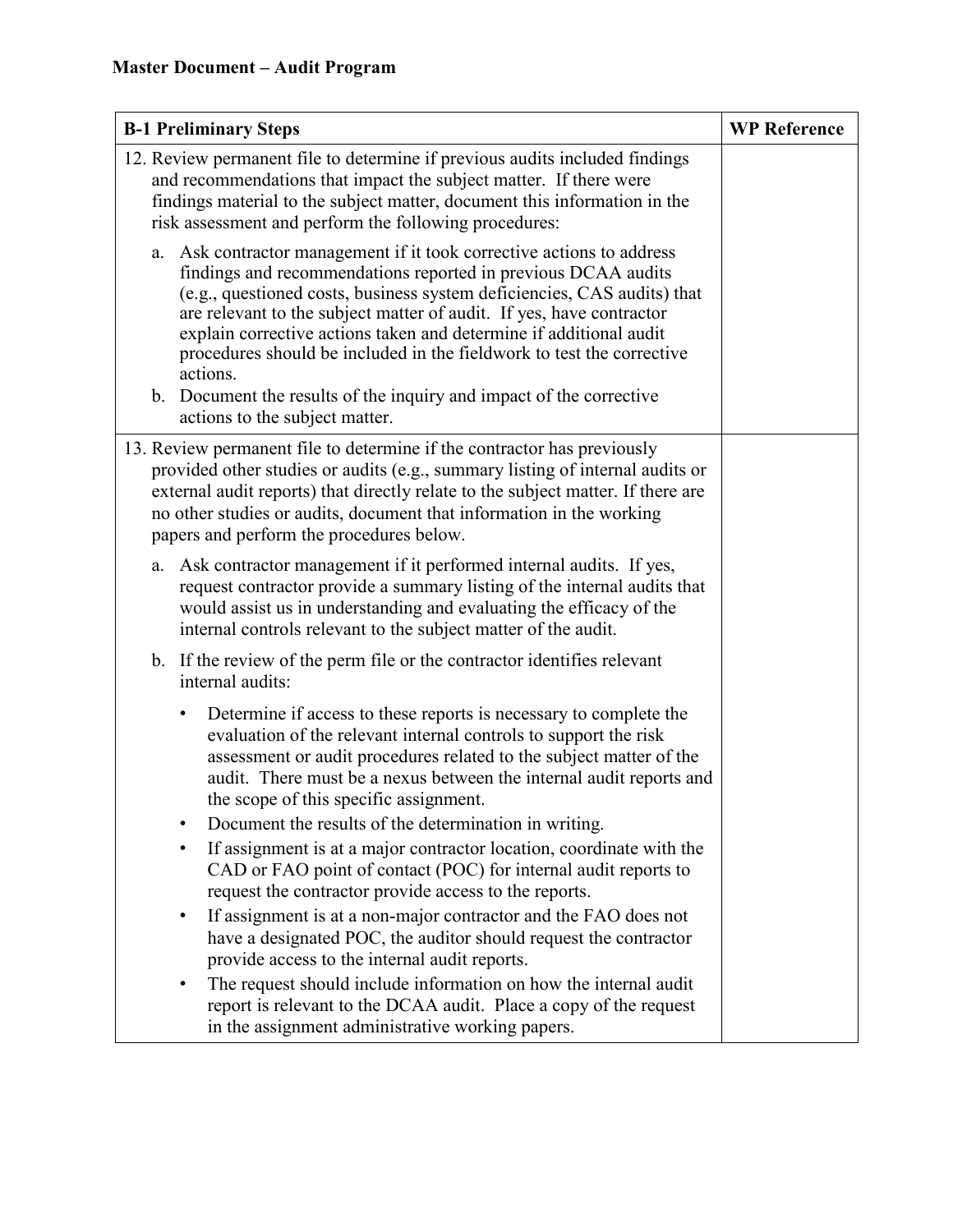| <b>B-1 Preliminary Steps</b>                                                                                                                                                                                                                                                                                                                                                                                                                                                                                         | <b>WP Reference</b> |
|----------------------------------------------------------------------------------------------------------------------------------------------------------------------------------------------------------------------------------------------------------------------------------------------------------------------------------------------------------------------------------------------------------------------------------------------------------------------------------------------------------------------|---------------------|
| c. If the review of the perm file or the contractor identifies relevant other<br>audits or studies:                                                                                                                                                                                                                                                                                                                                                                                                                  |                     |
| Obtain publicly available information for the relevant other<br>Government agency audits (e.g., websites for DoD IG or other IGs,<br>service audit agencies, etc.).<br>Make appropriate adjustments to your risk assessment and planned<br>procedures based on the reported findings.                                                                                                                                                                                                                                |                     |
| d. Document the results of the inquiries including the response received<br>from the contractor for any request for access to internal audit reports.<br>(If access was not granted this should include the contractor's rationale<br>or justification for not granting access).                                                                                                                                                                                                                                     |                     |
| e. Determine if additional audit procedures are needed to respond to<br>identified risk.                                                                                                                                                                                                                                                                                                                                                                                                                             |                     |
| 14. Draft the Contractor Notification Letter using the working paper 11b pro<br>forma. The pro forma contains a list of information needed from the<br>contractor to perform the risk assessment and identifies the key areas of<br>the MMAS to be addressed during system demonstration. The notification<br>may be provided at or prior to the entrance conference. The notification<br>letter finalizes the preliminary information request already discussed<br>during the planning meeting with the contractor. |                     |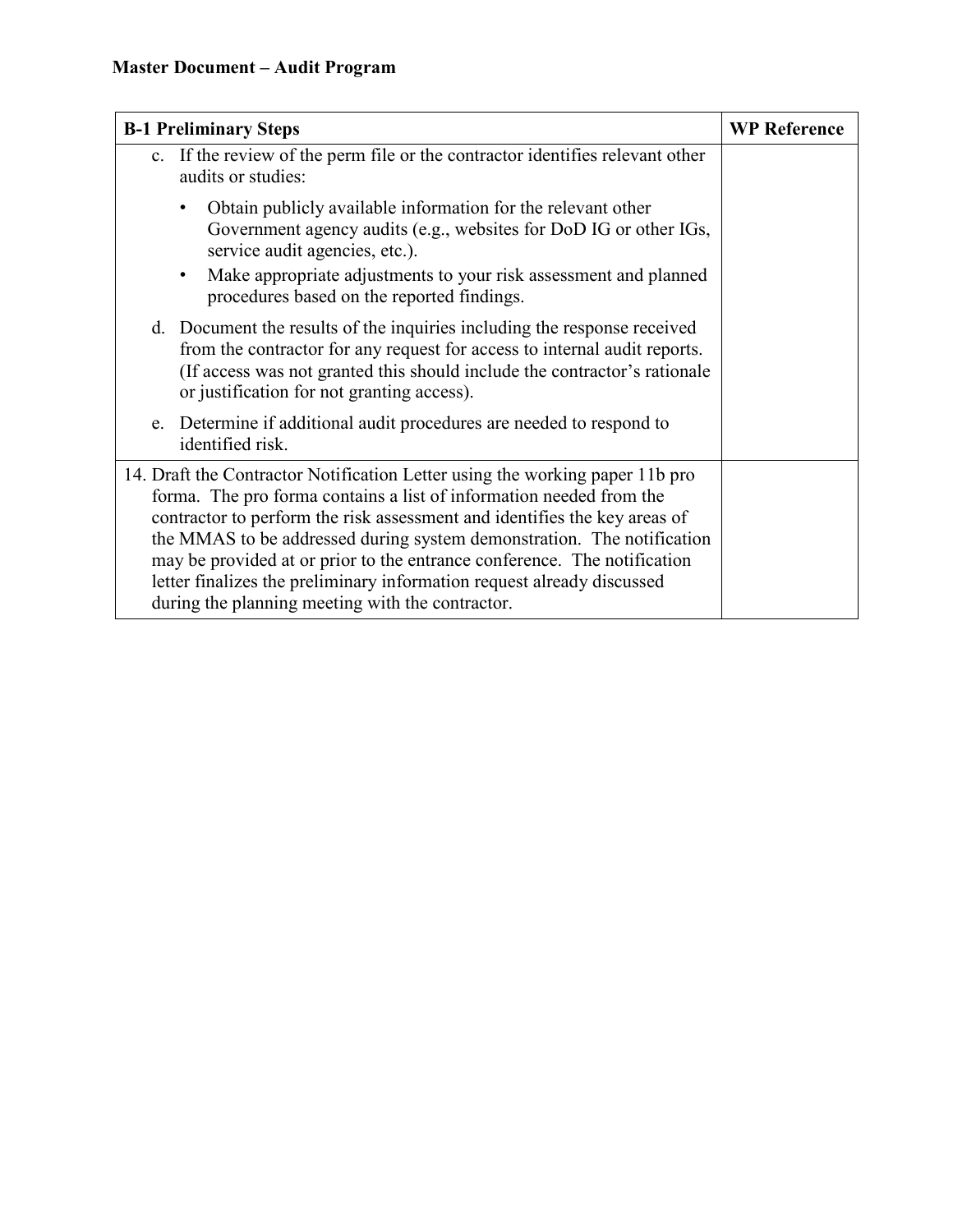| <b>B-1 Preliminary Steps</b>                                                                                                                                                                                                                                                                                       | <b>WP Reference</b> |
|--------------------------------------------------------------------------------------------------------------------------------------------------------------------------------------------------------------------------------------------------------------------------------------------------------------------|---------------------|
| 15. Make inquiries of management regarding the following and document the<br>impact of their responses on the performance of the examination:                                                                                                                                                                      |                     |
| Their knowledge of any actual, suspected, or alleged fraud or<br>a.<br>noncompliance with laws and regulations affecting the period of time<br>corresponding to the subject matter under audit. (AT-C 205.33)                                                                                                      |                     |
| b. If any specialists (internal or external) were used in the preparation of<br>the subject matter. If yes, have the contractor explain how the<br>specialists were used in the preparation of the subject matter.<br>$(AT-C 205.16)$                                                                              |                     |
| c. Whether any investigations or legal proceedings, that are significant<br>to the engagement objectives, have been initiated or are in process<br>with respect to the period of time corresponding to the subject matter.<br>(GAGAS 7.14)                                                                         |                     |
| The existence of other audits and studies (performed by other than<br>d.<br>DCAA) that relate to the subject matter under audit. If yes, have the<br>contractor explain the audits and studies performed, any related<br>findings or recommendations, and any contractor corrective actions<br>taken. (GAGAS 7.13) |                     |
| Note: Specifically document in the working papers; the inquiries and the<br>corresponding responses as well as how the responses affect the<br>performance of the engagement.                                                                                                                                      |                     |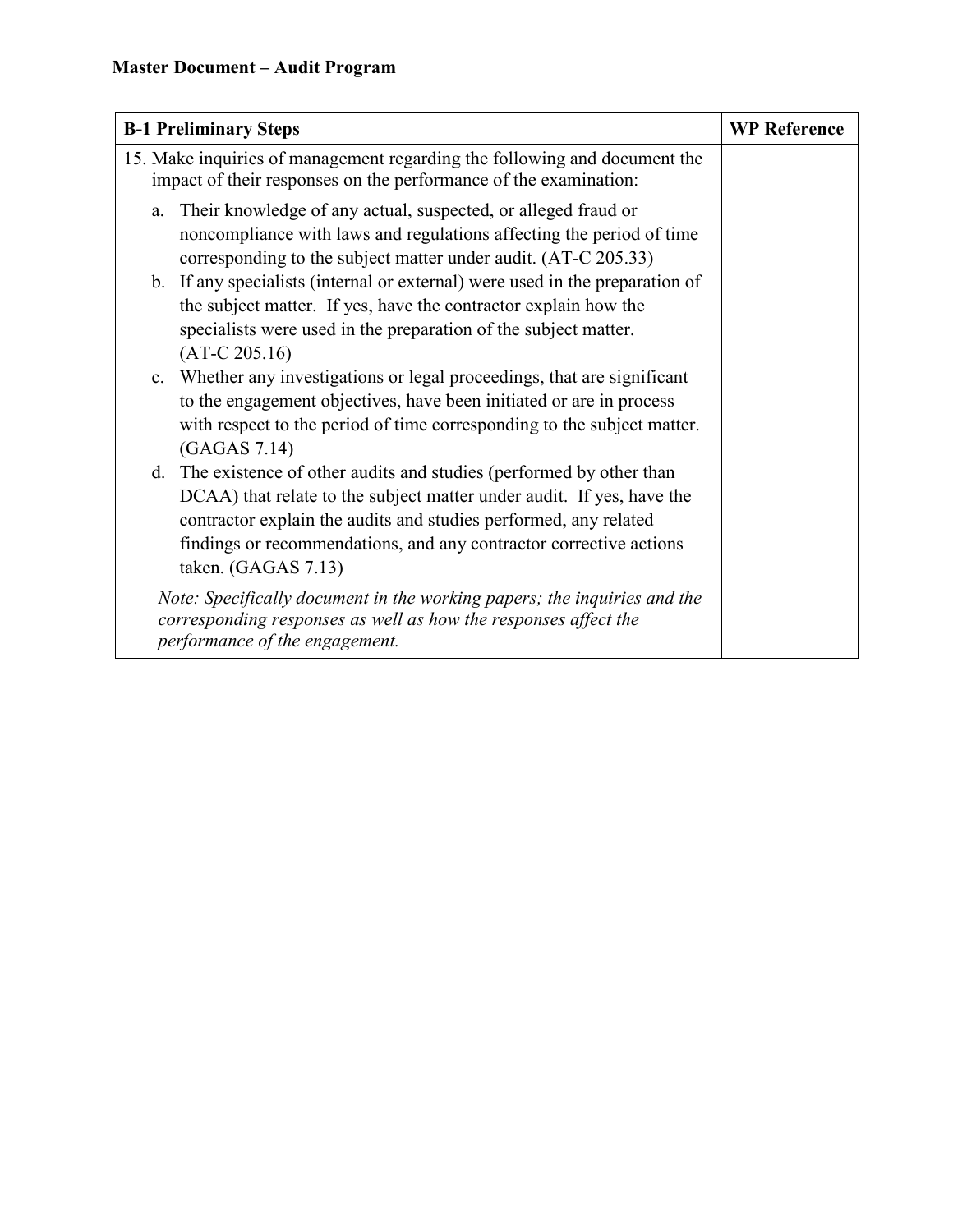| <b>B-1 Preliminary Steps</b>                                                                                                                                                                                                                                                                                                                                                                                                                                                                                                                                                                                                                                                                                                                                                                                                                                                                                                                                                                                                            | <b>WP Reference</b> |
|-----------------------------------------------------------------------------------------------------------------------------------------------------------------------------------------------------------------------------------------------------------------------------------------------------------------------------------------------------------------------------------------------------------------------------------------------------------------------------------------------------------------------------------------------------------------------------------------------------------------------------------------------------------------------------------------------------------------------------------------------------------------------------------------------------------------------------------------------------------------------------------------------------------------------------------------------------------------------------------------------------------------------------------------|---------------------|
| 16. Based on the team's understanding of the criteria, subject matter, and the<br>contractor and its environment, hold a planning meeting with the audit<br>team (at a minimum, Supervisor and Auditor) to discuss and identify<br>potential material noncompliances, whether due to error or fraud, that<br>could affect the subject matter.                                                                                                                                                                                                                                                                                                                                                                                                                                                                                                                                                                                                                                                                                           |                     |
| The discussion should include:                                                                                                                                                                                                                                                                                                                                                                                                                                                                                                                                                                                                                                                                                                                                                                                                                                                                                                                                                                                                          |                     |
| relevant prior audit experience (e.g., questioned cost, relevant reported<br>$\bullet$<br>estimating or accounting system deficiencies),<br>relevant aspects of the contractor and its environment,<br>$\bullet$<br>risk of material noncompliance due to fraud (e.g., the extent of<br>$\bullet$<br>financial incentives, pressures to meet budget or contractual<br>commitments, and opportunities to commit and conceal fraud).<br>Consider the DoD IG website Fraud Detection Resources for Auditors<br>for common fraud risk factors. Copy link and paste into web browser,<br>other factors identified that increase the risk of material noncompliance<br>٠<br>with laws and regulations, and<br>the audit team's understanding of relevant key internal controls.<br>$\bullet$<br>Document the factors identified that increase the risk of material<br>noncompliance due to error or fraud that could affect the subject<br>matter, and design audit procedures to respond to the increased risk of<br>material noncompliance. |                     |
| Communication among audit team members should continue as needed<br>throughout the audit regarding the risk of material misstatement and<br>noncompliance due to error or fraud.                                                                                                                                                                                                                                                                                                                                                                                                                                                                                                                                                                                                                                                                                                                                                                                                                                                        |                     |
| 17. For large contractors with significant contracts subject to MMAS, the<br>entrance conference may be split into 2 meetings-- a "kickoff" meeting to<br>discuss the general MMAS audit process with all contractor and<br>Government personnel with an interest in the MMAS followed by the<br>MMAS managers' system overview presented to the audit team. The<br>purpose of this meeting is to:                                                                                                                                                                                                                                                                                                                                                                                                                                                                                                                                                                                                                                      |                     |
| Provide (unless previously provided) the Contractor Notification Letter<br>a.<br>and discuss information being requested from the contractor;                                                                                                                                                                                                                                                                                                                                                                                                                                                                                                                                                                                                                                                                                                                                                                                                                                                                                           |                     |
| b. Discuss the purpose of the audit and expectations such as MMAS<br>demonstration requirements, level of detail that should be covered in<br>the demonstrations, who should participate in the meetings, length and<br>location of meetings, and other pertinent information;                                                                                                                                                                                                                                                                                                                                                                                                                                                                                                                                                                                                                                                                                                                                                          |                     |
| Have the contractor provide a general overview of the MMAS and<br>$\mathbf{c}$ .<br>processes (to be done at the system demonstration/walk-through);                                                                                                                                                                                                                                                                                                                                                                                                                                                                                                                                                                                                                                                                                                                                                                                                                                                                                    |                     |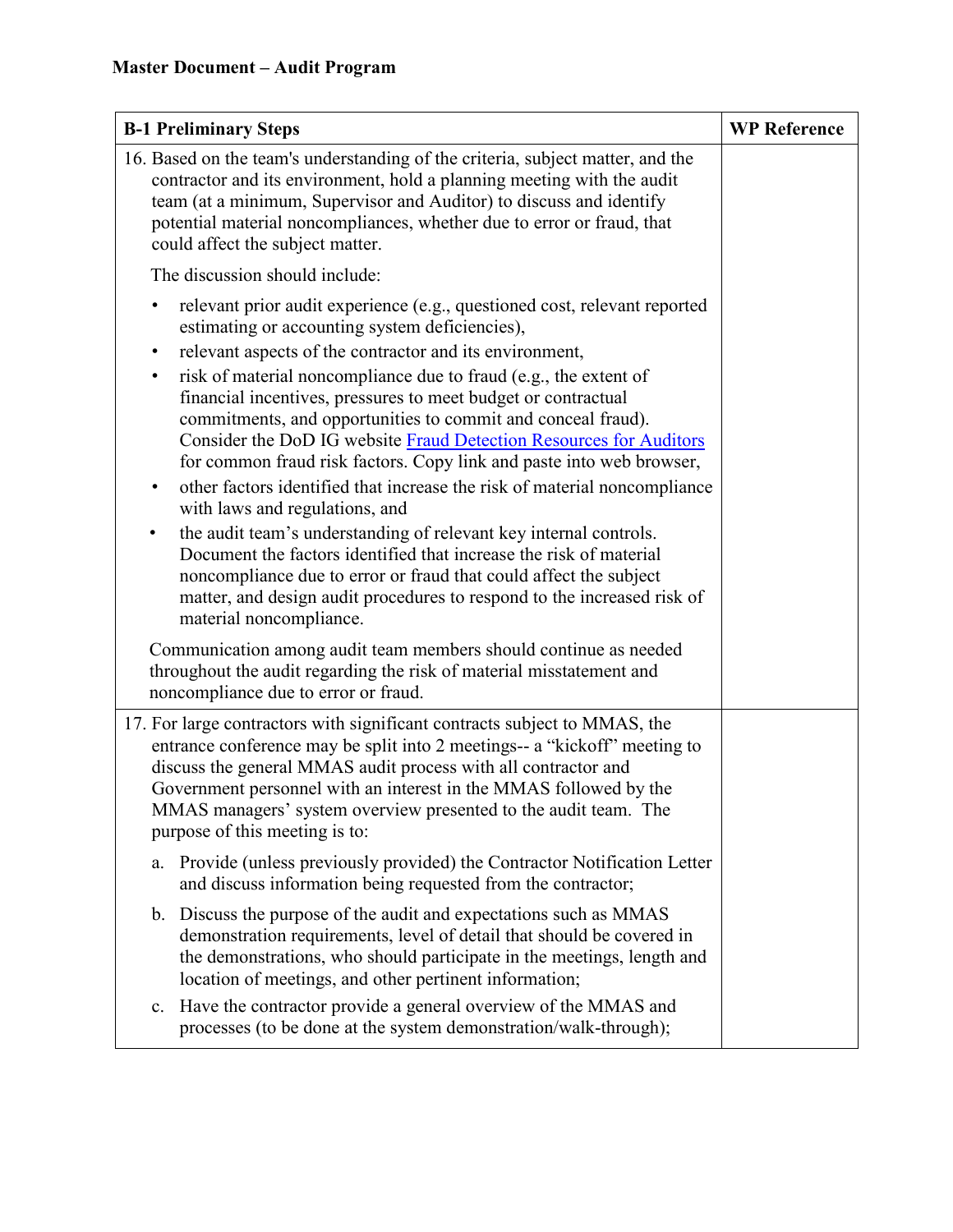| <b>B-1 Preliminary Steps</b>                                                                                                                                                                                                                                                                                                                                                                                        | <b>WP Reference</b> |
|---------------------------------------------------------------------------------------------------------------------------------------------------------------------------------------------------------------------------------------------------------------------------------------------------------------------------------------------------------------------------------------------------------------------|---------------------|
| d. Set up dates for demonstrations on the key MMAS processes. Hold<br>demonstrations early in the audit process;                                                                                                                                                                                                                                                                                                    |                     |
| e. Follow up with contractor management on corrective actions that<br>address previous DCAA audit findings and recommendations; and                                                                                                                                                                                                                                                                                 |                     |
| Follow up with contractor management regarding other studies or<br>f.<br>audits (e.g., internal auditors, consultants, Independent Public<br>Accountants) that impact the subject.                                                                                                                                                                                                                                  |                     |
| 18. System Demonstrations/Documenting an Understanding of the MMAS.<br>(The entire team should attend the demonstrations if possible.)                                                                                                                                                                                                                                                                              |                     |
| The purpose of the contractor demonstrations is to obtain and document an<br>understanding of the contractor's MMAS compliance with the DFARS<br>252.242-7004(d), system criteria. During the demonstrations, the audit<br>team should ask questions and take detailed notes on the contractor's<br>system descriptions and policies and procedures, to assist in documenting<br>their understanding of the system. |                     |
| Note - Inquiry alone is not sufficient to obtain an understanding of the<br>contractor's compliance with DFARS 252.242-7004(d), system criteria.                                                                                                                                                                                                                                                                    |                     |
| Procedures to obtain an understanding of contractor compliance include:                                                                                                                                                                                                                                                                                                                                             |                     |
| Inquiries of contractor personnel,<br>$\bullet$                                                                                                                                                                                                                                                                                                                                                                     |                     |
| Observing the application of specific internal controls/control<br>$\bullet$<br>activities,                                                                                                                                                                                                                                                                                                                         |                     |
| Inspection of documents and reports,<br>٠                                                                                                                                                                                                                                                                                                                                                                           |                     |
| Tracing transactions through the various processes (i.e., master<br>$\bullet$<br>production schedule, inventory, general ledgers, costing records, etc.,)<br>and                                                                                                                                                                                                                                                    |                     |
| Observing the "walk-thru" demonstration performed by contractor<br>$\bullet$<br>personnel of the MMAS.                                                                                                                                                                                                                                                                                                              |                     |
| It is critical to document and summarize the auditor understanding of the<br>contractor's MMAS. The summary will serve as a basis for planning the<br>audit and assist in identifying potential noncompliances, consideration of<br>factors that affect the risk of material noncompliances and will help to<br>design audit procedures to test contractor compliance with DFARS<br>252.242-7004(d).                |                     |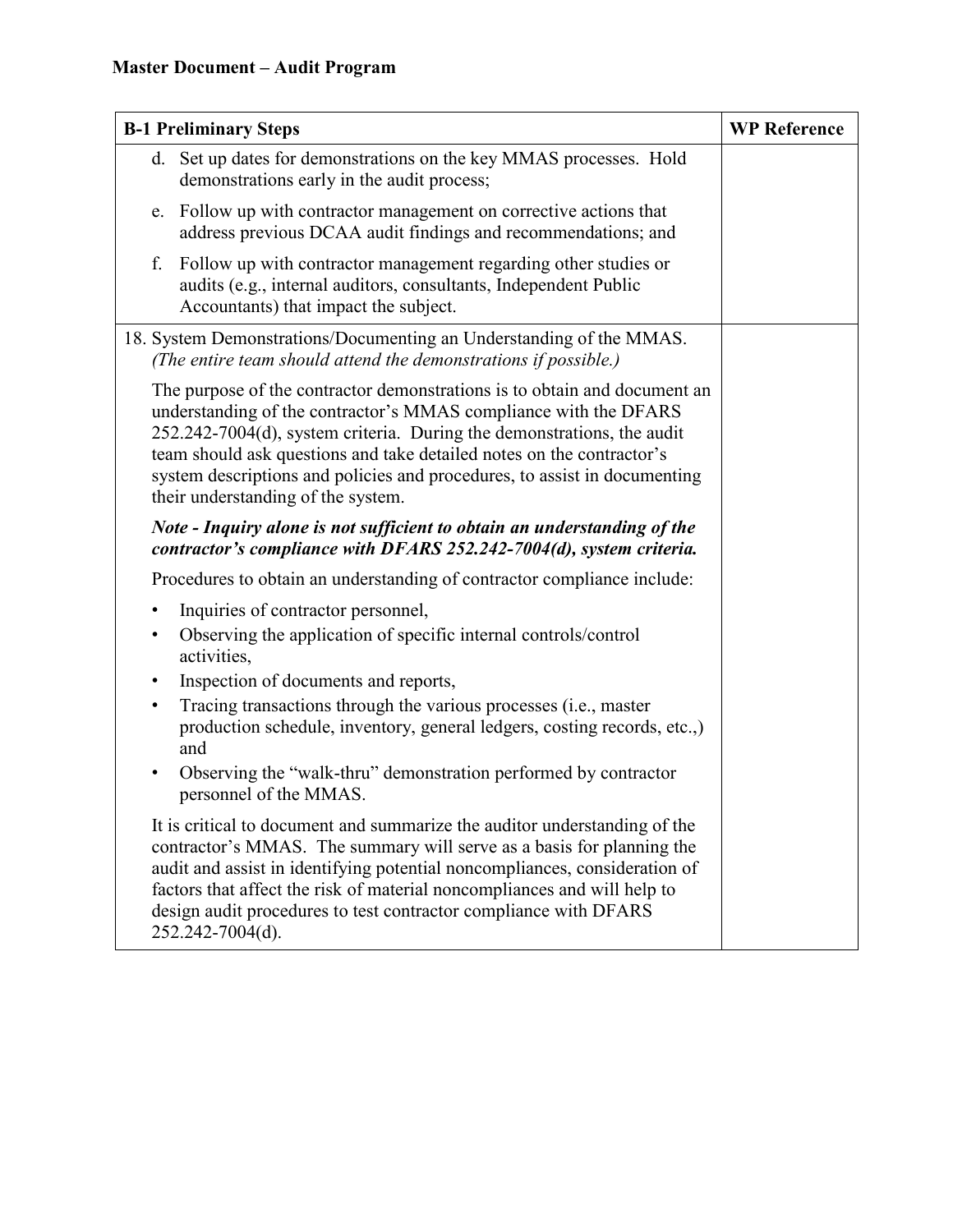| <b>B-1 Preliminary Steps</b>                                                                                                                                                                                                                                                                                                                                                                                                                                                                                                                                                                                                     | <b>WP Reference</b> |
|----------------------------------------------------------------------------------------------------------------------------------------------------------------------------------------------------------------------------------------------------------------------------------------------------------------------------------------------------------------------------------------------------------------------------------------------------------------------------------------------------------------------------------------------------------------------------------------------------------------------------------|---------------------|
| 19. Request the contractor demonstrate how its policies and procedures and<br>system flowcharts illustrate the internal control activities associated with<br>the following MMAS areas:                                                                                                                                                                                                                                                                                                                                                                                                                                          |                     |
| Master Production Schedule (MPS)<br>a.                                                                                                                                                                                                                                                                                                                                                                                                                                                                                                                                                                                           |                     |
| Bill of Material (BoM)<br>b.                                                                                                                                                                                                                                                                                                                                                                                                                                                                                                                                                                                                     |                     |
| <b>Material Costing</b><br>$\mathbf{c}$ .                                                                                                                                                                                                                                                                                                                                                                                                                                                                                                                                                                                        |                     |
| d.<br><b>Inventory Accuracy</b>                                                                                                                                                                                                                                                                                                                                                                                                                                                                                                                                                                                                  |                     |
| <b>Material Transfers</b><br>e.                                                                                                                                                                                                                                                                                                                                                                                                                                                                                                                                                                                                  |                     |
| f.<br><b>Material Allocations</b>                                                                                                                                                                                                                                                                                                                                                                                                                                                                                                                                                                                                |                     |
| 20. Request the contractor perform a physical "walkthrough" with the MMAS<br>audit team to demonstrate the key material warehouse processes for its<br>storage warehouses (e.g., material receipt, WIP and finished goods<br>inventory processes, security, etc.), to validate the contractor inventory<br>internal control practices.                                                                                                                                                                                                                                                                                           |                     |
| 21. Using the information obtained during the entrance conference and system<br>demonstrations, finalize and document your understanding of the<br>contractor's MMAS in WP B-02, and cross-reference it to detailed<br>descriptions and information obtained and documented during the<br>contractor's demonstrations (e.g., flowcharts, policies and procedures, desk<br>procedures, screenshots, etc.). As reflected on the WP B-02 framework,<br>the documented understanding should address each of the 10 DFARS,<br>MMAS system criteria. Note: The MMAS Audit Information Request<br>(WP 11b) includes Items $(2) - (5)$ . |                     |
| Control Environment – Obtain the most recent audit assessment of the<br>a.<br>control environment during the initial planning steps. Update working<br>papers for any additional information related to the assessment of the<br>control environment and the potential impact on the MMAS.                                                                                                                                                                                                                                                                                                                                       |                     |
| Contractor's Risk Assessment - Document how the contractor<br>b.<br>identifies and addresses risk associated with each critical MMAS<br>process.                                                                                                                                                                                                                                                                                                                                                                                                                                                                                 |                     |
| Contractor Monitoring - Document the contractor's activities to<br>c.<br>monitor the overall operation of each MMAS process.                                                                                                                                                                                                                                                                                                                                                                                                                                                                                                     |                     |
| Note: Periodic monitoring is also one of the DFARS criteria.                                                                                                                                                                                                                                                                                                                                                                                                                                                                                                                                                                     |                     |
| Information System and Communication - Document the contractor's<br>d.<br>process for initiating, processing, authorizing, controlling, reporting,<br>and communicating information related to each type of critical MMAS<br>process.                                                                                                                                                                                                                                                                                                                                                                                            |                     |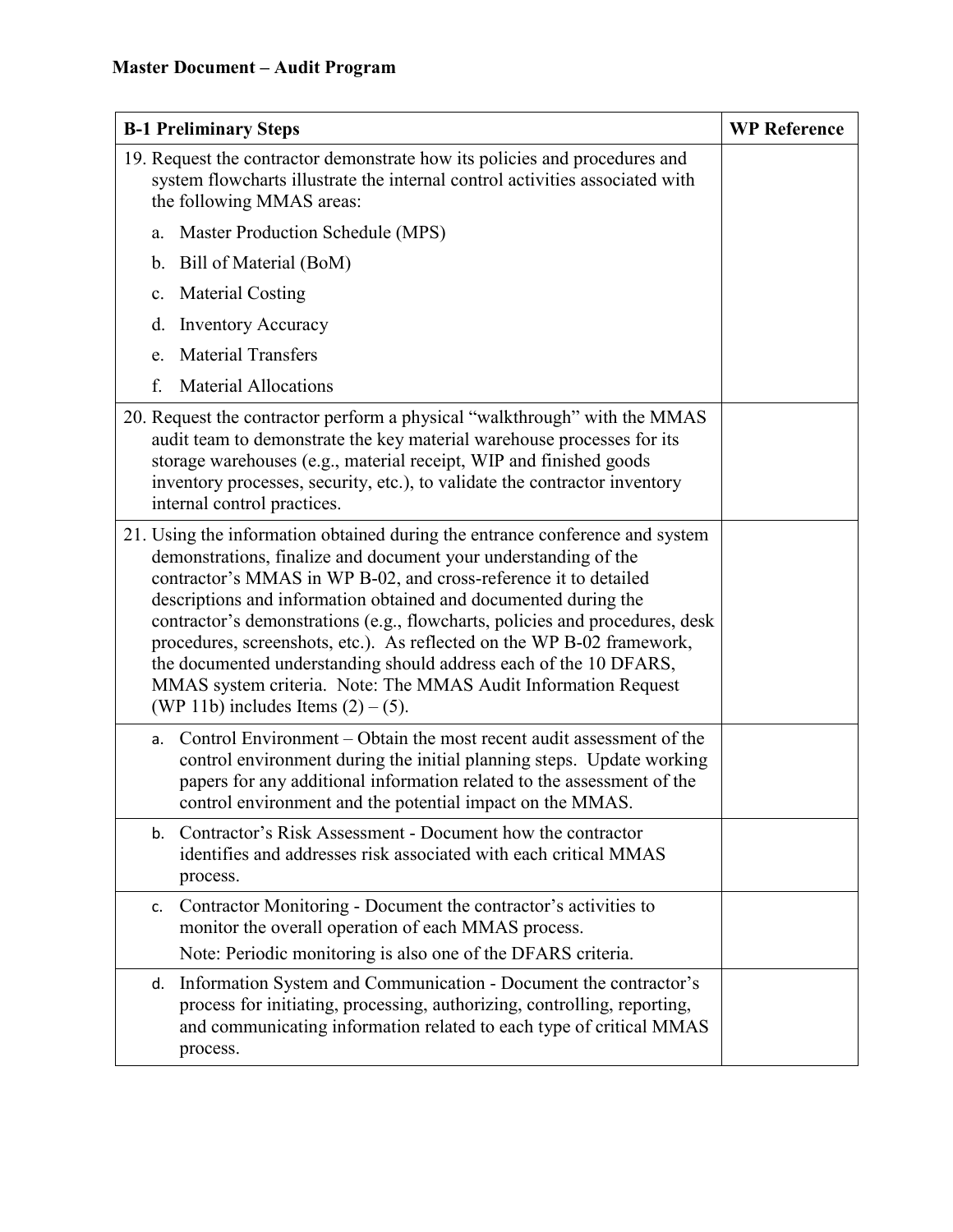| <b>B-1 Preliminary Steps</b>                                                                                                                                                                                                                                                                                                                                                                                                                                                                                                                                                                             | <b>WP Reference</b> |
|----------------------------------------------------------------------------------------------------------------------------------------------------------------------------------------------------------------------------------------------------------------------------------------------------------------------------------------------------------------------------------------------------------------------------------------------------------------------------------------------------------------------------------------------------------------------------------------------------------|---------------------|
| Control Activities – The control activities are generally those processes<br>e.<br>the contractor uses to ensure compliance with each of the system<br>criteria prescribed in DFARS 252.242-7004(d).                                                                                                                                                                                                                                                                                                                                                                                                     |                     |
| 22. Based on the understanding of the relevant controls (documented in B-02)<br>and the current system audit assessments (i.e. adequate or inadequate),<br>document your assessment of the control risks and document the audit<br>work performed (or will be performed) that supports reliance on the<br>computer-based evidence that will be used to achieve the objectives of the<br>audit.                                                                                                                                                                                                           |                     |
| 23. Prepare a high-level summary of your understanding of the internal<br>controls the contractor uses to comply with DFARS 252.242-7004 for each<br>critical MMAS process to provide to the contractor for confirmation of<br>accuracy. After the detailed (WP B-02) and summary understanding of the<br>contractor's MMAS (WP 11c) have been documented and reviewed by<br>your supervisor, provide the summary to the contractor and obtain written<br>confirmation from the contractor that the understanding is accurate.                                                                           |                     |
| 24. Summarize the high-risk areas identified during the demonstrations and<br>other preliminary steps to address during the team discussion below.                                                                                                                                                                                                                                                                                                                                                                                                                                                       |                     |
| 25. Hold an interim team planning meeting (e.g., RAM, Manager, Supervisor,<br>Technical Specialist and Auditors) and discuss results of preliminary<br>planning, entrance conference information, risks identified, and the<br>understanding of the system and areas of potential impact (preliminary<br>steps performed in section B-01, steps 1 through 7). This should be a<br>detailed discussion and include specifics on the period covered by the<br>audit, areas to test, what attributes to test for, how much testing should<br>occur based on risk, and how to select the applicable samples. |                     |
| 26. During the meeting discuss risk factors identified subsequent to the initial<br>team discussion that indicate potential fraud, illegal acts, or violations of<br>contracts that could have a material effect on material management and<br>accounting, and develop audit steps in response. If no risk factors are<br>identified, document this in working paper B.                                                                                                                                                                                                                                  |                     |
| Consider the need for technical assistance, if any, and document on<br>a.<br>working paper B-03.                                                                                                                                                                                                                                                                                                                                                                                                                                                                                                         |                     |
| Document the results of the team discussion (e.g., risk identified, areas<br>b.<br>to test based on risk, what attributes to test for, generally how many<br>transactions to test and how to select sample and test each area, etc.).                                                                                                                                                                                                                                                                                                                                                                    |                     |
| 27. Document the Initial Risk Assessment Detailed Audit Procedures                                                                                                                                                                                                                                                                                                                                                                                                                                                                                                                                       |                     |
| Document on WP B, the risk factors and any fraud risk indicators<br>a.<br>identified during the team discussions and other risk assessment<br>procedures.                                                                                                                                                                                                                                                                                                                                                                                                                                                |                     |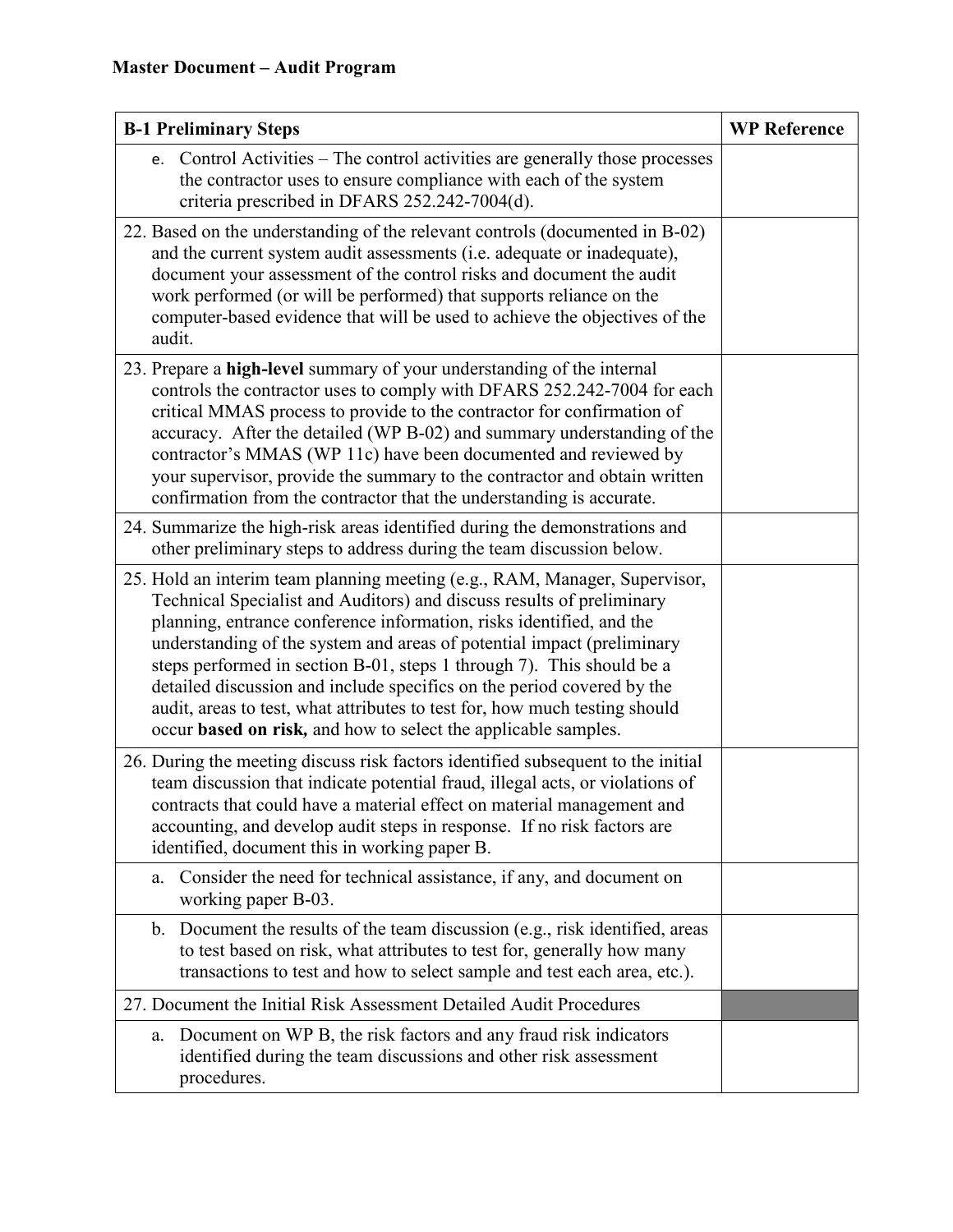| <b>B-1 Preliminary Steps</b>                                                                                                                                                                                                                                                                                        | <b>WP Reference</b> |
|---------------------------------------------------------------------------------------------------------------------------------------------------------------------------------------------------------------------------------------------------------------------------------------------------------------------|---------------------|
| b. Document on WP B the audit procedures designed to meet the audit<br>objectives and provide reasonable assurance of detecting material<br>noncompliances with applicable laws and regulations, whether due to<br>error or fraud, that could affect the subject matter.                                            |                     |
| c. Tailor (line-out/modify) the detailed audit program steps and/or<br>develop additional steps to address areas of identified risk.                                                                                                                                                                                |                     |
| 28. Notify the appropriate contracting officer of the commencement of the risk<br>assessment and that the expected completion date will be provided in the<br>formal acknowledgement once the risk assessment is completed. The<br>acknowledgement process should be performed in accordance with CAM<br>$4 - 104.$ |                     |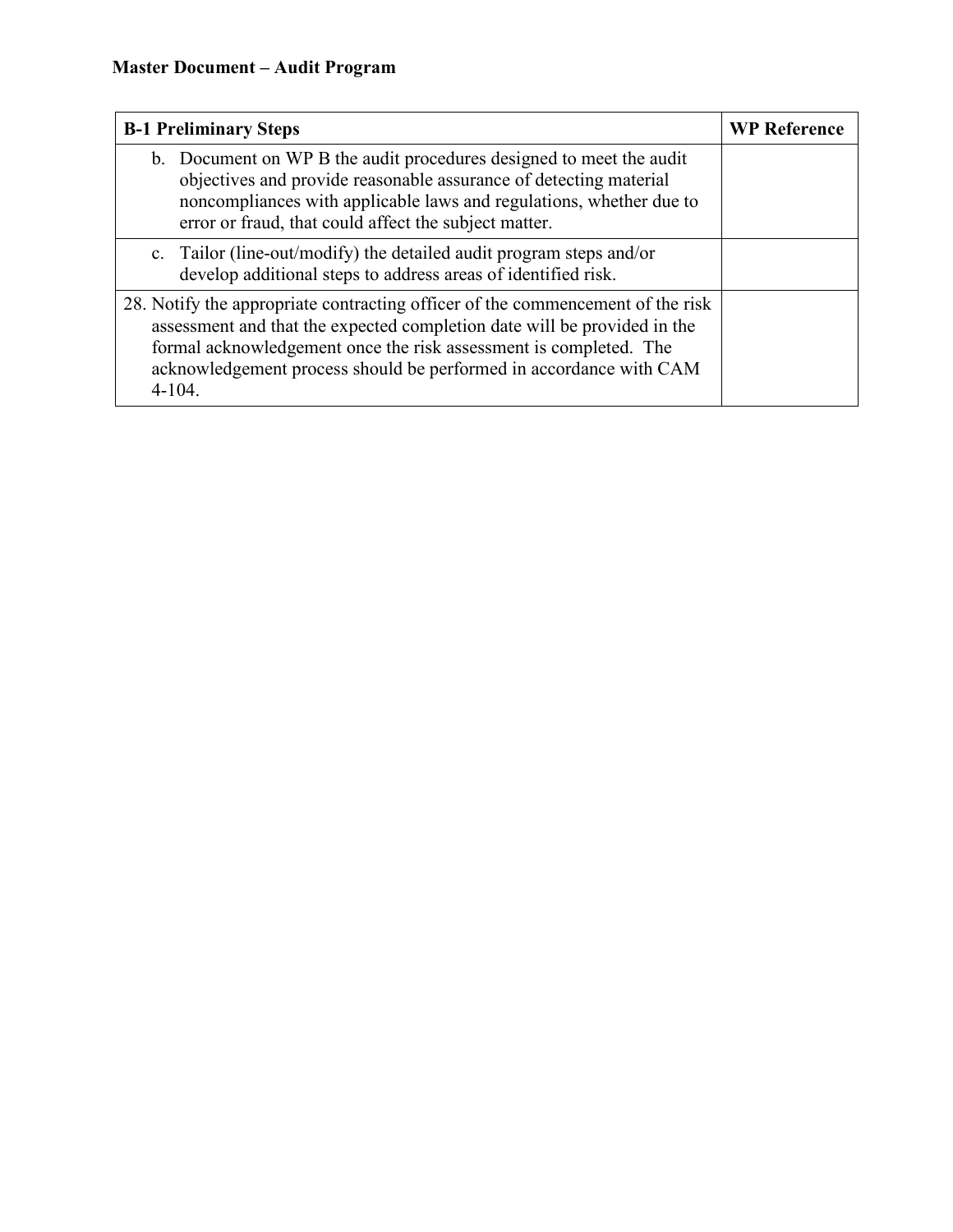| C-1 Compliance with DFARS 252.242-7004 - BOM Accuracy                                                                                                                                                                                                                                                                                                                                                                                                                                                                                                                                                                                                                                                                                                                                                                                                                                                                                                                | <b>WP Reference</b> |
|----------------------------------------------------------------------------------------------------------------------------------------------------------------------------------------------------------------------------------------------------------------------------------------------------------------------------------------------------------------------------------------------------------------------------------------------------------------------------------------------------------------------------------------------------------------------------------------------------------------------------------------------------------------------------------------------------------------------------------------------------------------------------------------------------------------------------------------------------------------------------------------------------------------------------------------------------------------------|---------------------|
| Version 12.0, dated May 2022                                                                                                                                                                                                                                                                                                                                                                                                                                                                                                                                                                                                                                                                                                                                                                                                                                                                                                                                         |                     |
| In section C, the auditor will test key processes and controls to determine if the<br>contractor's MMAS complies with the system criteria in DFARS 252.242-7004.<br>In addition to DFARS $252.242-7004(d)(2)$ , the auditor will evaluate compliance<br>with DFARS 252.242-7004(d)(1), (3), (4), and (10), as these criteria are integral<br>part of the evaluation of all MMAS processes. Note that DFARS 252.242-<br>$7004(d)(10)$ – Internal Review - requirements can significantly overlap DFARS<br>$252.242 - 7004(d)(3)$ – Monitoring. The contractor's system evaluation processes<br>may include, for example, management reviews, internal audits, or personnel<br>performing duplicate checks and can be accomplished through ongoing activities<br>built into the contractor's normal recurring activities, separate evaluations, or a<br>combination of the two. If noncompliances exist, determine which of the 2<br>criteria best fits the condition. |                     |
| In some instances, the auditor may use the same sample to test multiple criteria.<br>If auditors use sampling methods to test multiple criteria, ensure the sample is<br>sufficient to cover all requirements being tested.                                                                                                                                                                                                                                                                                                                                                                                                                                                                                                                                                                                                                                                                                                                                          |                     |
| Consider the size and complexity of the company's processes, operations, and<br>accounting system. Tailor (add, line-out, or modify) the audit steps based upon<br>your understanding of the contractor's processes, related internal controls and<br>the risk identified in the risk assessment.                                                                                                                                                                                                                                                                                                                                                                                                                                                                                                                                                                                                                                                                    |                     |
| Inquiry alone is not sufficient to test the contractor's compliance with its<br>MMAS system description or DFARS 252.242-7004 requirements.                                                                                                                                                                                                                                                                                                                                                                                                                                                                                                                                                                                                                                                                                                                                                                                                                          |                     |
| 1. System Description, DFARS $252.242 - 7004(d)(1)$                                                                                                                                                                                                                                                                                                                                                                                                                                                                                                                                                                                                                                                                                                                                                                                                                                                                                                                  |                     |
| The contractor will have an adequate system description, including policies,<br>procedures, and operating instructions compliant with Federal Acquisition<br>Regulations and Defense FARS Supplement.                                                                                                                                                                                                                                                                                                                                                                                                                                                                                                                                                                                                                                                                                                                                                                |                     |
| For BOM accuracy, determine whether the contractor's system<br>a.<br>description, policies, procedures and operating instructions for developing<br>and maintaining the BOM, in addition to the contractor's process for<br>measuring and reporting BOM accuracy, provide sufficient information<br>on how the system is intended to operate and that they comply with the<br>FAR and DFARS.                                                                                                                                                                                                                                                                                                                                                                                                                                                                                                                                                                         |                     |
| Verify (e.g., through testing, observation, re-performance of contractor<br>$\mathbf{b}$ .<br>tests, inquiry) the contractor's actual practices comply with its system<br>description. Evaluate whether the data used is complete and calculations<br>are accurate. Discuss with the contractor what it considers an error and<br>assess the reasonableness of that basis.                                                                                                                                                                                                                                                                                                                                                                                                                                                                                                                                                                                           |                     |
| Note: Assess whether this step is warranted, if the audit team concludes the<br>contractor's described procedures are not compliant with the DFARS<br>requirements (step 1a above).                                                                                                                                                                                                                                                                                                                                                                                                                                                                                                                                                                                                                                                                                                                                                                                  |                     |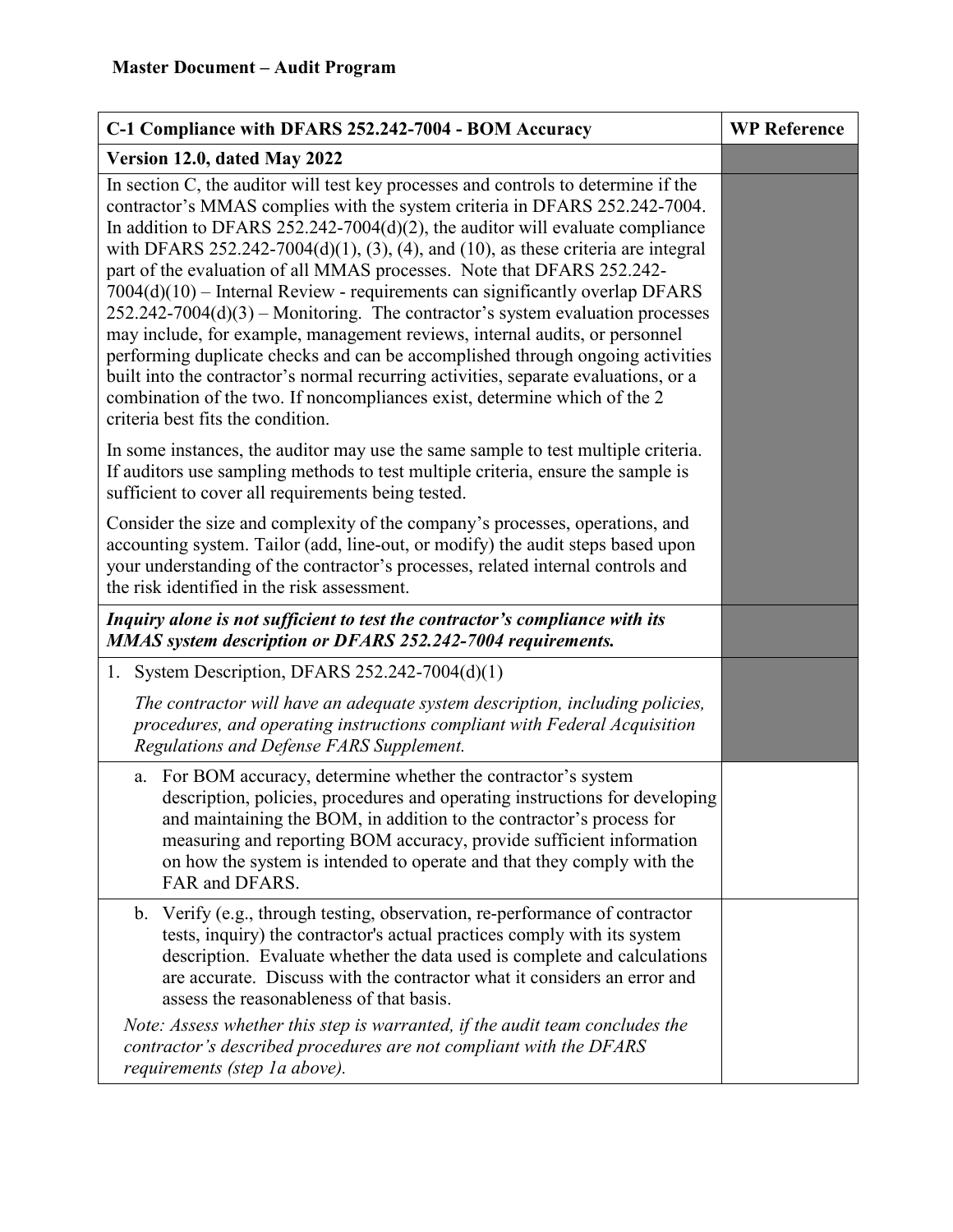| C-1 Compliance with DFARS 252.242-7004 - BOM Accuracy | <b>WP Reference</b>                                                                                                                                                                                                                                                                                                                                                                                                                                                                                                                                                                |  |
|-------------------------------------------------------|------------------------------------------------------------------------------------------------------------------------------------------------------------------------------------------------------------------------------------------------------------------------------------------------------------------------------------------------------------------------------------------------------------------------------------------------------------------------------------------------------------------------------------------------------------------------------------|--|
|                                                       | 2. BOM Accuracy, DFARS 252.242-7004(d)(2)                                                                                                                                                                                                                                                                                                                                                                                                                                                                                                                                          |  |
|                                                       | The contractor will ensure that costs of purchased and fabricated material<br>charged or allocated to a contract are based on valid time-phased<br>requirements as impacted by minimum/economic order quantity restrictions.                                                                                                                                                                                                                                                                                                                                                       |  |
|                                                       | $(i)$ A 98 percent bill of material accuracy is desirable as a goal in order<br>to ensure that requirements are both valid and appropriately time-<br>phased.                                                                                                                                                                                                                                                                                                                                                                                                                      |  |
|                                                       | (ii) If systems have accuracy levels below these, the Contractor shall<br>provide adequate evidence that-                                                                                                                                                                                                                                                                                                                                                                                                                                                                          |  |
|                                                       | $(A)$ There is no material harm to the Government due to lower<br>accuracy levels; and                                                                                                                                                                                                                                                                                                                                                                                                                                                                                             |  |
|                                                       | (B) The cost to meet the accuracy goals is excessive in relation to the<br>impact on the Government.                                                                                                                                                                                                                                                                                                                                                                                                                                                                               |  |
|                                                       | Determine if the contractor's metric for reporting BOM accuracy<br>a.<br>reasonably measures whether the BOM represents the material consumed<br>in the product as built. A meaningless or incorrect BOM metric will not<br>significantly impact the ability of DOD officials to rely upon information<br>produced by the system (DFARS $252.242 - 7004(a)(5)$ ) if other contractor<br>practices ensure the BOM is accurate. However, the audit team should<br>communicate the lack of a meaningful BOM metric to the ACO.                                                        |  |
|                                                       | b. If engineering changes are significant, determine whether the contractor's<br>process for maintaining the BOM requires adjusting the BOM for<br>engineering changes. Evaluate whether the process for adjusting the<br>BOM ensures changes are accurate and timely (e.g., require appropriate<br>approval, document support).                                                                                                                                                                                                                                                   |  |
|                                                       | c. Evaluate whether the contractor's process prevents the ordering and<br>billing of parts over and above contract requirements without sufficient<br>justification.                                                                                                                                                                                                                                                                                                                                                                                                               |  |
|                                                       | Document whether the contractor meets the goal of 98% accuracy in its<br>d.<br>reported BOM accuracy metric or by other processes that measure BOM<br>accuracy. If accuracy levels fall below 98%, determine whether the<br>contractor provided adequate evidence that (1) there is no material harm<br>to the Government due to the lower accuracy levels and (2) that the cost<br>to meet the accuracy goal is excessive in relation to the impact on the<br>Government. If adequate evidence was not provided discuss with<br>supervisory auditor and ACO responsible for MMAS. |  |
|                                                       | Based on the results of the steps above, determine whether an<br>e.<br>independent test by the auditor of the BOM accuracy is warranted and<br>discuss with supervisory auditor. Design and perform tests of BOM<br>accuracy and summarize conclusions.                                                                                                                                                                                                                                                                                                                            |  |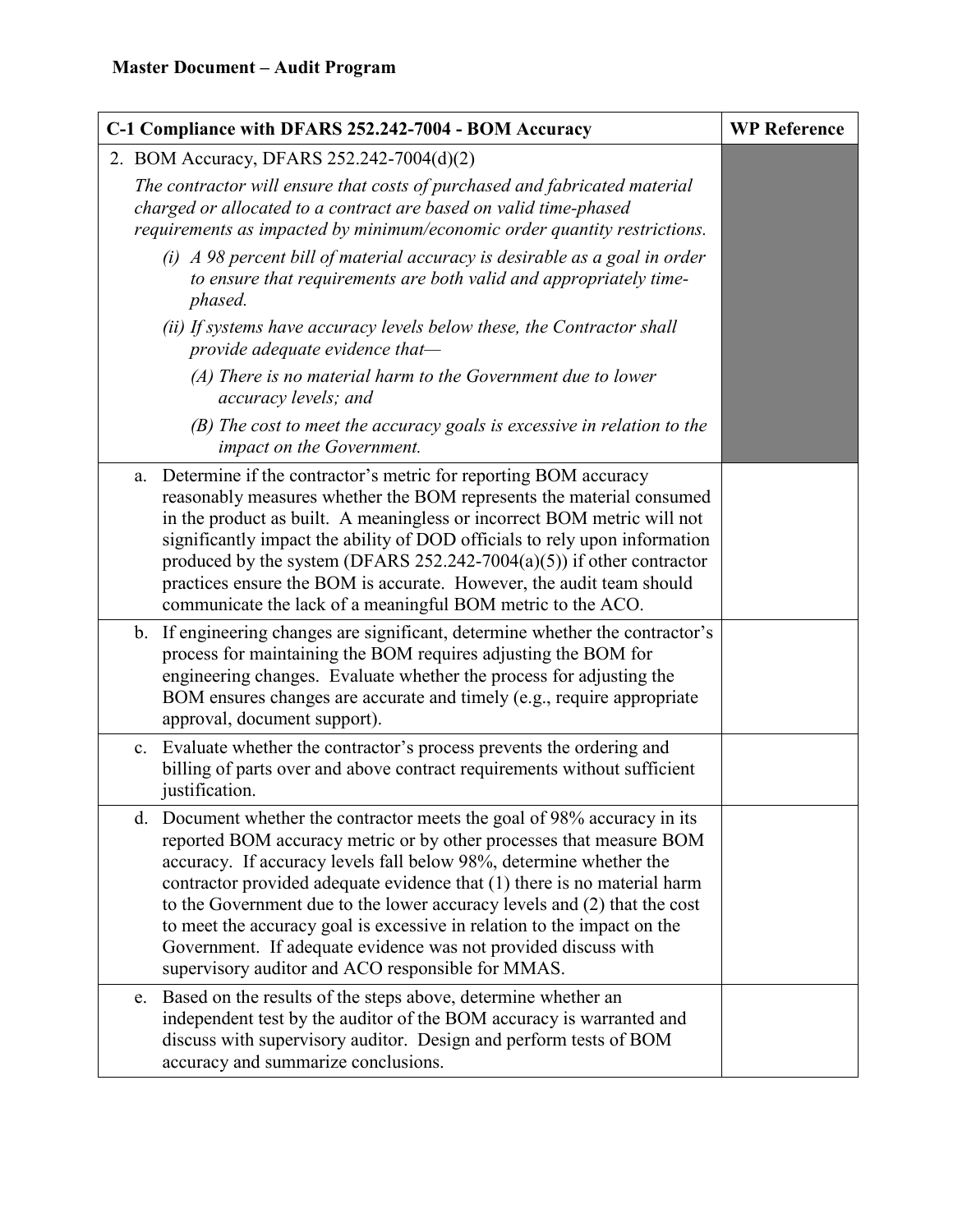| C-1 Compliance with DFARS 252.242-7004 - BOM Accuracy                                                                                                                                                                                                                                                                                                                                                                                                                                                                                          | <b>WP Reference</b> |
|------------------------------------------------------------------------------------------------------------------------------------------------------------------------------------------------------------------------------------------------------------------------------------------------------------------------------------------------------------------------------------------------------------------------------------------------------------------------------------------------------------------------------------------------|---------------------|
| 3. Bill of Material Monitoring and Exception Reports<br>DFARS 252.242-7004(d)(3)                                                                                                                                                                                                                                                                                                                                                                                                                                                               |                     |
| The contractor will provide a mechanism to identify, report, and resolve<br>system control weaknesses and manual override. Systems should identify<br>operational exceptions, such as excess/residual inventory, as soon as known.                                                                                                                                                                                                                                                                                                             |                     |
| Determine if exception reports used by the contractor monitor indications<br>a.<br>of an inaccurate BOM (e.g., obsolete material, excess material, inventory<br>with no demand).                                                                                                                                                                                                                                                                                                                                                               |                     |
| b. Determine whether the contactor identifies, reports, and resolves system<br>weaknesses and exceptions (e.g., excess and residual materials available<br>for transfers, no cost transfers, lost/found parts, proper disposition of<br>lost/found parts) in a timely manner.                                                                                                                                                                                                                                                                  |                     |
| If contractor reports identify significant exceptions, evaluate the<br>c.<br>contractor's conclusions and/or corrective action plans.                                                                                                                                                                                                                                                                                                                                                                                                          |                     |
| 4. Audit Trails and Records, DFARS 252.242-7004(d)(4)                                                                                                                                                                                                                                                                                                                                                                                                                                                                                          |                     |
| The contractor will provide audit trails and maintain records (manual and<br>those in machine-readable form) necessary to evaluate system logic and to<br>verify through transaction testing that the system is operating as desired.                                                                                                                                                                                                                                                                                                          |                     |
| Determine the adequacy of the audit trail for allowing the evaluation of<br>a.<br>transactions/contractor actions for BOM Accuracy.                                                                                                                                                                                                                                                                                                                                                                                                            |                     |
| b. Determine whether the contractor provided sufficient evidence through<br>transaction testing to show its system is operating as desired and in<br>compliance with DFARS.                                                                                                                                                                                                                                                                                                                                                                    |                     |
| Periodic Internal Reviews, DFARS 252.242-7004(d)(10)<br>5.                                                                                                                                                                                                                                                                                                                                                                                                                                                                                     |                     |
| The contractor's MMAS should be subjected to periodic internal reviews to<br>ensure compliance with established policies and procedures.                                                                                                                                                                                                                                                                                                                                                                                                       |                     |
| Determine if the contractor's MMAS requires periodic internal reviews to<br>a.<br>monitor BOM accuracy to determine that controls are operating as<br>intended and modified as appropriate.                                                                                                                                                                                                                                                                                                                                                    |                     |
| Evaluate management reviews and other monitoring activities for the<br>$\mathbf b$ .<br>period covered by the audit to determine if the contractor is performing<br>reviews in accordance with periods and guidelines established in the<br>policies and procedures. Determine if management conducts reviews<br>periodically and makes corrections to the MMAS as indicated by the<br>reviews. Determine the reasonableness of timeframes and guidelines of<br>the periodic reviews given the complexity of the material system<br>operation. |                     |
| 6. Summarize results of work performed and audit conclusions.                                                                                                                                                                                                                                                                                                                                                                                                                                                                                  |                     |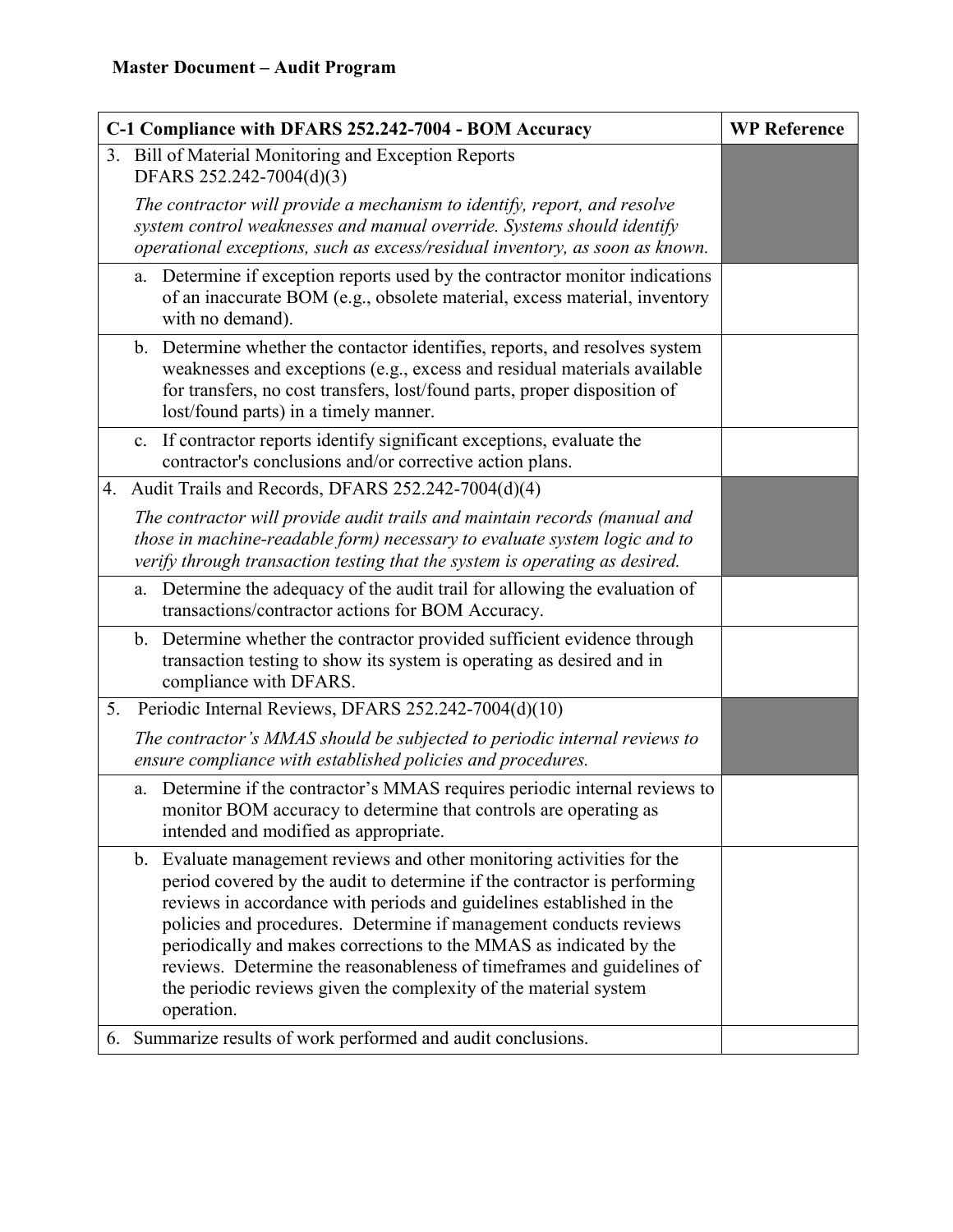| C-1 Compliance with DFARS 252.242-7004 - BOM Accuracy | <b>WP Reference</b>                                                                                                                                                                                                                                                                                                                                   |  |
|-------------------------------------------------------|-------------------------------------------------------------------------------------------------------------------------------------------------------------------------------------------------------------------------------------------------------------------------------------------------------------------------------------------------------|--|
|                                                       | a. Evaluate whether noncompliances with the DFARS criteria identified<br>during the audit are significant deficiencies or are DFARS Less Severe<br>Significant Deficiencies.                                                                                                                                                                          |  |
|                                                       | b. Identify the rough order of magnitude (ROM) harm to Government<br>contracts (e.g., over-billings, late contract delivery, excessive carry costs,<br>pricing data). If unable to quantify the impact, provide a qualitative<br>analysis to describe the material adverse impact to Government contracts.                                            |  |
|                                                       | 7. Discuss with supervisor and management the results of the fieldwork. If a<br>deficiency is identified, determine if a Statement of Conditions and<br>Recommendations (SOCAR) is warranted and provide a draft to management<br>as soon as the deficiency is supported. (CAM Chapter 10 and GAGAS 7.19 -<br>7.32 define the elements of a finding.) |  |
|                                                       | 8. Discuss the results with the DACO or other government official responsible<br>for administration of surveillance of the MMAS.                                                                                                                                                                                                                      |  |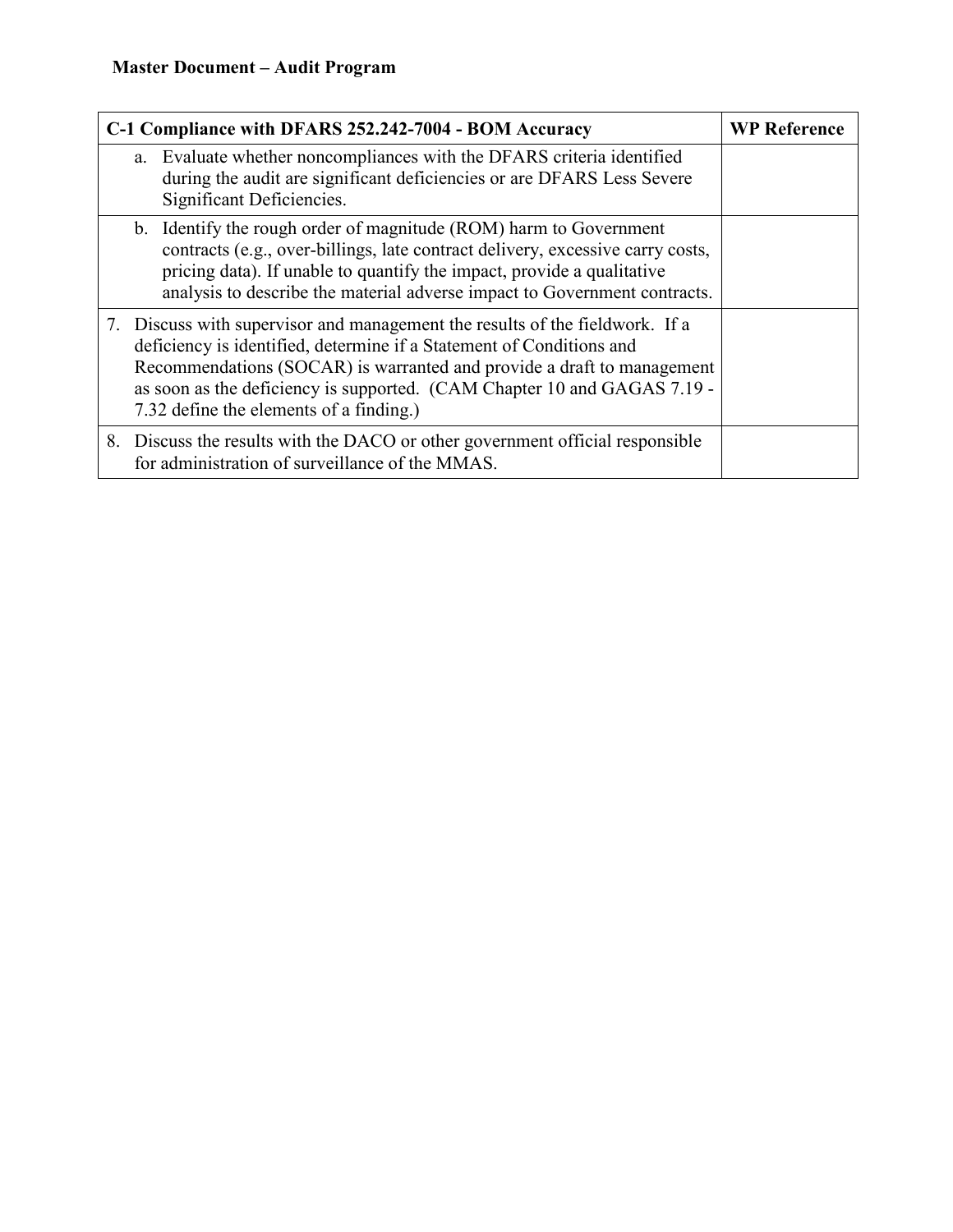| D-1 Compliance with DFARS 252.242-7004 - MPS Accuracy                                                                                                                                                                                                                                                                                                                                                                                                                                                                                                                                                                                                                                                                                                                                             | <b>WP Reference</b> |
|---------------------------------------------------------------------------------------------------------------------------------------------------------------------------------------------------------------------------------------------------------------------------------------------------------------------------------------------------------------------------------------------------------------------------------------------------------------------------------------------------------------------------------------------------------------------------------------------------------------------------------------------------------------------------------------------------------------------------------------------------------------------------------------------------|---------------------|
| Version 12.0, dated May 2022                                                                                                                                                                                                                                                                                                                                                                                                                                                                                                                                                                                                                                                                                                                                                                      |                     |
| In section D, the auditor will test those key processes and controls to determine<br>if the contractor's MMAS complies with the system criteria in DFARS<br>252.242-7004.                                                                                                                                                                                                                                                                                                                                                                                                                                                                                                                                                                                                                         |                     |
| In addition to DFARS $252.242-7004(d)(2)$ , the auditor will evaluate compliance<br>with DFARS 252.242-7004(d)(1), (3), (4), and (10), as these criteria are an<br>integral part of the evaluation of all MMAS processes. Note that DFARS<br>$252.242$ -7004(d)(10) – Internal Review - requirements can significantly overlap<br>DFARS $252.242-7004(d)(3)$ – Monitoring. The contractor's system evaluation<br>processes may include, for example, management reviews, internal audits, or<br>personnel performing duplicate checks and can be accomplished through<br>ongoing activities built into the contractor's normal recurring activities,<br>separate evaluations, or a combination of the two. If noncompliances exist,<br>determine which of the 2 criteria best fits the condition. |                     |
| In some instances, the auditor may use the same sample to test multiple criteria.<br>If auditors use sampling methods to test multiple criteria, ensure the sample is<br>sufficient to cover all requirements being tested.                                                                                                                                                                                                                                                                                                                                                                                                                                                                                                                                                                       |                     |
| Consider the size and complexity of the company's processes, operations, and<br>accounting system. Tailor (add, line-out, or modify) the audit steps based upon<br>your understanding of the contractor's processes, related internal controls and<br>the risk identified in the risk assessment. (Refer to the Guidebook for<br>considerations specific to smaller, less complex contractors.)                                                                                                                                                                                                                                                                                                                                                                                                   |                     |
| Inquiry alone is not sufficient to test the contractor's compliance with its<br>MMAS system description or DFARS 252.242-7004 requirements.                                                                                                                                                                                                                                                                                                                                                                                                                                                                                                                                                                                                                                                       |                     |
| 1. System Description, DFARS 252.242-7004(d)(1)                                                                                                                                                                                                                                                                                                                                                                                                                                                                                                                                                                                                                                                                                                                                                   |                     |
| The contractor will have an adequate system description, including policies,<br>procedures, and operating instructions compliant with Federal Acquisition<br>Regulations and Defense FARS Supplement.                                                                                                                                                                                                                                                                                                                                                                                                                                                                                                                                                                                             |                     |
| For MPS accuracy, determine whether the contractor's system<br>a.<br>description, policies, procedures and operating instructions for<br>developing and maintaining the MPS, in addition to the contractor's<br>process for measuring and reporting MPS accuracy, provide sufficient<br>information on how the system is intended to operate and that they<br>comply with the FAR and DFARS.                                                                                                                                                                                                                                                                                                                                                                                                      |                     |
| b. Verify (e.g., through testing, observation, re-performance of contractor<br>tests, inquiry) the contractor's actual practices comply with its system<br>description. Evaluate whether the data used is complete and<br>calculations are accurate. Discuss with the contractor what it considers<br>an error and assess the reasonableness of that basis.                                                                                                                                                                                                                                                                                                                                                                                                                                       |                     |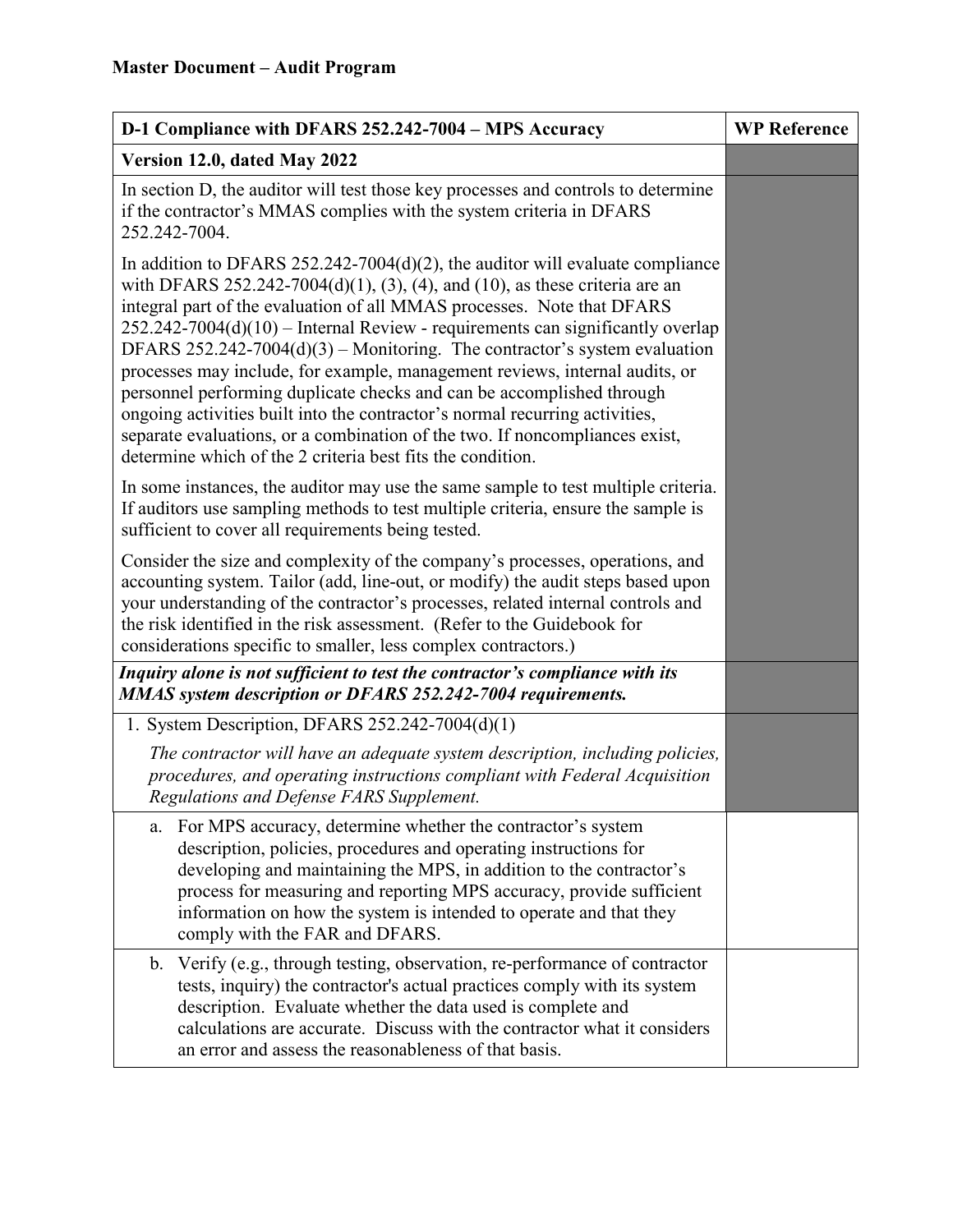| D-1 Compliance with DFARS 252.242-7004 - MPS Accuracy |                                                                                                                                                                                                                                                                                                                                                                                                                                                                                                                                                                                                                                                                                                                                                                                                               | <b>WP Reference</b> |
|-------------------------------------------------------|---------------------------------------------------------------------------------------------------------------------------------------------------------------------------------------------------------------------------------------------------------------------------------------------------------------------------------------------------------------------------------------------------------------------------------------------------------------------------------------------------------------------------------------------------------------------------------------------------------------------------------------------------------------------------------------------------------------------------------------------------------------------------------------------------------------|---------------------|
|                                                       | Note: Assess whether this step is warranted, if the audit team concludes<br>the contractor's described procedures are not compliant with the<br>DFARS requirements (step 1a above).                                                                                                                                                                                                                                                                                                                                                                                                                                                                                                                                                                                                                           |                     |
| 2.                                                    | MPS Accuracy, DFARS 252.242-7004(d)(2)                                                                                                                                                                                                                                                                                                                                                                                                                                                                                                                                                                                                                                                                                                                                                                        |                     |
|                                                       | The contractor will ensure that costs of purchased and fabricated material<br>charged or allocated to a contract are based on valid time-phased<br>requirements as impacted by minimum/economic order quantity<br>restrictions.                                                                                                                                                                                                                                                                                                                                                                                                                                                                                                                                                                               |                     |
|                                                       | $(i)$ A 95 percent material production schedule accuracy is desirable as<br>a goal in order to ensure that requirements are both valid and<br>appropriately time-phased.                                                                                                                                                                                                                                                                                                                                                                                                                                                                                                                                                                                                                                      |                     |
|                                                       | (ii) If systems have accuracy levels below these, the Contractor shall<br>provide adequate evidence that-                                                                                                                                                                                                                                                                                                                                                                                                                                                                                                                                                                                                                                                                                                     |                     |
|                                                       | $(A)$ There is no material harm to the Government due to lower<br>accuracy levels; and                                                                                                                                                                                                                                                                                                                                                                                                                                                                                                                                                                                                                                                                                                                        |                     |
|                                                       | $(B)$ The cost to meet the accuracy goals is excessive in relation<br>to the impact on the Government.                                                                                                                                                                                                                                                                                                                                                                                                                                                                                                                                                                                                                                                                                                        |                     |
|                                                       | Determine if the contractor's metric for reporting MPS accuracy<br>a.<br>reasonably measures whether the material is appropriately scheduled<br>and time-phased to promote on-time deliveries and to avoid excess costs<br>and early billings resulting from early receipts. A meaningless or<br>incorrect MPS metric will not significantly impact the ability of DOD<br>officials to rely upon information produced by the system (DFARS<br>$252.242 - 7004(a)(2)$ if other contractor practices ensure the MPS is<br>accurate. However, the audit team should communicate the lack of a<br>meaningful MPS metric to the ACO.                                                                                                                                                                               |                     |
|                                                       | The accuracy measure must be supported by adequate evidence of the<br>reliability of the schedules being measured. This includes<br>documentation showing that the data used in the MPS is consistent with<br>actual shop floor practice. The documentation should include all<br>processes that contribute to timely scheduling of material receipts and<br>end item completion at the point that the measure is taken. The<br>contractor is expected to establish a reasonable basis for accuracy<br>measurements, and a program for on-going measurement and<br>improvement of accuracy levels to reach desired accuracy goals. (e.g.,<br>If the contractor only measures on-time delivery of end items the<br>schedule should be evaluated for additional days of cushion to ensure<br>on-time delivery.) |                     |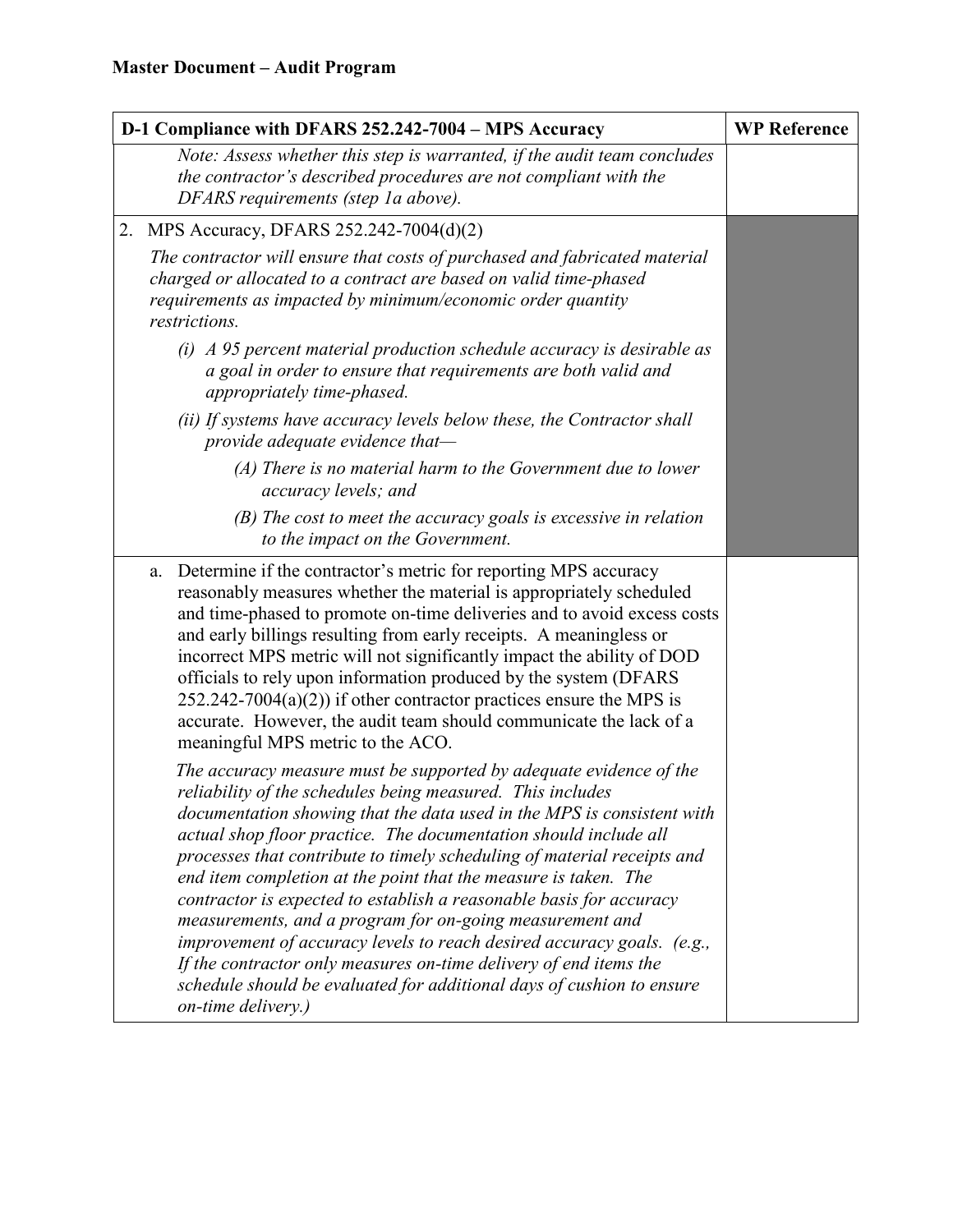| D-1 Compliance with DFARS 252.242-7004 - MPS Accuracy                                                                                                                                                                                                                                                                                                                                                                                                                                                                                                                           | <b>WP Reference</b> |
|---------------------------------------------------------------------------------------------------------------------------------------------------------------------------------------------------------------------------------------------------------------------------------------------------------------------------------------------------------------------------------------------------------------------------------------------------------------------------------------------------------------------------------------------------------------------------------|---------------------|
| b. If the contractor's metric does not measure whether material is<br>appropriately time-phased, determine whether the contractor's<br>scheduling or related procedures ensure proper time-phasing when<br>compared to the scheduled need date (e.g., contractor reporting for end<br>item on-time delivery, assembly station on-time start and stop dates,<br>inventory month's on-hand, and production material scheduled to actual<br>completion dates.).                                                                                                                    |                     |
| <b>Evaluation Consideration:</b>                                                                                                                                                                                                                                                                                                                                                                                                                                                                                                                                                |                     |
| The standard specifies accuracy goals as a validity measure to assure<br>that the master production schedule (MPS) reflects the most accurate,<br>complete, and current information. Auditors must be alert for situations<br>where the contractor's current systems are accurate (the MPS system is<br>identifying accurate material need dates) but contracts include invalid<br>or unreasonably time-phased materials. (e.g., Contractors may use<br>material months-on-hand, material requirements to replenishment, or<br><b>Inventory Aging Reports.)</b>                 |                     |
| c. Evaluate the contractor's process for comparing planned receipt dates<br>(due dates which are based on scheduled lead times) to actual receipt<br>dates, and identify patterns of "early receipt and billing". Consider the<br>contractor's rationale/justification for material acquisition based on<br>minimum buy orders, economic order quantities, advanced funding<br>purchases, etc.                                                                                                                                                                                  |                     |
| d. Document whether the contractor meets the goal of 95% accuracy in its<br>reported MPS accuracy metric or by other processes that measure MPS<br>accuracy. If accuracy levels fall below 95%, determine whether the<br>contractor provided adequate evidence that (1) there is no material harm<br>to the Government due to the lower accuracy levels and (2) that the cost<br>to meet the accuracy goal is excessive in relation to the impact on the<br>Government. If adequate evidence was not provided discuss with<br>supervisory auditor and ACO responsible for MMAS. |                     |
| e. Based on the results of the steps above, determine whether an<br>independent test by the auditor of the MPS accuracy is warranted and<br>discuss with supervisory auditor. Design and perform test of MPS<br>accuracy and summarize conclusions.                                                                                                                                                                                                                                                                                                                             |                     |
| MPS Monitoring and Exception Reports, DFARS 252.242-7004(d)(3)<br>3.                                                                                                                                                                                                                                                                                                                                                                                                                                                                                                            |                     |
| The contractor will provide a mechanism to identify, report, and resolve<br>system control weaknesses and manual override. Systems should identify<br>operational exceptions, such as excess/residual inventory, as soon as<br>known.                                                                                                                                                                                                                                                                                                                                           |                     |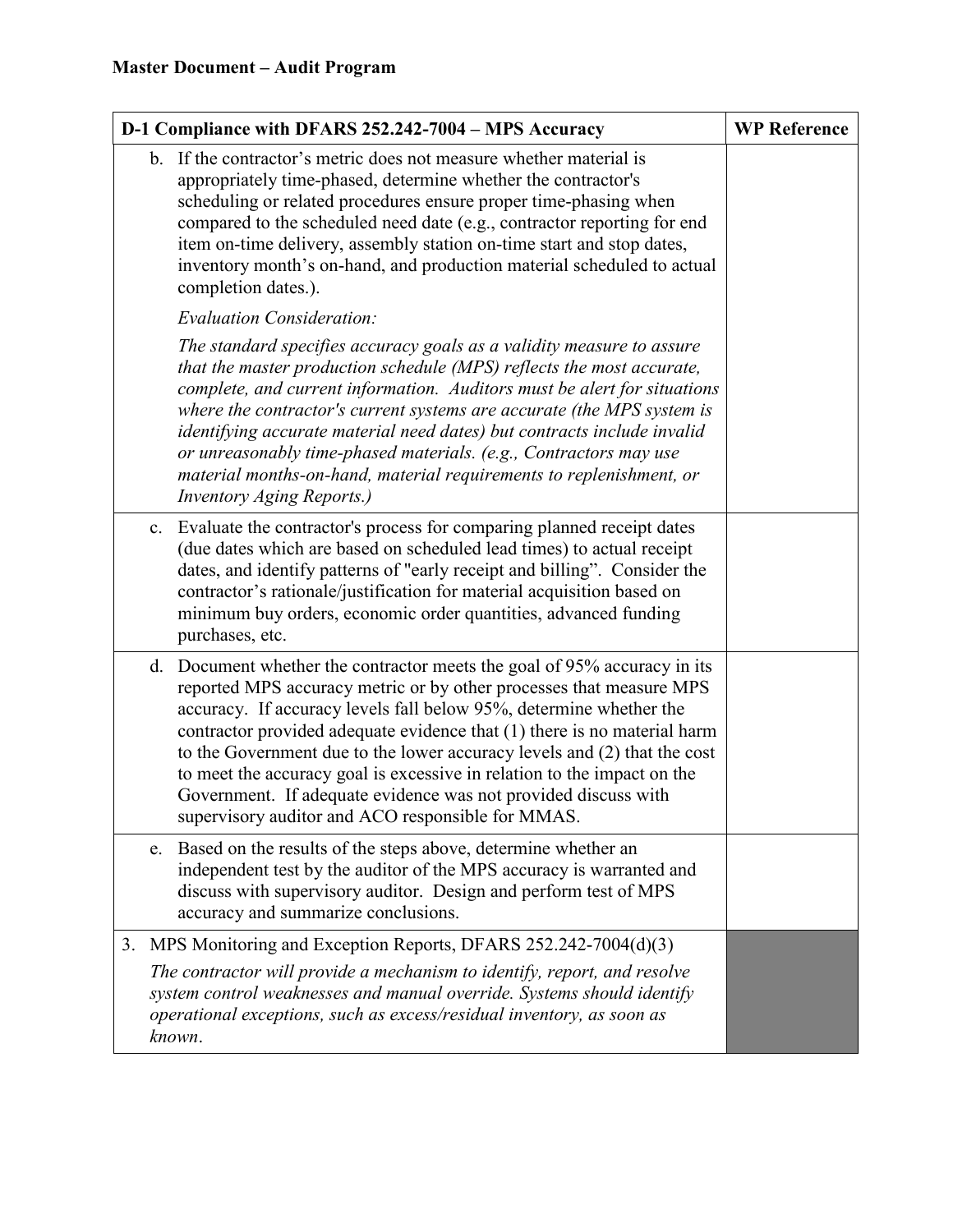| D-1 Compliance with DFARS 252.242-7004 - MPS Accuracy |                |                                                                                                                                                                                                                                                                                                                                                                                                                                                                                                                                  | <b>WP Reference</b> |
|-------------------------------------------------------|----------------|----------------------------------------------------------------------------------------------------------------------------------------------------------------------------------------------------------------------------------------------------------------------------------------------------------------------------------------------------------------------------------------------------------------------------------------------------------------------------------------------------------------------------------|---------------------|
|                                                       | a.             | Determine if the exception reports used by the contractor monitor MPS<br>accuracy (e.g., schedule deviations, over or under<br>(assembly/manufacturing) capacity, material and labor time-phasing that<br>is either early or late when compared to the schedule need date).                                                                                                                                                                                                                                                      |                     |
|                                                       |                | b. Evaluate whether the contactor identifies, reports, and resolves system<br>weaknesses and exceptions in a timely manner.                                                                                                                                                                                                                                                                                                                                                                                                      |                     |
|                                                       |                | c. If the contractor has system reports that identify significant exceptions,<br>evaluate the contractor's conclusions and corrective action plans.                                                                                                                                                                                                                                                                                                                                                                              |                     |
|                                                       |                | 4. Audit Trails and Records, DFARS 252.242-7004(d)(4)                                                                                                                                                                                                                                                                                                                                                                                                                                                                            |                     |
|                                                       |                | The contractor will provide audit trails and maintain records (manual and<br>those in machine-readable form) necessary to evaluate system logic and to<br>verify through transaction testing that the system is operating as desired.                                                                                                                                                                                                                                                                                            |                     |
|                                                       | a.             | Determine the adequacy of the audit trail for allowing the evaluation of<br>transactions/contractor actions for MPS accuracy.                                                                                                                                                                                                                                                                                                                                                                                                    |                     |
|                                                       |                | b. Determine whether the contractor provided sufficient evidence through<br>transaction testing to show its system is operating as desired and in<br>compliance with DFARS.                                                                                                                                                                                                                                                                                                                                                      |                     |
|                                                       |                | 5. Periodic Internal Reviews, DFARS 252.242-7004(d)(10)                                                                                                                                                                                                                                                                                                                                                                                                                                                                          |                     |
|                                                       |                | The contractor's MMAS should be subjected to periodic internal reviews to<br>ensure compliance with established policies and procedures.                                                                                                                                                                                                                                                                                                                                                                                         |                     |
|                                                       | a.             | Determine if the contractor's MMAS requires periodic internal reviews<br>to monitor MPS accuracy to determine that controls are operating as<br>intended and modified as appropriate.                                                                                                                                                                                                                                                                                                                                            |                     |
|                                                       |                | b. Evaluate management reviews and other monitoring activities for the<br>period covered by the audit to determine if the contractor is performing<br>reviews in accordance with periods and guidelines established in the<br>policies and procedures. Determine if management conducts reviews<br>periodically and makes corrections to the MMAS as indicated by the<br>reviews. Determine the reasonableness of timeframes and guidelines of<br>the periodic reviews given the complexity of the material system<br>operation. |                     |
| 6.                                                    |                | Summarize results of work performed and audit conclusions.                                                                                                                                                                                                                                                                                                                                                                                                                                                                       |                     |
|                                                       | a.             | Evaluate whether noncompliances with the DFARS criteria identified<br>during the audit are significant deficiencies, or are DFARS Less Severe<br>Significant Deficiencies.                                                                                                                                                                                                                                                                                                                                                       |                     |
|                                                       | $\mathbf{b}$ . | Identify the rough order of magnitude (ROM) harm to Government<br>contracts (e.g., over-billings, late contract delivery, excessive carry<br>costs, pricing data). If unable to quantify the impact, provide a                                                                                                                                                                                                                                                                                                                   |                     |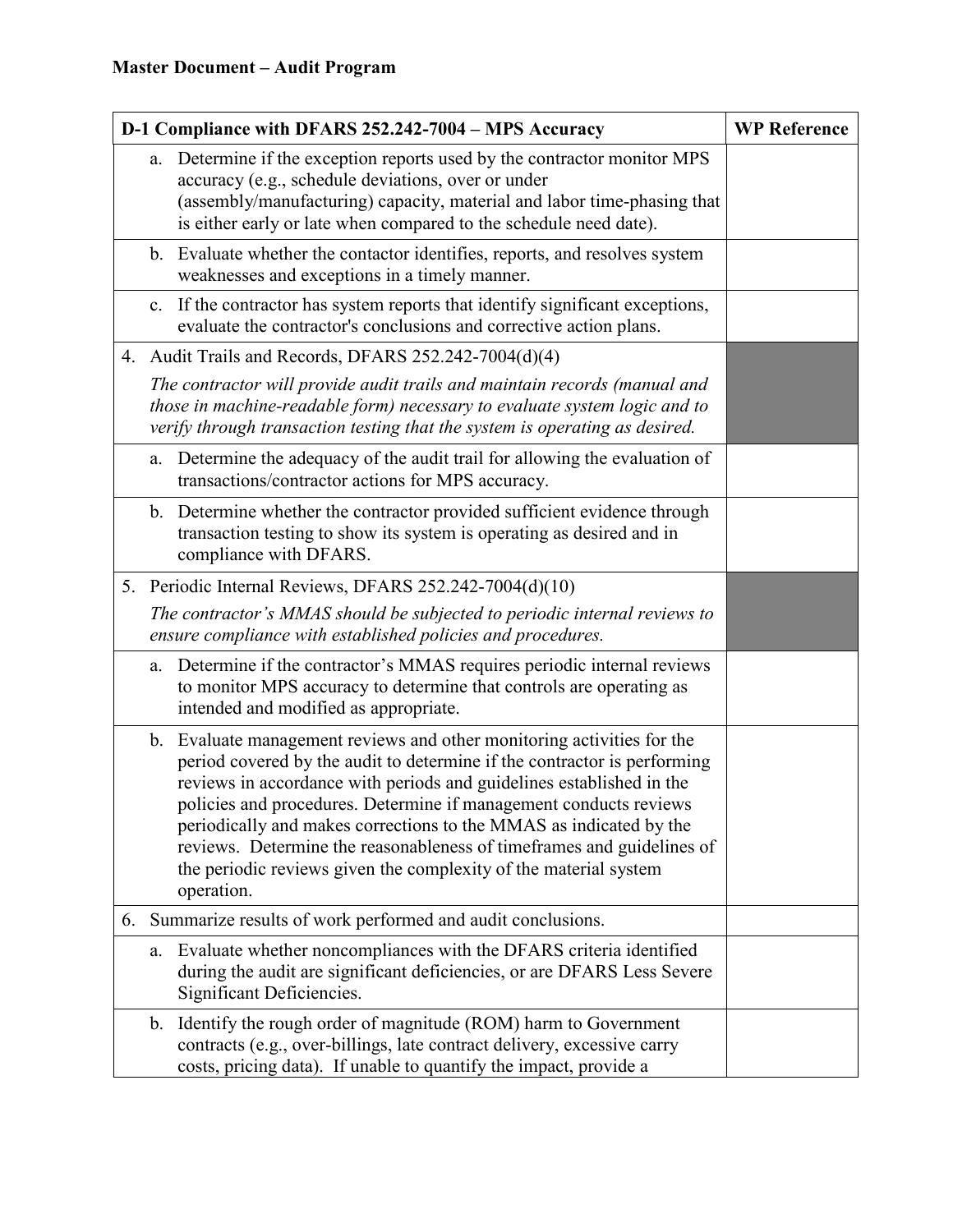| D-1 Compliance with DFARS 252.242-7004 - MPS Accuracy                                                                                                                                                                                                                                                                                                   | <b>WP Reference</b> |
|---------------------------------------------------------------------------------------------------------------------------------------------------------------------------------------------------------------------------------------------------------------------------------------------------------------------------------------------------------|---------------------|
| qualitative analysis to describe the material adverse impact to<br>Government contracts.                                                                                                                                                                                                                                                                |                     |
| 7. Discuss with supervisor and management the results of the fieldwork. If a<br>deficiency is identified, determine if a Statement of Conditions and<br>Recommendations (SOCAR) is warranted and provide a draft to<br>management as soon as the deficiency is supported. (CAM Chapter 10 and<br>GAGAS $7.19 - 7.32$ define the elements of a finding.) |                     |
| 8. Coordinate Result of Audit with Cognizant Government Officials Discuss<br>the results with the DACO or other government official responsible for<br>administration of surveillance of the MMAS.                                                                                                                                                      |                     |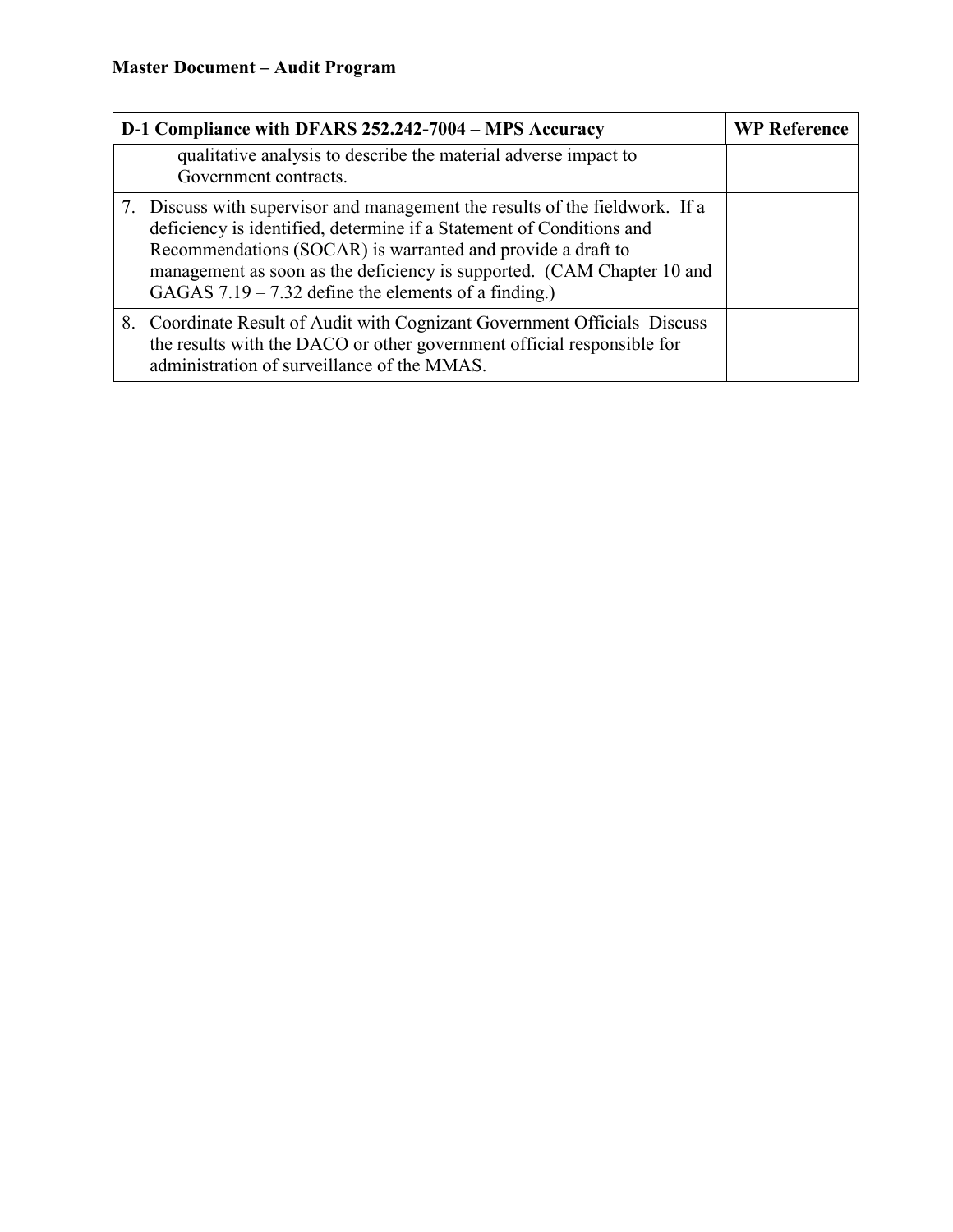| E-1 Compliance with DFARS 252.242-7004 - Inventory                                                                                                                                                                                                                                                                                                                                                                                                                                                                                                                                                                                                                                                                                                                                                    | <b>WP Reference</b> |
|-------------------------------------------------------------------------------------------------------------------------------------------------------------------------------------------------------------------------------------------------------------------------------------------------------------------------------------------------------------------------------------------------------------------------------------------------------------------------------------------------------------------------------------------------------------------------------------------------------------------------------------------------------------------------------------------------------------------------------------------------------------------------------------------------------|---------------------|
| Version 12.0, dated May 2022                                                                                                                                                                                                                                                                                                                                                                                                                                                                                                                                                                                                                                                                                                                                                                          |                     |
| In section E, the auditor will test key processes and controls to determine if the<br>contractor's MMAS complies with the system criteria in DFARS 252.242-7004.                                                                                                                                                                                                                                                                                                                                                                                                                                                                                                                                                                                                                                      |                     |
| In addition to DFARS 252.242-7004(d)(5) and (9), the auditor will evaluate<br>compliance with DFARS 252.242-7004(d)(1), (3), (4), and (10), as these criteria are<br>an integral part of the evaluation of all MMAS processes. Note that DFARS<br>252.242-7004(d)(10) - Internal Review - requirements can significantly overlap<br>DFARS $252.242 - 7004(d)(3)$ – Monitoring. The contractor's system evaluation<br>processes may include, for example, management reviews, internal audits, or<br>personnel performing duplicate checks and can be accomplished through ongoing<br>activities built into the contractor's normal recurring activities, separate<br>evaluations, or a combination of the two. If noncompliances exist, determine which<br>of the 2 criteria best fits the condition. |                     |
| In some instances, the auditor may use the same sample to test multiple criteria. If<br>auditors use sampling methods to test multiple criteria, ensure the sample is<br>sufficient to cover all requirements being tested.                                                                                                                                                                                                                                                                                                                                                                                                                                                                                                                                                                           |                     |
| Consider the size and complexity of the company's processes, operations, and<br>accounting system. Tailor (add, line-out, or modify) the audit steps based upon your<br>understanding of the contractor's processes, related internal controls and the risk<br>identified in the risk assessment.                                                                                                                                                                                                                                                                                                                                                                                                                                                                                                     |                     |
| Inquiry alone is not sufficient to test the contractor's compliance with its MMAS<br>system description or DFARS 252.242-7004 requirements.                                                                                                                                                                                                                                                                                                                                                                                                                                                                                                                                                                                                                                                           |                     |
| 1. Inventory Accuracy System Description, DFARS 252.242-7004(d)(1)                                                                                                                                                                                                                                                                                                                                                                                                                                                                                                                                                                                                                                                                                                                                    |                     |
| The contractor will have an adequate system description, including policies,<br>procedures, and operating instructions compliant with Federal Acquisition<br>Regulations and Defense FARS Supplement.                                                                                                                                                                                                                                                                                                                                                                                                                                                                                                                                                                                                 |                     |
| a. For inventory accuracy, determine whether the contractor's system<br>description, policies, procedures and operating instructions for maintaining<br>accurate inventory records, as well as the process for measuring and<br>reporting inventory accuracy, provide sufficient information on how the<br>system is intended to operate and that they comply with the FAR and<br>DFARS.                                                                                                                                                                                                                                                                                                                                                                                                              |                     |
| Verify (e.g., through testing, observation, re-performance of contractor tests,<br>b.<br>inquiry) the contractor's actual practices comply with its system description.<br>Evaluate whether the data used is complete and calculations are accurate.<br>Discuss with the contractor what it considers an error and assess the<br>reasonableness of that basis.                                                                                                                                                                                                                                                                                                                                                                                                                                        |                     |
| Assess whether this step is warranted, if the audit team concludes the<br>contractor's described procedures are not compliant with the DFARS<br>requirements (step 1a above).                                                                                                                                                                                                                                                                                                                                                                                                                                                                                                                                                                                                                         |                     |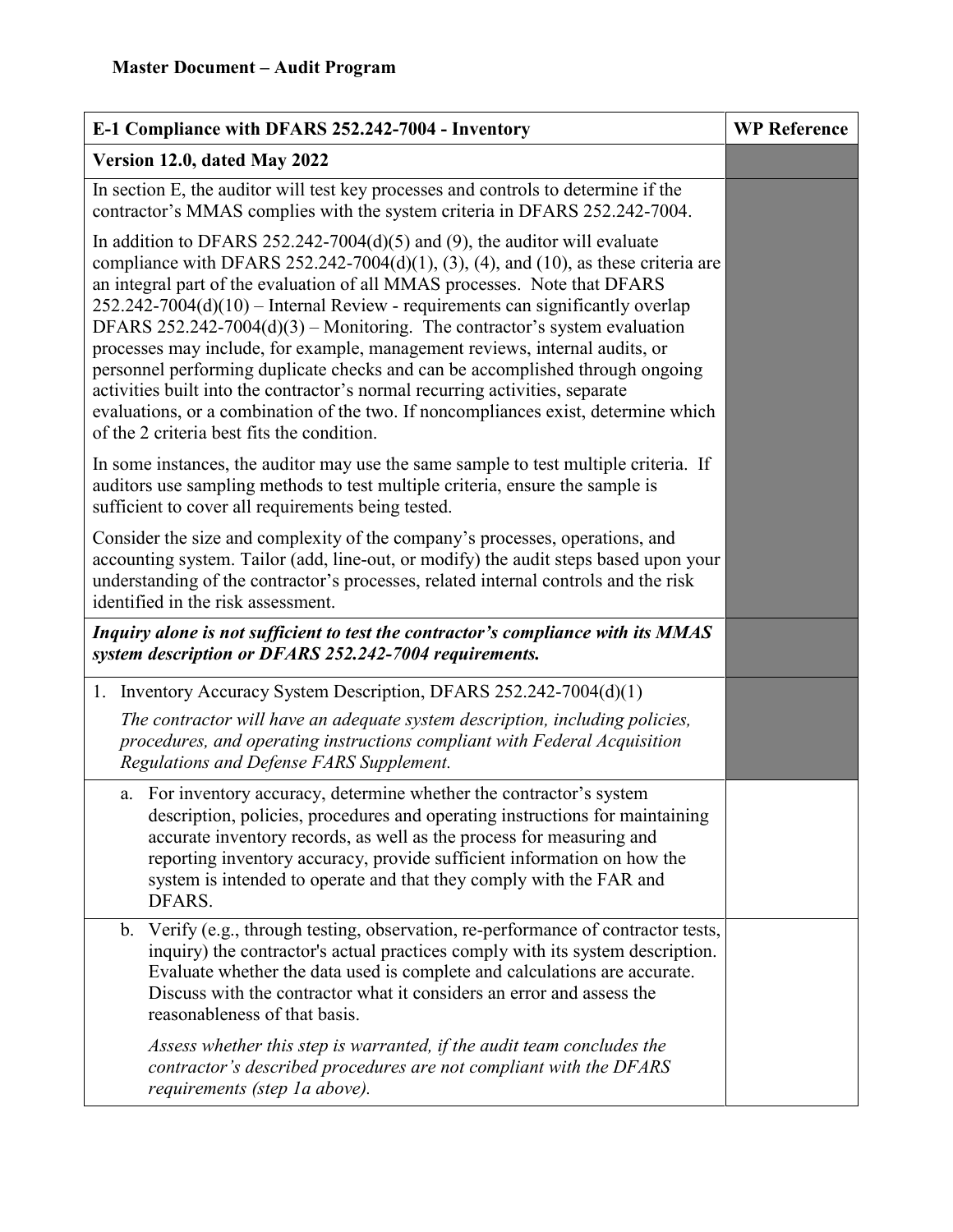| E-1 Compliance with DFARS 252.242-7004 - Inventory                                                                                                                                                                                                                                                                                                                                                                                                                                                                                                                                                                        | <b>WP Reference</b> |  |
|---------------------------------------------------------------------------------------------------------------------------------------------------------------------------------------------------------------------------------------------------------------------------------------------------------------------------------------------------------------------------------------------------------------------------------------------------------------------------------------------------------------------------------------------------------------------------------------------------------------------------|---------------------|--|
| 2. Inventory Accuracy, DFARS 252.242-7004(d)(5)                                                                                                                                                                                                                                                                                                                                                                                                                                                                                                                                                                           |                     |  |
| The contractor will establish and maintain adequate levels of record accuracy<br>and included reconciliation of recorded inventory quantities to physical<br>inventory by part number on a periodic basis. A 95 percent accuracy level is<br>desirable. If systems have an accuracy level below 95 percent, the contractor<br>shall provide adequate evidence that there is not harm to the Government due<br>to lower accuracy levels and the costs to meet the accuracy goal is excessive in<br>relations to the impact to the Government.                                                                              |                     |  |
| a. Determine if the contractor's metric for reporting inventory accuracy<br>reasonably measures whether inventory records correctly show the number<br>and location of physical inventory. A meaningless or incorrect inventory<br>metric will not significantly impact the ability of DOD officials to rely upon<br>information produced by the system (DFARS $252.242-7004(a)(5)$ ) if other<br>contractor practices ensure the inventory records are accurate. However, the<br>audit team should communicate the lack of a meaningful metric to the ACO.                                                               |                     |  |
| b. Physically observe for the receipt, inspection and issuance of material to<br>determine if they are adequate to ensure the following:                                                                                                                                                                                                                                                                                                                                                                                                                                                                                  |                     |  |
| (1) All material received is accounted for,                                                                                                                                                                                                                                                                                                                                                                                                                                                                                                                                                                               |                     |  |
| (2) Only material meeting agreed-to quantity and quality specifications are<br>accepted,                                                                                                                                                                                                                                                                                                                                                                                                                                                                                                                                  |                     |  |
| (3) Material returns are properly controlled and accounted for (outside<br>venders),                                                                                                                                                                                                                                                                                                                                                                                                                                                                                                                                      |                     |  |
| (4) All material received is transferred to inventory or otherwise accounted<br>for, and                                                                                                                                                                                                                                                                                                                                                                                                                                                                                                                                  |                     |  |
| (5) Material issued to floor or returned to inventory are controlled and<br>accounted for.                                                                                                                                                                                                                                                                                                                                                                                                                                                                                                                                |                     |  |
| Evaluate the contractor's procedures for verifying the quantities of physical<br>c.<br>inventories. Determine whether the contractor tests all physical<br>inventories including company owned stock/asset inventory plus contract<br>project inventory. Procedures include reconciling the quantities recorded<br>in the inventory books and records to the physical count of parts stored in<br>warehouses or other inventory locations. Coordinate this portion of your<br>audit closely with the Government property specialists as many of the<br>normal reviews performed by them may be of use in your evaluation. |                     |  |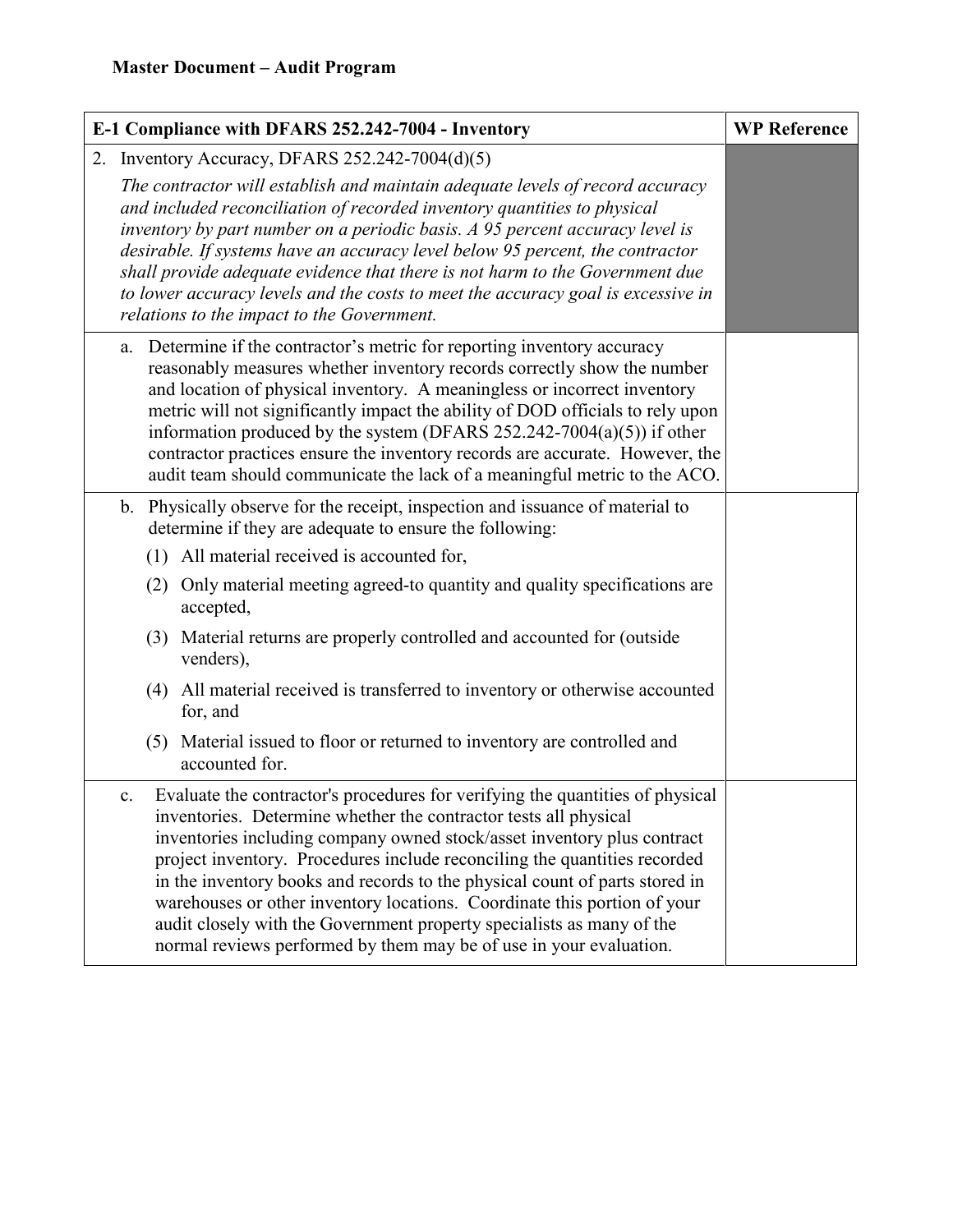| E-1 Compliance with DFARS 252.242-7004 - Inventory |    |                                                                                                                                                                                                                                                                                                                                                                                                                                                                                                                                                                                          | <b>WP Reference</b> |
|----------------------------------------------------|----|------------------------------------------------------------------------------------------------------------------------------------------------------------------------------------------------------------------------------------------------------------------------------------------------------------------------------------------------------------------------------------------------------------------------------------------------------------------------------------------------------------------------------------------------------------------------------------------|---------------------|
|                                                    | d. | Document whether the contractor meets the goal of 95% accuracy in its<br>reported inventory accuracy metric or by other processes that measure<br>inventory accuracy. If accuracy levels fall below 95%, determine whether<br>the contractor provided adequate evidence that (1) there is no material<br>harm to the Government due to the lower accuracy levels and (2) that the<br>cost to meet the accuracy goal is excessive in relation to the impact on the<br>Government. If adequate evidence was not provided discuss with<br>supervisory auditor and ACO responsible for MMAS. |                     |
|                                                    | e. | Based on the results of the steps above, determine whether an independent<br>inventory accuracy test by the auditor is warranted. Design and perform<br>test of inventory accuracy and summarize conclusions.                                                                                                                                                                                                                                                                                                                                                                            |                     |
|                                                    |    | 3. Commingled Inventory, DFARS 252.242-7004(d) System criteria.                                                                                                                                                                                                                                                                                                                                                                                                                                                                                                                          |                     |
|                                                    |    | The contractor shall-                                                                                                                                                                                                                                                                                                                                                                                                                                                                                                                                                                    |                     |
|                                                    |    | (9) Have adequate controls to ensure that physically commingled inventories<br>that may include material for which costs are charged or allocated to fixed-<br>price, cost-reimbursement, and commercial contracts do not compromise<br>system criteria 1 through 8 requirements of any of the system criteria in $(d)(1)$<br>through (8) of this clause. Government furnished material shall not be -                                                                                                                                                                                   |                     |
|                                                    |    | (i) Physically commingled with other material; or                                                                                                                                                                                                                                                                                                                                                                                                                                                                                                                                        |                     |
|                                                    |    | (ii) Used on commercial work.                                                                                                                                                                                                                                                                                                                                                                                                                                                                                                                                                            |                     |
|                                                    | a. | Determine whether the contractor's policies comply with DFARS 252.242-<br>$7004(d)(9)$ and verify the contractor's actual practices comply with its<br>written polices and procedure and/or departmental instructions.                                                                                                                                                                                                                                                                                                                                                                   |                     |
|                                                    |    | b. Ensure through physical observation (during plant visits and system<br>demonstrations) and examination of material job cost records that<br>Government Furnished Material (GFM) is controlled and is not physically<br>commingled with contractor owned material or is being used on commercial<br>work. Coordinate the validation of GFM closely with the Government<br>property specialists as many of the Government property specialist reviews<br>may be of use in your evaluation.                                                                                              |                     |
| 4.                                                 |    | Inventory Monitoring and Exception Reports, DFARS 252.242-7004(d)(3)                                                                                                                                                                                                                                                                                                                                                                                                                                                                                                                     |                     |
|                                                    |    | The contractor will provide a mechanism to identify, report, and resolve system<br>control weaknesses and manual override. Systems should identify operational<br>exceptions, such as excess/residual inventory, as soon as known.                                                                                                                                                                                                                                                                                                                                                       |                     |
|                                                    |    | a. Determine if the exception reports used by the contractor monitor inventory<br>accuracy (e.g., obsolete materials, excess materials and inventory with no<br>demand).                                                                                                                                                                                                                                                                                                                                                                                                                 |                     |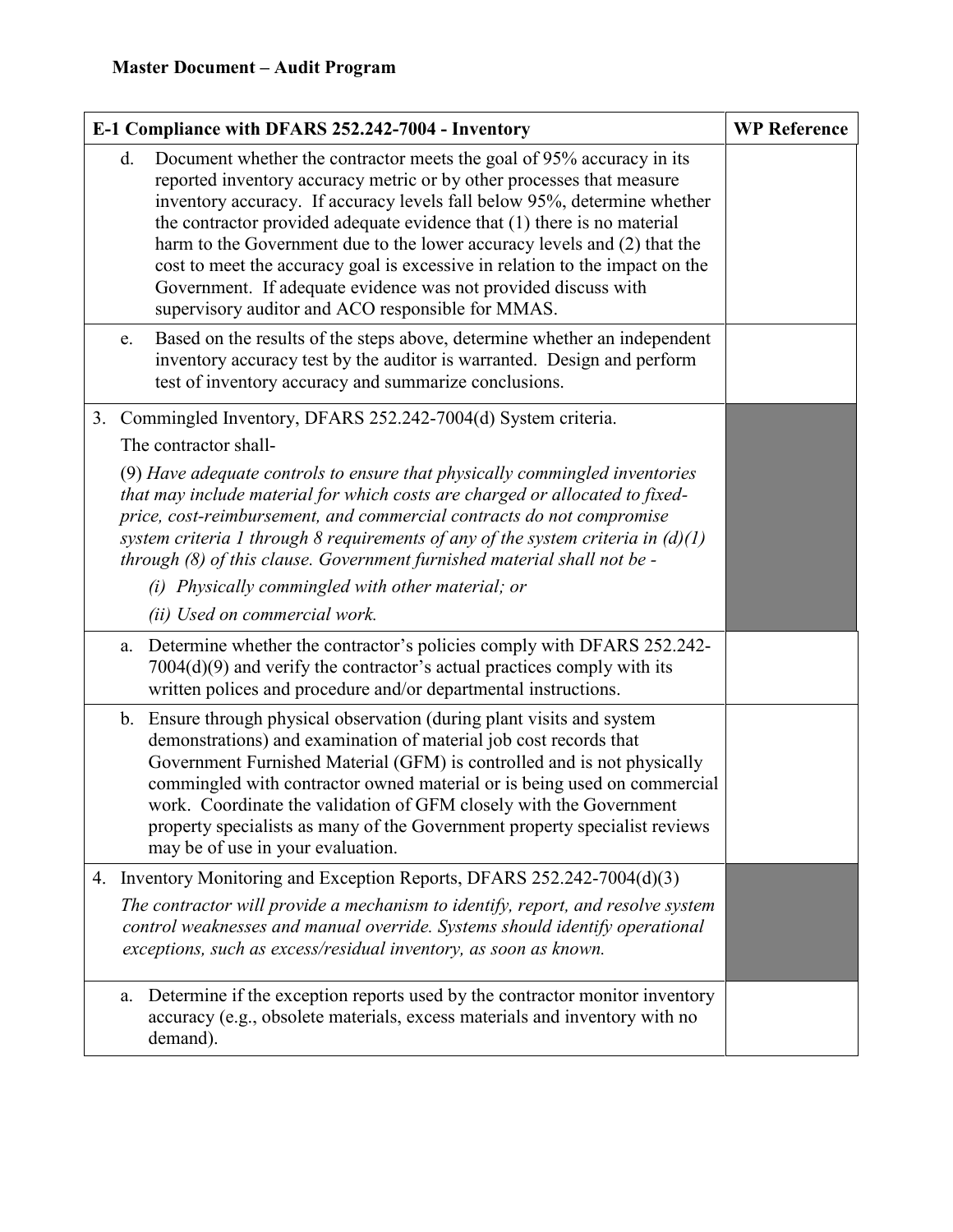| E-1 Compliance with DFARS 252.242-7004 - Inventory |               | <b>WP Reference</b>                                                                                                                                                                                                                                                                                                                                                                                                                                                                                                          |  |
|----------------------------------------------------|---------------|------------------------------------------------------------------------------------------------------------------------------------------------------------------------------------------------------------------------------------------------------------------------------------------------------------------------------------------------------------------------------------------------------------------------------------------------------------------------------------------------------------------------------|--|
|                                                    |               | b. Evaluate whether the contractor identifies, reports, and resolves system<br>weaknesses and exceptions consistent with procedures (testing of the<br>system) in a timely manner.                                                                                                                                                                                                                                                                                                                                           |  |
|                                                    | c.            | If the contractor has system reports that identify significant exceptions,<br>evaluate the contractor's conclusions and/or corrective action plans.                                                                                                                                                                                                                                                                                                                                                                          |  |
|                                                    |               | 5. Audit Trails and Records, DFARS 252.242-7004(d)(4)                                                                                                                                                                                                                                                                                                                                                                                                                                                                        |  |
|                                                    |               | The contractor will provide audit trails and maintain records (manual and<br>those in machine-readable form) necessary to evaluate system logic and to<br>verify through transaction testing that the system is operating as desired.                                                                                                                                                                                                                                                                                        |  |
|                                                    | a.            | Determine the adequacy of the audit trail for allowing the evaluation of<br>transactions/contractor actions for inventory accuracy.                                                                                                                                                                                                                                                                                                                                                                                          |  |
|                                                    |               | b. Determine whether the contractor provided sufficient evidence through<br>transaction testing to show its system is operating as desired and in<br>compliance with DFARS.                                                                                                                                                                                                                                                                                                                                                  |  |
|                                                    |               | 6. Periodic Internal Reviews, DFARS 252.242-7004(d)(10)                                                                                                                                                                                                                                                                                                                                                                                                                                                                      |  |
|                                                    |               | The contractor's MMAS should be subjected to periodic internal reviews to<br>ensure compliance with established policies and procedures.                                                                                                                                                                                                                                                                                                                                                                                     |  |
|                                                    | a.            | Determine if the contractor's MMAS requires periodic internal reviews to<br>monitor inventory accuracy to determine that controls are operating as<br>intended and modified as appropriate.                                                                                                                                                                                                                                                                                                                                  |  |
|                                                    |               | b. Evaluate management reviews and other monitoring activities or the period<br>covered by the audit to determine if the contractor is performing reviews in<br>accordance with periods and guidelines established in the policies and<br>procedures. Determine if management conducts reviews periodically and<br>makes corrections to the MMAS as indicated by the reviews. Determine the<br>reasonableness of timeframes and guidelines of the periodic reviews given<br>the complexity of the material system operation. |  |
| 7.                                                 |               | Summarize results of work performed and audit conclusions.                                                                                                                                                                                                                                                                                                                                                                                                                                                                   |  |
|                                                    | a.            | Evaluate whether noncompliances with the DFARS criteria identified<br>during the audit are significant deficiencies, or DFARS Less Severe<br>Significant Deficiencies.                                                                                                                                                                                                                                                                                                                                                       |  |
|                                                    | $\mathbf b$ . | Identify the rough order magnitude (ROM) harm to Government contracts<br>(e.g., over-billings, late contract delivery, excessive carry costs, pricing<br>data). If unable to quantify the impact, provide a qualitative analysis to<br>describe the material adverse impact to Government contracts.                                                                                                                                                                                                                         |  |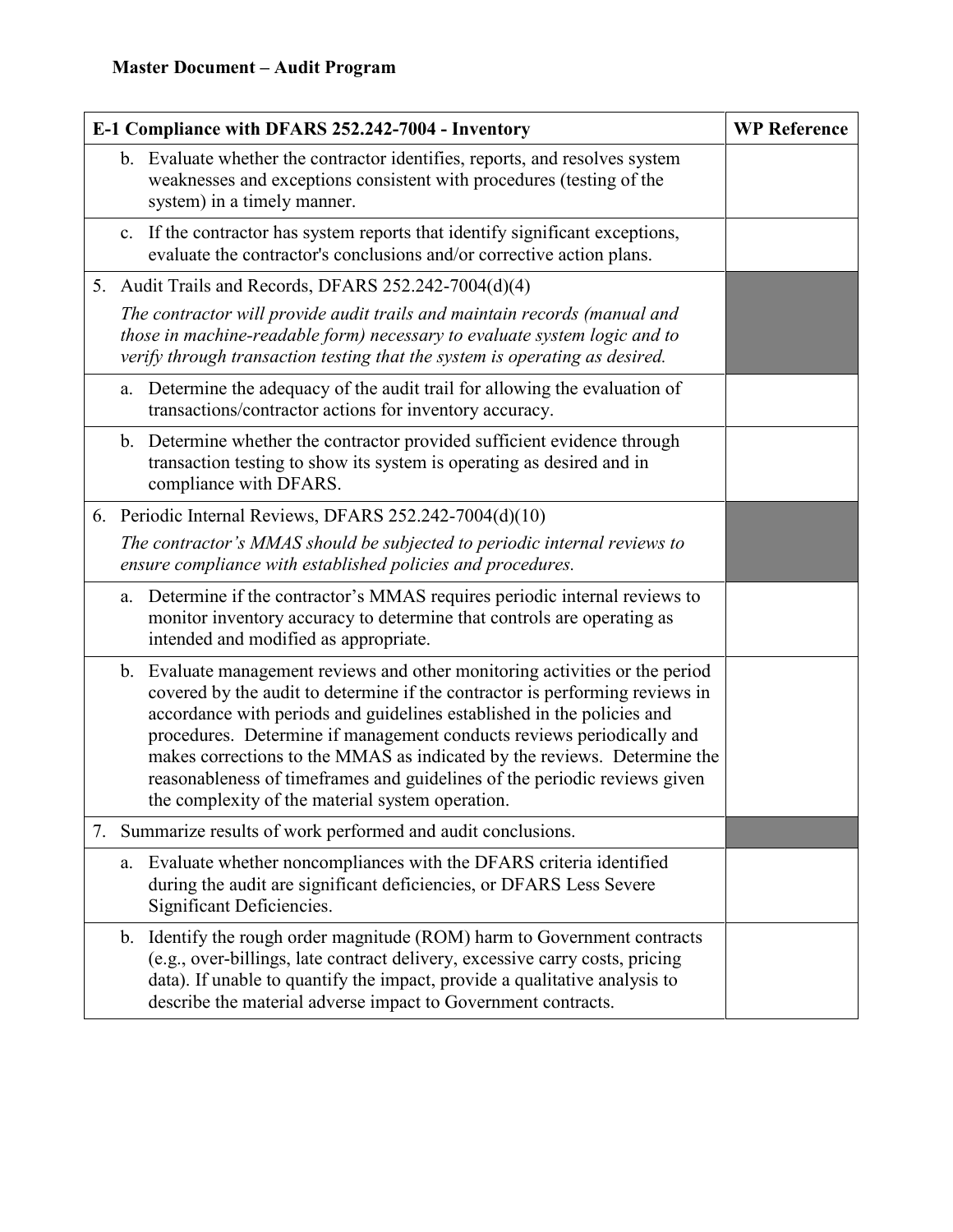| E-1 Compliance with DFARS 252.242-7004 - Inventory                                                                                                                                                                                                                                                                                                        | <b>WP Reference</b> |
|-----------------------------------------------------------------------------------------------------------------------------------------------------------------------------------------------------------------------------------------------------------------------------------------------------------------------------------------------------------|---------------------|
| 8. Discuss with supervisor and management the results of the fieldwork. If a<br>deficiency is identified, determine if a Statement of Conditions and<br>Recommendations (SOCAR) is warranted and provide a draft to management as<br>soon as the deficiency is supported. (CAM Chapter 10 and GAGAS $7.19 - 7.32$ )<br>define the elements of a finding.) |                     |
| 9. Discuss the results with the DACO or other government official responsible for<br>administration of surveillance of the MMAS.                                                                                                                                                                                                                          |                     |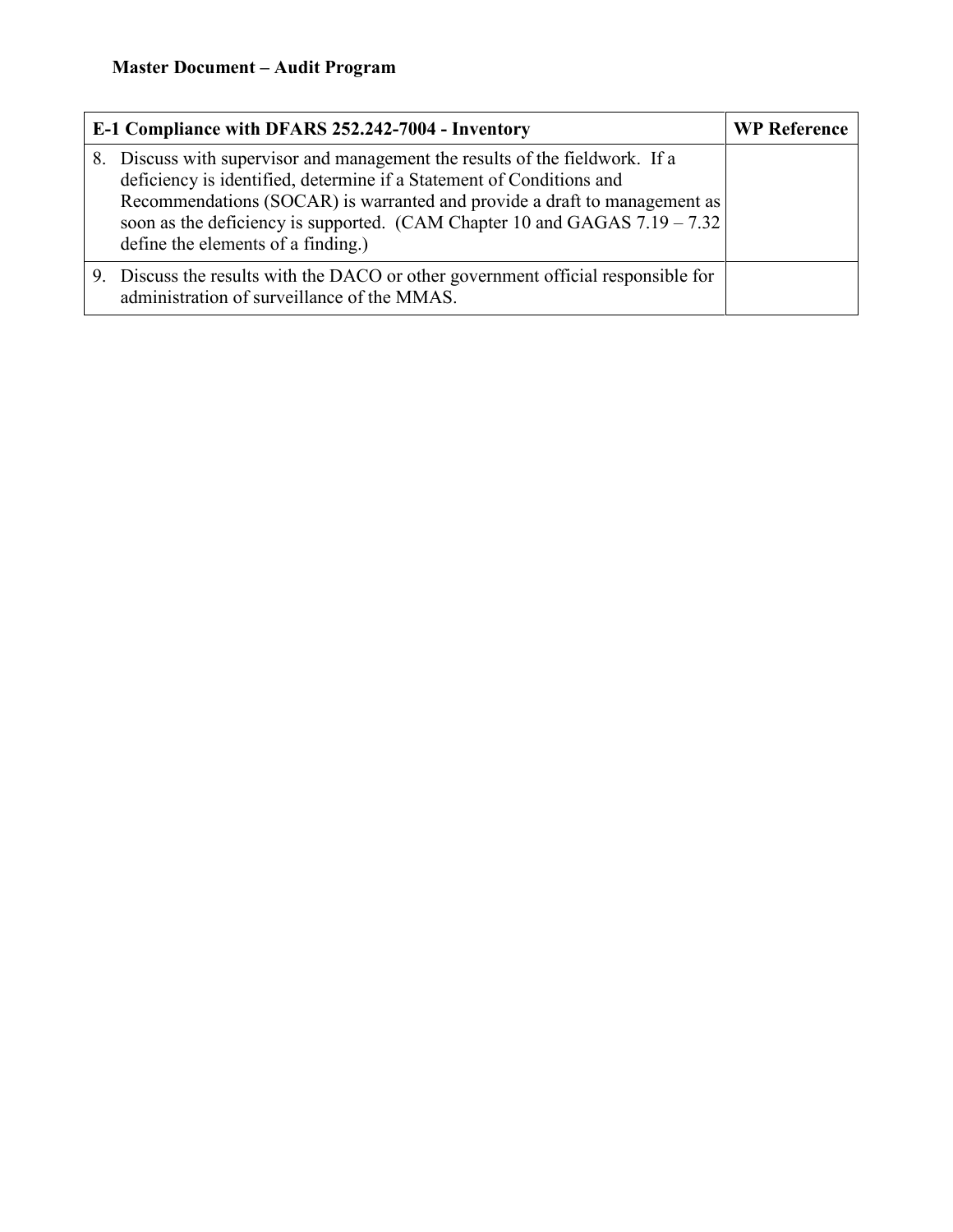| F-1 Compliance with DFARS 252.242-7004 - Transfers                                                                                                                                                                                                                                                                                                                                                                                                                                                                                                                                                                                                                                                                                                                                                                                                                                                                                                                        | <b>WP Reference</b> |
|---------------------------------------------------------------------------------------------------------------------------------------------------------------------------------------------------------------------------------------------------------------------------------------------------------------------------------------------------------------------------------------------------------------------------------------------------------------------------------------------------------------------------------------------------------------------------------------------------------------------------------------------------------------------------------------------------------------------------------------------------------------------------------------------------------------------------------------------------------------------------------------------------------------------------------------------------------------------------|---------------------|
| Version 12.0, dated May 2022                                                                                                                                                                                                                                                                                                                                                                                                                                                                                                                                                                                                                                                                                                                                                                                                                                                                                                                                              |                     |
| In section F, the auditor will test key processes and controls to determine if the<br>contractor's MMAS complies with the system criteria in DFARS 252.242-7004.<br>In addition to DFARS 252.242-7004(d)(6) and (7), the auditor will evaluate<br>compliance with DFARS 252.242-7004(d)(1), (3), (4), and (10), as these criteria<br>are an integral part of the evaluation of all MMAS processes. Note that DFARS<br>$252.242 - 7004(d)(10)$ – Internal Review - requirements can significantly overlap<br>DFARS 252.242-7004(d)(3) – Monitoring. The contractor's system evaluation<br>processes may include, for example, management reviews, internal audits, or<br>personnel performing duplicate checks and can be accomplished through<br>ongoing activities built into the contractor's normal recurring activities, separate<br>evaluations, or a combination of the two. If noncompliances exist, determine<br>which of the 2 criteria best fits the condition. |                     |
| In some instances, the auditor may use the same sample to test multiple criteria.<br>If auditors use sampling methods to test multiple criteria, ensure the sample is<br>sufficient to cover all requirements being tested.                                                                                                                                                                                                                                                                                                                                                                                                                                                                                                                                                                                                                                                                                                                                               |                     |
| Consider the size and complexity of the company's processes, operations, and<br>accounting system. Tailor (add, line-out, or modify) the audit steps based upon<br>your understanding of the contractor's processes, related internal controls and the<br>risk identified in the risk assessment.                                                                                                                                                                                                                                                                                                                                                                                                                                                                                                                                                                                                                                                                         |                     |
| Inquiry alone is not sufficient to test the contractor's compliance with its<br>MMAS system description or DFARS 252.242-7004 requirements.                                                                                                                                                                                                                                                                                                                                                                                                                                                                                                                                                                                                                                                                                                                                                                                                                               |                     |
| 1. System Description, DFARS $252.242-7004(d)(1)$                                                                                                                                                                                                                                                                                                                                                                                                                                                                                                                                                                                                                                                                                                                                                                                                                                                                                                                         |                     |
| The contractor will have an adequate system description, including policies,<br>procedures, and operating instructions compliant with Federal Acquisition<br>Regulations and Defense FARS Supplement.                                                                                                                                                                                                                                                                                                                                                                                                                                                                                                                                                                                                                                                                                                                                                                     |                     |
| For material transfers and costing of transfer material, determine whether<br>a.<br>the contractor's system description, policies, procedures and operating<br>instructions for manual and system-generated transfers provide sufficient<br>information on how the system is intended to operate and that they<br>comply with the FAR and DFARS.                                                                                                                                                                                                                                                                                                                                                                                                                                                                                                                                                                                                                          |                     |
| Verify (e.g., through testing, observation, re-performance of contractor<br>$\mathbf{b}$ .<br>tests of the system, inquiry) the contractor's actual practices comply with<br>its system description. Evaluate whether the data used is complete and<br>accurate, and supporting documentation is adequate.                                                                                                                                                                                                                                                                                                                                                                                                                                                                                                                                                                                                                                                                |                     |
| Assess whether this step is warranted, if the audit team concludes the<br>contractor's described procedures are not compliant with the DFARS<br>requirements (step 1a above).                                                                                                                                                                                                                                                                                                                                                                                                                                                                                                                                                                                                                                                                                                                                                                                             |                     |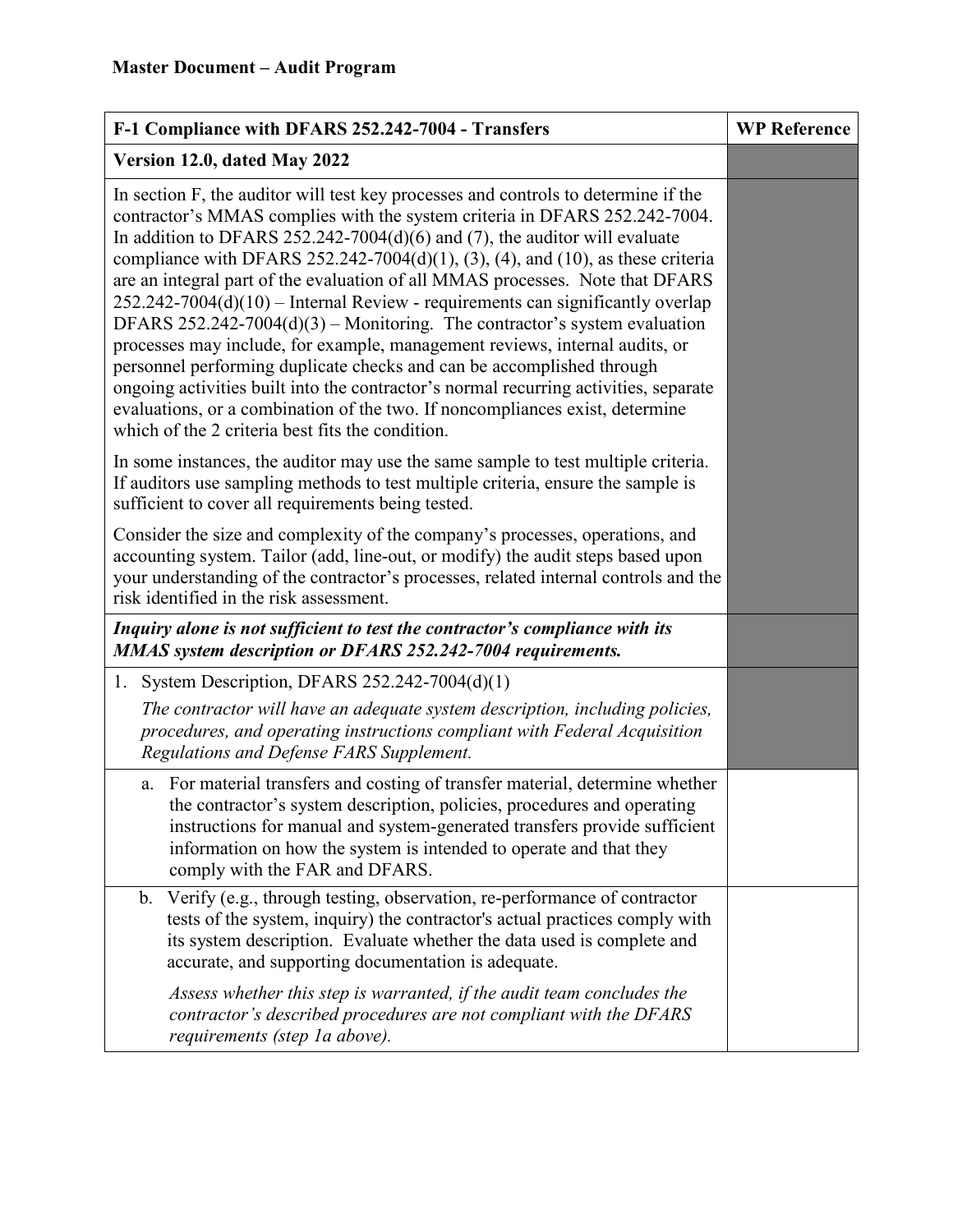| F-1 Compliance with DFARS 252.242-7004 - Transfers |                                                                                                                                                                                                                                                                                                                                                                                                                                                                                                                                                                                  | <b>WP Reference</b> |
|----------------------------------------------------|----------------------------------------------------------------------------------------------------------------------------------------------------------------------------------------------------------------------------------------------------------------------------------------------------------------------------------------------------------------------------------------------------------------------------------------------------------------------------------------------------------------------------------------------------------------------------------|---------------------|
|                                                    | 2. Manual or System Generated Transfers, DFARS 252.242-7004(d)(6)                                                                                                                                                                                                                                                                                                                                                                                                                                                                                                                |                     |
|                                                    | Determine that the contractor's MMAS provides detailed descriptions of<br>circumstances that result in manual or system generated transfers of parts.<br>The contractor provide detailed descriptions of circumstances that will result<br>in manual or system generated transfers of parts.                                                                                                                                                                                                                                                                                     |                     |
| 3.                                                 | Costing Material Transfers, DFARS 252.242-7004(d)(7)                                                                                                                                                                                                                                                                                                                                                                                                                                                                                                                             |                     |
|                                                    | Maintain a consistent, equitable, and unbiased logic for costing of material<br>transactions as follows:                                                                                                                                                                                                                                                                                                                                                                                                                                                                         |                     |
|                                                    | (iii)The system should transfer parts and associated costs within the same<br>billing period. In the few instances where this may not be<br>appropriate, the Contractor may accomplish the material transaction<br>using a loan/pay-back technique. The "loan/pay-back technique"<br>means that the physical part is moved temporarily from the contract,<br>but the cost of the part remains on the contract. The procedures for<br>the loan/pay-back technique must be approved by the $ACO$ . When the<br>technique is used, the Contractor shall have controls to ensure $-$ |                     |
|                                                    | $(A)$ parts are paid back expeditiously;<br>$(B)$ procedures and controls are in place to correct any<br>overbilling that might occur;                                                                                                                                                                                                                                                                                                                                                                                                                                           |                     |
|                                                    | (C) monthly, at a minimum, identification of the borrowing<br>contract and the date the part was borrowed; and                                                                                                                                                                                                                                                                                                                                                                                                                                                                   |                     |
|                                                    | (D) cost of the replacement part is charged to the borrowing<br>contract.                                                                                                                                                                                                                                                                                                                                                                                                                                                                                                        |                     |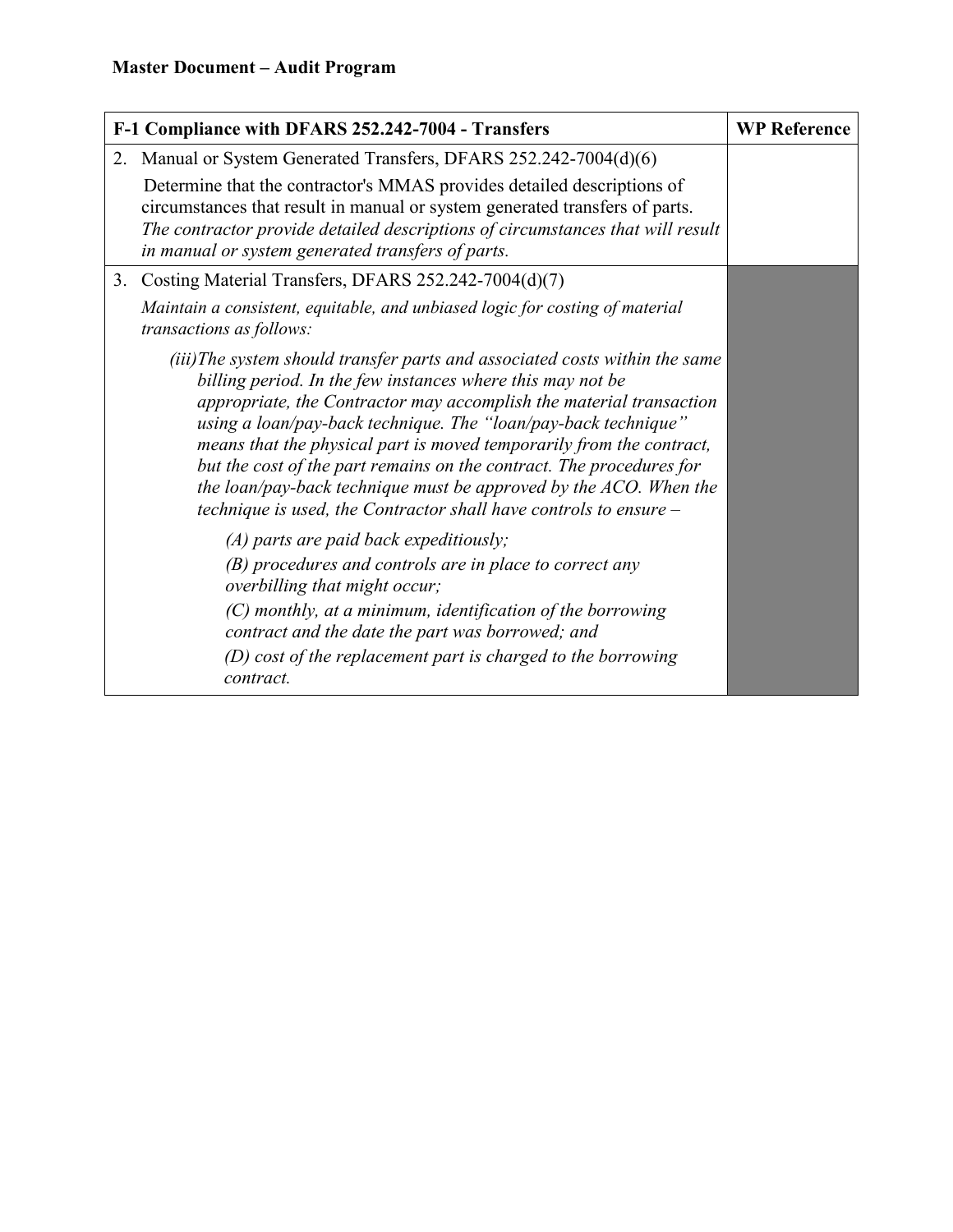| F-1 Compliance with DFARS 252.242-7004 - Transfers                                                                                                                                                                                                                                    | <b>WP Reference</b> |
|---------------------------------------------------------------------------------------------------------------------------------------------------------------------------------------------------------------------------------------------------------------------------------------|---------------------|
| For Manual Transfers (except Loan/Pay-back) -- Evaluate the<br>a.<br>contractor's transfer costing methodology to determine cost transfers are<br>consistent, equitable, and unbiased. When establishing sampling plans<br>to test transactions, consider the following attributes:   |                     |
| Are costs transferred with the physical movement of parts?<br>$\bullet$                                                                                                                                                                                                               |                     |
| If costs are not transferred at the time of physical movement, are<br>$\bullet$<br>costs transferred within same billing cycle or reasonable time<br>thereafter?                                                                                                                      |                     |
| Does the contractor transfer all costs associated with the parts? For<br>example, transferred fabricated parts include material, labor, and<br>related indirect costs.                                                                                                                |                     |
| Are the contractor's practices consistent with its stated costing<br>$\bullet$<br>methodology for initial charges and transfer charges to contracts?<br>Are costs transferred at standard or actual costs using one of the CAS<br>$\bullet$<br>411.50(b) inventory valuation methods? |                     |
| Does the system document a valid reason for the cost transfer?<br>$\bullet$                                                                                                                                                                                                           |                     |
| Is the process for sampled transactions consistent with the system<br>description?                                                                                                                                                                                                    |                     |
| Does the contractor document the audit trail?                                                                                                                                                                                                                                         |                     |
| b. For System-Generated Transfers -- Evaluate the contractor's transfer<br>costing methodology to determine cost transfers are consistent,<br>equitable, and unbiased. When establishing sampling plans to test<br>transactions, consider the following attributes:                   |                     |
| Are costs transferred with the physical movement of parts?                                                                                                                                                                                                                            |                     |
| If costs are not transferred at the time of physical movement, are<br>$\bullet$<br>costs transferred within same billing cycle or reasonable time<br>thereafter?                                                                                                                      |                     |
| Does the contractor transfer all costs associated with the parts? For<br>example, transferred fabricated parts include material, labor, and<br>related indirect costs.                                                                                                                |                     |
| Are the contractor's practices consistent with its stated costing<br>$\bullet$<br>methodology for initial charges and transfer charges to contracts?<br>Are costs transferred at standard or actual costs using one of the CAS<br>$\bullet$                                           |                     |
| 411.50(b) inventory valuation methods?                                                                                                                                                                                                                                                |                     |
| Is the process for sampled transactions consistent with the system<br>$\bullet$<br>description?                                                                                                                                                                                       |                     |
| Does the contractor document the audit trail?                                                                                                                                                                                                                                         |                     |
| Does the system document a valid reason for the cost transfer? If the<br>$\bullet$<br>contractor uses an automated transfer program such as SAP's<br>Grouping Pegging & Distribution (GPD) or Oracle's Soft-Peg, the<br>reason for the transfer is documented by the system logic.    |                     |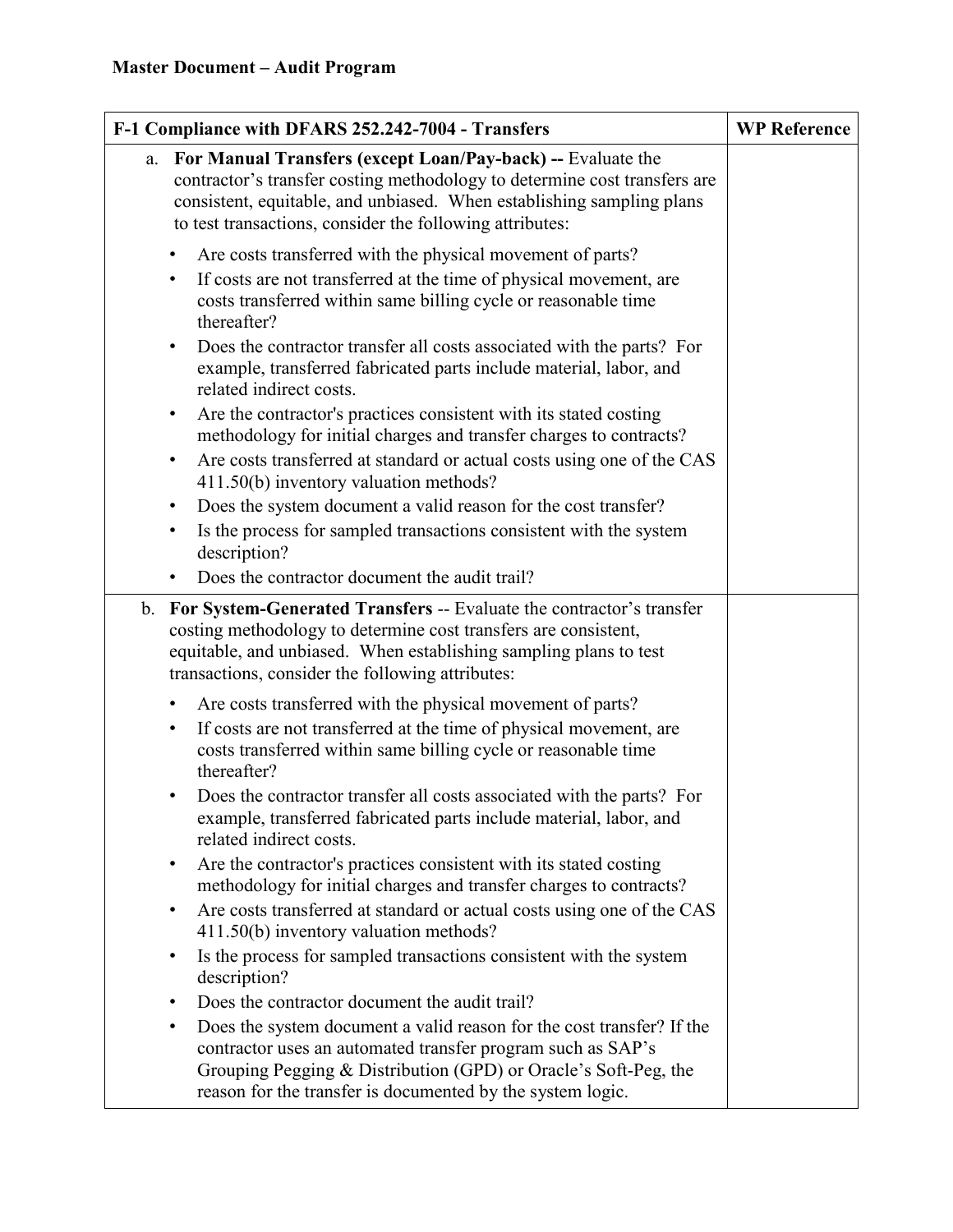| F-1 Compliance with DFARS 252.242-7004 - Transfers | <b>WP Reference</b>                                                                                                                                                                                                                                                               |  |
|----------------------------------------------------|-----------------------------------------------------------------------------------------------------------------------------------------------------------------------------------------------------------------------------------------------------------------------------------|--|
|                                                    | c. Loan/Pay-back -- Evaluate the contractor's procedure for the loan/pay-<br>back technique to determine whether the ACO approved its loan/pay-<br>back technique (DFARS $252.242 - 7004(d)(1)$ and (7)). When establishing<br>sampling plans, consider the following attributes: |  |
|                                                    | Are the circumstances documented when a loan/payback occurs?                                                                                                                                                                                                                      |  |
|                                                    | Does the loan/payback aging report identify the borrowing contract<br>٠<br>and the date the parts were borrowed?                                                                                                                                                                  |  |
|                                                    | Are the time periods for outstanding loans reasonable?<br>٠                                                                                                                                                                                                                       |  |
|                                                    | Are overbillings corrected timely due to loan/payback.<br>٠                                                                                                                                                                                                                       |  |
|                                                    | Does the system charge costs of the replacement parts to the<br>٠<br>borrowing contract?                                                                                                                                                                                          |  |
|                                                    | Is the process for sampled transactions consistent with the system<br>description?                                                                                                                                                                                                |  |
|                                                    | Does the contractor document the audit trail?                                                                                                                                                                                                                                     |  |
|                                                    | 4. Material Transfer Monitoring and Exception Reports, DFARS 252.242-<br>7004(d)(3)                                                                                                                                                                                               |  |
|                                                    | The contractor will provide a mechanism to identify, report, and resolve<br>system control weaknesses and manual override. Systems should identify<br>operational exceptions, such as excess/residual inventory, as soon as known.                                                |  |
|                                                    | Determine if exception reports used by the contractor monitor material<br>a.<br>transfers, including excess material (e.g., reports that may show evidence<br>of material transfers that are inconsistent with the MMAS detail<br>descriptions, open loan/paybacks, etc.).        |  |
|                                                    | b. Evaluate how the contractor identifies, reports, and resolves significant<br>exceptions consistent with procedures, to include open loan/paybacks, in<br>a timely manner.                                                                                                      |  |
|                                                    | If the contractor reports identify significant exceptions, evaluate the<br>contractor's conclusions and/or corrective action plans.                                                                                                                                               |  |
|                                                    | 5. Audit Trails and Records, DFARS 252.242-7004(d)(4)                                                                                                                                                                                                                             |  |
|                                                    | The contractor will provide audit trails and maintain records (manual and<br>those in machine-readable form) necessary to evaluate system logic and to<br>verify through transaction testing that the system is operating as desired.                                             |  |
|                                                    | Determine the adequacy of the audit trail for allowing the evaluation of<br>a.<br>transactions/contractor actions for material transfers.                                                                                                                                         |  |
|                                                    | b. Determine whether the contractor provided sufficient evidence through<br>transaction testing to show its system is operating as desired and in<br>compliance with DFARS.                                                                                                       |  |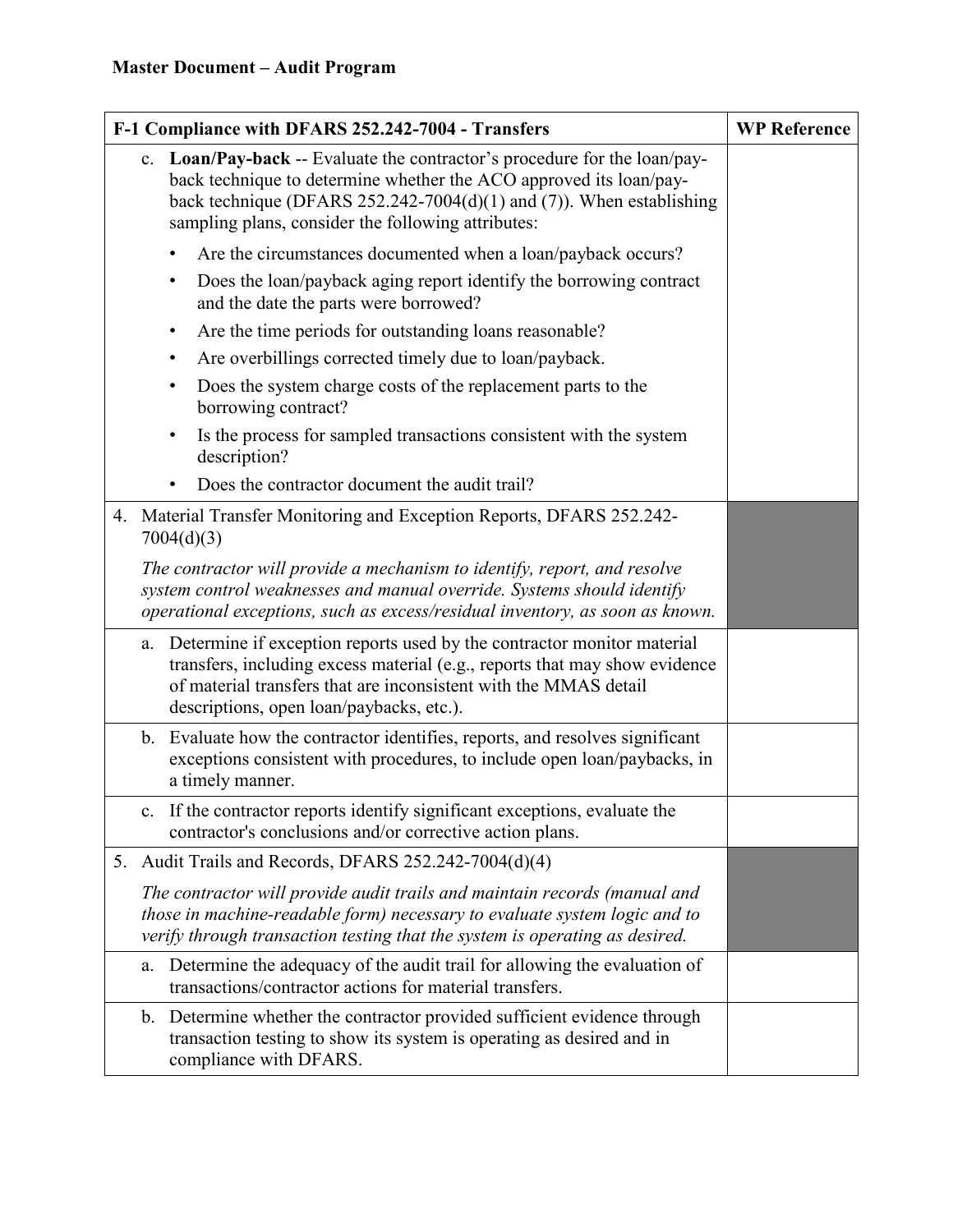| F-1 Compliance with DFARS 252.242-7004 - Transfers |                                                                                                                                                                                                                                                                                                                                                                                                                                                                                                                                  | <b>WP Reference</b> |  |
|----------------------------------------------------|----------------------------------------------------------------------------------------------------------------------------------------------------------------------------------------------------------------------------------------------------------------------------------------------------------------------------------------------------------------------------------------------------------------------------------------------------------------------------------------------------------------------------------|---------------------|--|
|                                                    | 6. Periodic Internal Reviews, DFARS 252.242-7004(d)(10)                                                                                                                                                                                                                                                                                                                                                                                                                                                                          |                     |  |
|                                                    | The contractor's MMAS should be subjected to periodic internal reviews to<br>ensure compliance with established policies and procedures.                                                                                                                                                                                                                                                                                                                                                                                         |                     |  |
|                                                    | Determine if the contractor's MMAS requires periodic internal reviews to<br>a.<br>monitor transfers to determine that controls are operating as intended and<br>that they are modified as appropriate.                                                                                                                                                                                                                                                                                                                           |                     |  |
|                                                    | b. Evaluate management reviews and other monitoring activities for the<br>period covered by the audit to determine if the contractor is performing<br>reviews in accordance with periods and guidelines established in the<br>policies and procedures. Determine if management conducts reviews<br>periodically and makes corrections to the MMAS as indicated by the<br>reviews. Determine the reasonableness of timeframes and guidelines of<br>the periodic reviews given the complexity of the material system<br>operation. |                     |  |
|                                                    | 7. Summarize results of work performed and audit conclusions.                                                                                                                                                                                                                                                                                                                                                                                                                                                                    |                     |  |
|                                                    | Evaluate whether noncompliances with the DFARS criteria identified<br>a.<br>during the audit are significant deficiencies, or are DFARS Less Severe<br>Significant Deficiencies.                                                                                                                                                                                                                                                                                                                                                 |                     |  |
|                                                    | Identify the rough order of magnitude (ROM) harm to Government<br>b.<br>contracts (e.g., over-billings, late contract delivery, excessive carry costs,<br>pricing data). If unable to quantify the impact, provide a qualitative<br>analysis to describe the material adverse impact to Government contracts.                                                                                                                                                                                                                    |                     |  |
|                                                    | 8. Discuss with supervisor and management the results of the fieldwork. If a<br>deficiency is identified, determine if a Statement of Conditions and<br>Recommendations (SOCAR) is warranted and provide a draft to management<br>as soon as the deficiency is supported. (CAM Chapter 10 and GAGAS 7.19 -<br>7.32 define the elements of a finding.)                                                                                                                                                                            |                     |  |
| 9.                                                 | Discuss the results with the DACO or other government official responsible<br>for administration of surveillance of the MMAS.                                                                                                                                                                                                                                                                                                                                                                                                    |                     |  |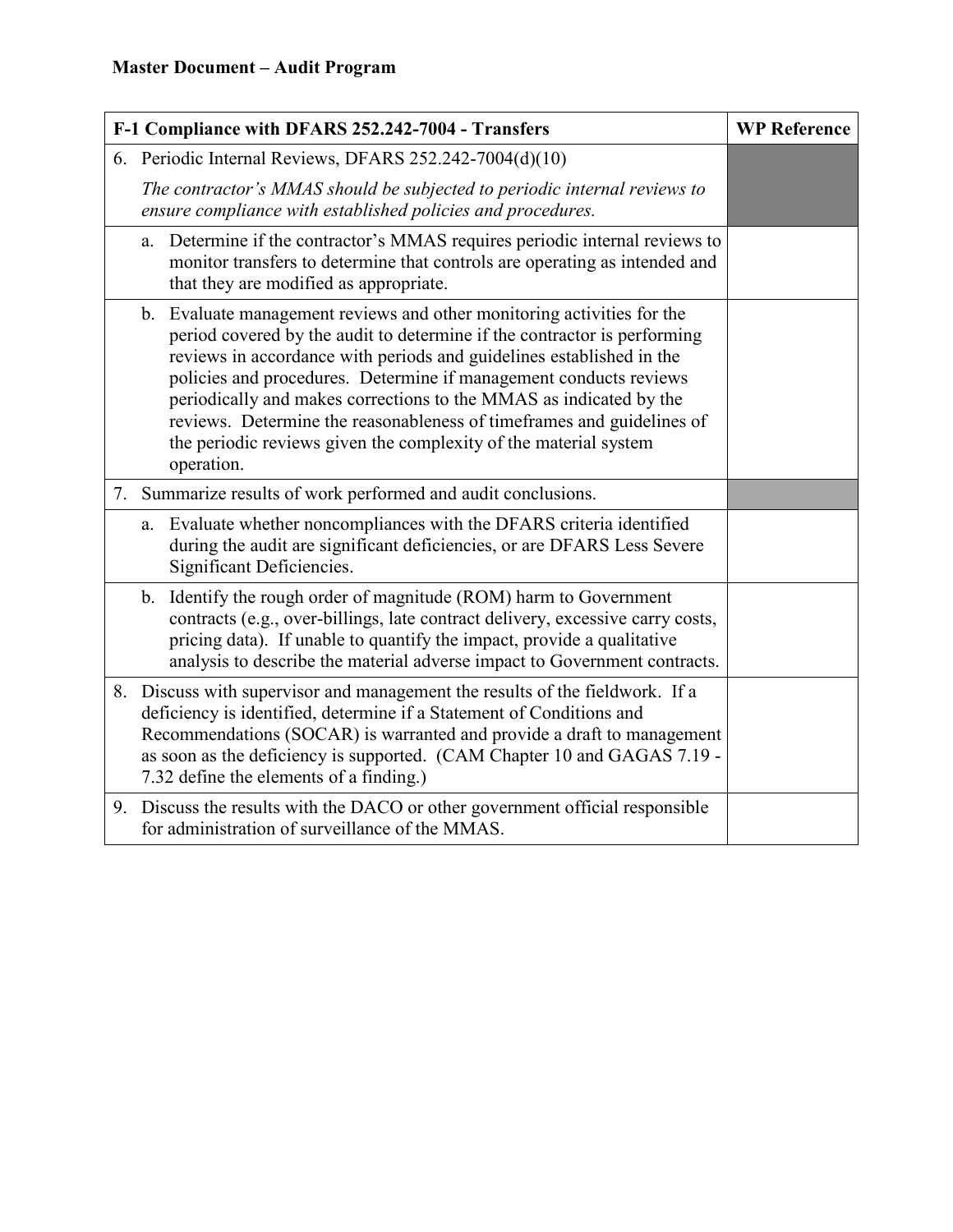| G-1 Compliance with DFARS 252.242-7004 - Material Allocations                                                                                                                                                                                                                                                                                                                                                                                                                                                                                                                                                                                                                                                                                                                                    | <b>WP Reference</b> |
|--------------------------------------------------------------------------------------------------------------------------------------------------------------------------------------------------------------------------------------------------------------------------------------------------------------------------------------------------------------------------------------------------------------------------------------------------------------------------------------------------------------------------------------------------------------------------------------------------------------------------------------------------------------------------------------------------------------------------------------------------------------------------------------------------|---------------------|
| Version 12.0, dated May 2022                                                                                                                                                                                                                                                                                                                                                                                                                                                                                                                                                                                                                                                                                                                                                                     |                     |
| In section G, the auditor will test key processes and controls to determine if the<br>contractor's MMAS complies with the system criteria in DFARS 252.242-7004.                                                                                                                                                                                                                                                                                                                                                                                                                                                                                                                                                                                                                                 |                     |
| In addition to DFARS $252.242-7004(d)(8)$ , the auditor will evaluate compliance<br>with DFARS 252.242-7004(d)(1), (3), (4), and (10), as these criteria are an<br>integral part of the evaluation of all MMAS processes. Note that DFARS<br>$252.242 - 7004(d)(10)$ – Internal Review - requirements can significantly overlap<br>DFARS 252.242-7004(d)(3) – Monitoring. The contractor's system evaluation<br>processes may include, for example, management reviews, internal audits, or<br>personnel performing duplicate checks and can be accomplished through<br>ongoing activities built into the contractor's normal recurring activities, separate<br>evaluations, or a combination of the two. If noncompliances exist, determine<br>which of the 2 criteria best fits the condition. |                     |
| In some instances, the auditor may use the same sample to test multiple criteria.<br>If auditors use sampling methods to test multiple criteria, ensure the sample is<br>sufficient to cover all requirements being tested.                                                                                                                                                                                                                                                                                                                                                                                                                                                                                                                                                                      |                     |
| Consider the size and complexity of the company's processes, operations, and<br>accounting system. Tailor (add, line-out, or modify) the audit steps based upon<br>your understanding of the contractor's processes, related internal controls and<br>the risk identified in the risk assessment.                                                                                                                                                                                                                                                                                                                                                                                                                                                                                                |                     |
| Inquiry alone is not sufficient to test the contractor's compliance with its<br>MMAS system description or DFARS 252.242-7004 requirements.                                                                                                                                                                                                                                                                                                                                                                                                                                                                                                                                                                                                                                                      |                     |
| System Description, DFARS 252.242-7004(d)(1)<br>1.                                                                                                                                                                                                                                                                                                                                                                                                                                                                                                                                                                                                                                                                                                                                               |                     |
| The contractor will have an adequate system description, including policies,<br>procedures, and operating instructions compliant with Federal Acquisition<br>Regulations and Defense FARS Supplement.                                                                                                                                                                                                                                                                                                                                                                                                                                                                                                                                                                                            |                     |
| For allocated material, determine whether the contractor's system<br>a.<br>description, policies, procedures and operating instructions for<br>allocating material pools to multiple cost objectives provide sufficient<br>detailed information on how the system is intended to operate and that<br>they comply with the FAR and DFARS.                                                                                                                                                                                                                                                                                                                                                                                                                                                         |                     |
| Verify (e.g., through testing, observation, re-performance of contractor<br>$\mathbf{b}$ .<br>processes, inquiry) the contractor's actual practices comply with its<br>system description Evaluate whether the data used is complete and<br>calculations are accurate.                                                                                                                                                                                                                                                                                                                                                                                                                                                                                                                           |                     |
| Assess whether this step is warranted, if the audit team concludes the<br>contractor's described procedures are not compliant with the DFARS<br>requirements (step 1a above).                                                                                                                                                                                                                                                                                                                                                                                                                                                                                                                                                                                                                    |                     |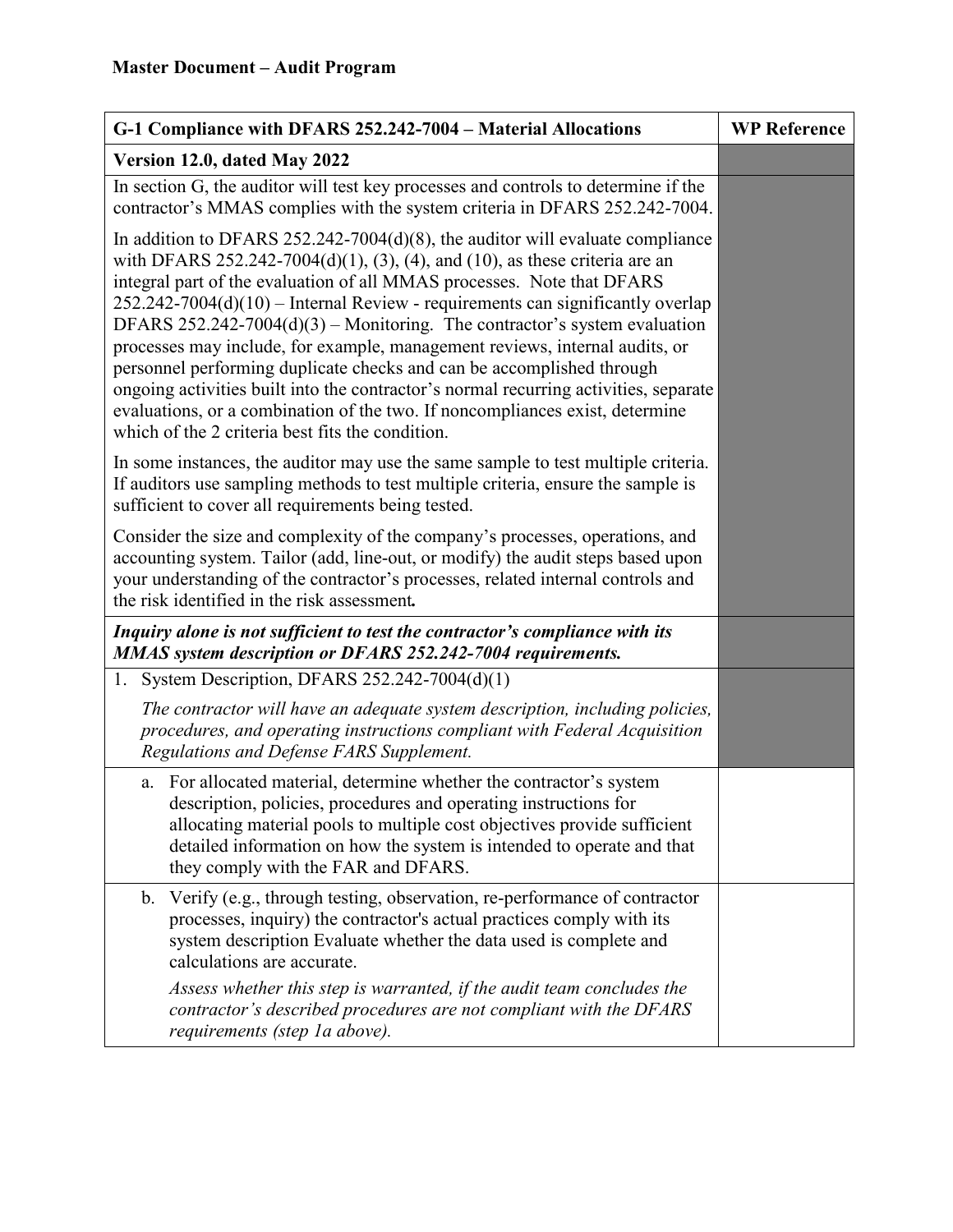| G-1 Compliance with DFARS 252.242-7004 - Material Allocations                                                                                                                                                                                                                                                                                                                                                                                                                                       | <b>WP Reference</b> |
|-----------------------------------------------------------------------------------------------------------------------------------------------------------------------------------------------------------------------------------------------------------------------------------------------------------------------------------------------------------------------------------------------------------------------------------------------------------------------------------------------------|---------------------|
| 2. Material Allocations, DFARS 252.242-7004(d)(8)                                                                                                                                                                                                                                                                                                                                                                                                                                                   |                     |
| When allocations from common inventory accounts are used, have controls<br>(in addition to system criteria 2 through $7$ ) to ensure that (i) reallocations<br>and any credit due are processed no less frequently than the routine billing<br>cycle; (ii) Inventories retained for requirements that are not under contract<br>are not allocated to contracts; and (iii) Algorithms are maintained based on<br>valid and current data.                                                             |                     |
| Determine if the process for allocating material to multiple cost objectives<br>complies with DFARS 252.242-7004(d)(8).                                                                                                                                                                                                                                                                                                                                                                             |                     |
| Determine the magnitude of contractor cost allocations from common<br>a.<br>inventories to cost objectives.                                                                                                                                                                                                                                                                                                                                                                                         |                     |
| Compare inventory allocations to overall material usage to determine<br>materiality.                                                                                                                                                                                                                                                                                                                                                                                                                |                     |
| If common inventory allocations are immaterial, further effort may<br>not be required, discuss need for any additional work with<br>supervisory auditor.                                                                                                                                                                                                                                                                                                                                            |                     |
| Note: Common inventory represents parts that are required for use on<br>more than one cost objective.                                                                                                                                                                                                                                                                                                                                                                                               |                     |
| b. Determine if the contractor's Material Allocations process ensures that<br>reallocations and any credits due are processed no less frequently than<br>the routine billing cycle.                                                                                                                                                                                                                                                                                                                 |                     |
| c. Determine if the contractor ensures that inventories retained for required<br>allocated material that are not under contract are not allocated to<br>existing contracts (i.e., required for the contract and are based on valid<br>time-phased requirements). Allocations should not be too far in<br>advance of required production dates without sufficient justification,<br>such as availability of quantity discounts, economic order quantities,<br>and known or expected vendor problems. |                     |
| d. Determine if the contractor maintains algorithms for Material<br>Allocations based on valid and current data.                                                                                                                                                                                                                                                                                                                                                                                    |                     |
| Material Allocations Monitoring and Exception Reports<br>3.<br>DFARS 252.242-7004(d)(3)                                                                                                                                                                                                                                                                                                                                                                                                             |                     |
| The contractor will provide a mechanism to identify, report, and resolve<br>system control weaknesses and manual override. Systems should identify<br>operational exceptions, such as excess/residual inventory, as soon as<br>known.                                                                                                                                                                                                                                                               |                     |
| Determine if exception reports used by the contractor monitor<br>a.<br>indications of inaccurate material allocations.                                                                                                                                                                                                                                                                                                                                                                              |                     |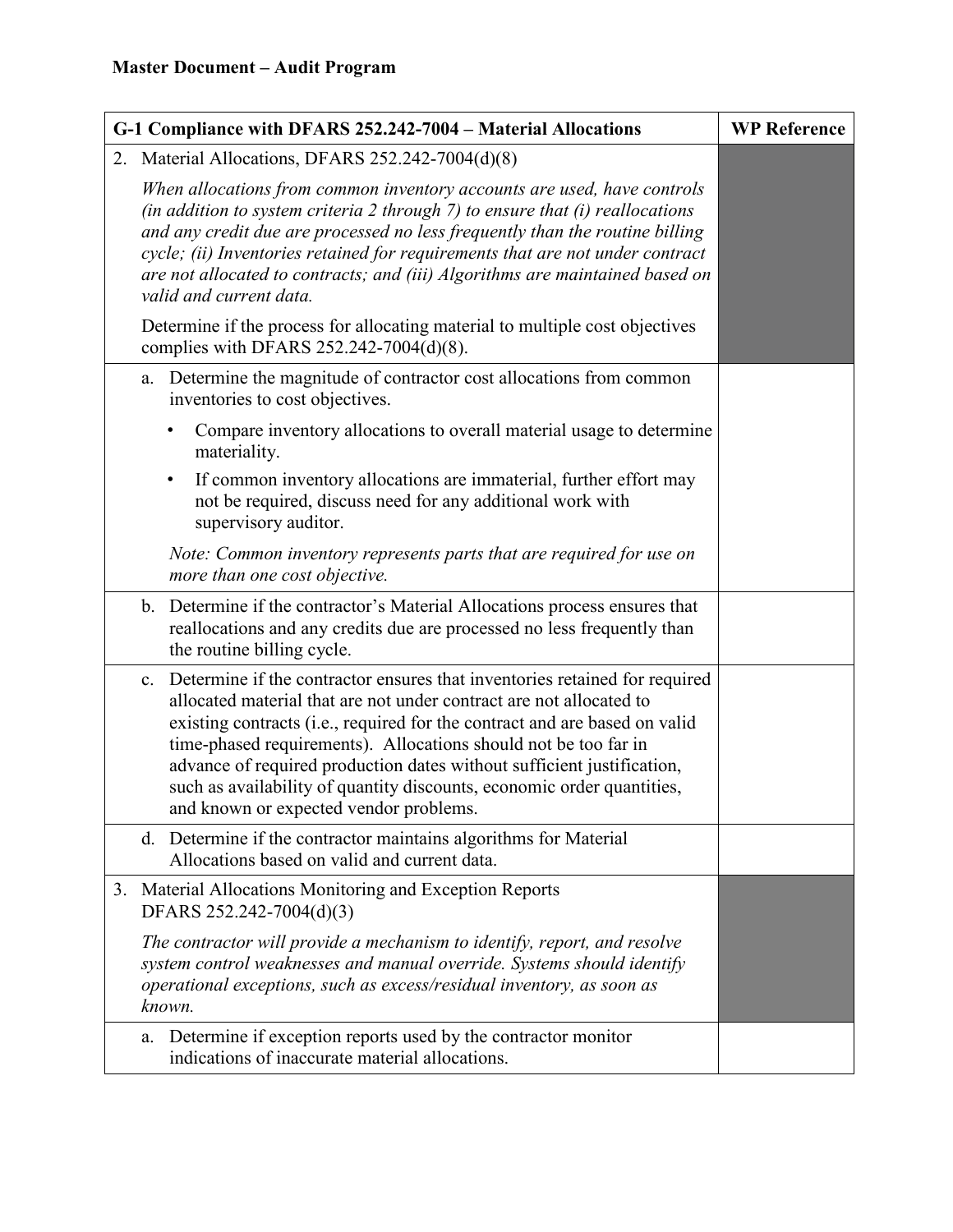| G-1 Compliance with DFARS 252.242-7004 - Material Allocations |                                                                                                                                                                                                                                                                                                                                                                                                                                                                                                            | <b>WP Reference</b> |
|---------------------------------------------------------------|------------------------------------------------------------------------------------------------------------------------------------------------------------------------------------------------------------------------------------------------------------------------------------------------------------------------------------------------------------------------------------------------------------------------------------------------------------------------------------------------------------|---------------------|
|                                                               | b. Determine if the contractor identifies, reports, and resolves system<br>weaknesses and exceptions in a timely manner.                                                                                                                                                                                                                                                                                                                                                                                   |                     |
|                                                               | If the contractor's system reports identify significant exceptions,<br>c.<br>evaluate the contractor's conclusions and/or corrective action plans.                                                                                                                                                                                                                                                                                                                                                         |                     |
|                                                               | 4. Audit Trails and Records, DFARS 252.242-7004(d)(4)                                                                                                                                                                                                                                                                                                                                                                                                                                                      |                     |
|                                                               | The contractor will provide audit trails and maintain records (manual and<br>those in machine-readable form) necessary to evaluate system logic and to<br>verify through transaction testing that the system is operating as desired.                                                                                                                                                                                                                                                                      |                     |
|                                                               | Determine the adequacy of the audit trail for allowing the evaluation of<br>a.<br>transactions/contractor actions for allocated materials.                                                                                                                                                                                                                                                                                                                                                                 |                     |
|                                                               | b. Determine whether the contractor provided sufficient evidence through<br>transaction testing to show its system is operating as desired and in<br>compliance with DFARS.                                                                                                                                                                                                                                                                                                                                |                     |
|                                                               | 5. Periodic Internal Reviews, DFARS 252.242-7004(d)(10)                                                                                                                                                                                                                                                                                                                                                                                                                                                    |                     |
|                                                               | The contractor's MMAS should be subjected to periodic internal reviews to<br>ensure compliance with established policies and procedures.                                                                                                                                                                                                                                                                                                                                                                   |                     |
|                                                               | Determine if the contractor's MMAS requires periodic internal reviews<br>a.<br>to monitor allocated material to determine that controls are operating as<br>intended and modified as appropriate.                                                                                                                                                                                                                                                                                                          |                     |
|                                                               | b. Evaluate management reviews and other monitoring activities for the<br>period covered by the audit to determine if the contractor is performing<br>reviews in accordance with periods and guidelines established in its<br>MMAS. Determine if management conducts reviews periodically and<br>makes corrections to the MMAS as indicated by the reviews. Determine<br>the reasonableness of timeframes and guidelines of the periodic reviews<br>given the complexity of the material system operation. |                     |
|                                                               | 6. Summarize results of work performed and audit conclusions.                                                                                                                                                                                                                                                                                                                                                                                                                                              |                     |
|                                                               | Evaluate whether noncompliances with the DFARS criteria identified<br>a.<br>during the audit are significant deficiencies, or are less severe<br>significant deficiencies.                                                                                                                                                                                                                                                                                                                                 |                     |
|                                                               | b. Identify the rough order of magnitude (ROM) harm to Government<br>contracts (e.g., over-billings, late contract delivery, excessive carry<br>costs, pricing data). If unable to quantify the impact, provide a<br>qualitative analysis to describe the material adverse impact to<br>Government contracts.                                                                                                                                                                                              |                     |
|                                                               | 7. Discuss with supervisor and management the results of the fieldwork. If a<br>deficiency is identified, determine if a Statement of Conditions and<br>Recommendations (SOCAR) is warranted and provide a draft to<br>management as soon as the deficiency is supported. (CAM Chapter 10 and<br>GAGAS 7.19 - 7.32 define the elements of a finding.)                                                                                                                                                      |                     |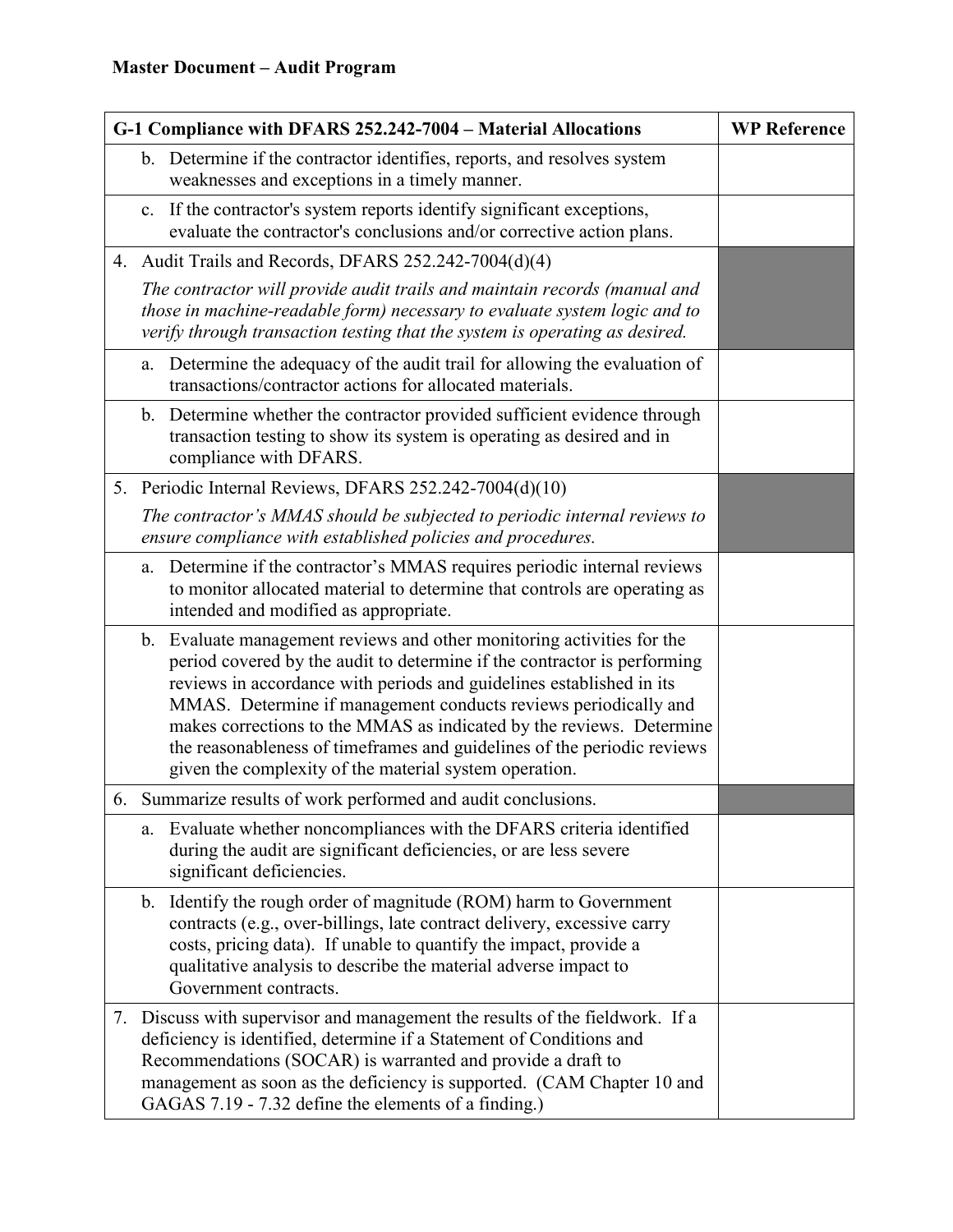| G-1 Compliance with DFARS 252.242-7004 – Material Allocations                                                                    | <b>WP Reference</b> |
|----------------------------------------------------------------------------------------------------------------------------------|---------------------|
| 8. Discuss the results with the DACO or other government official responsible<br>for administration of surveillance of the MMAS. |                     |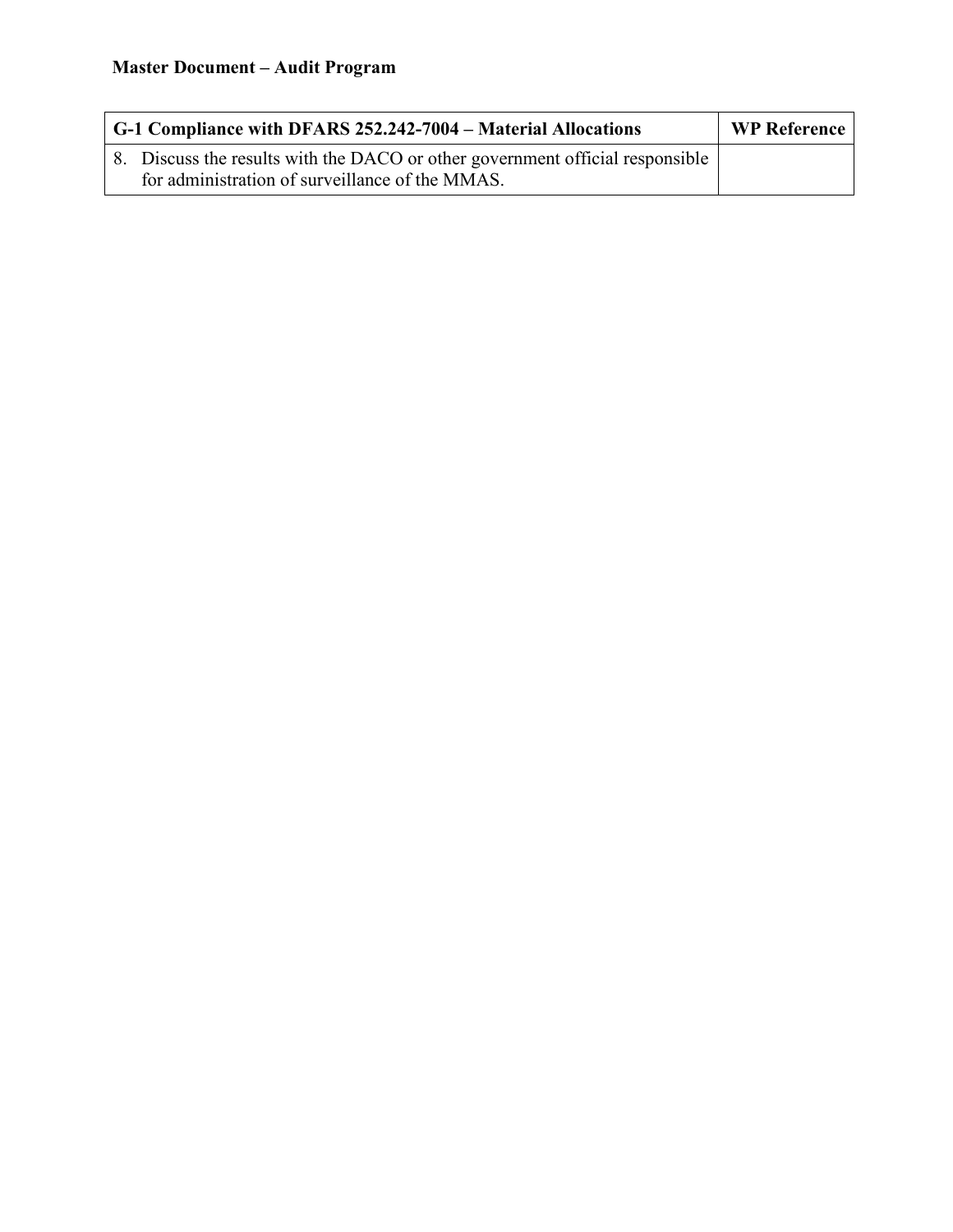| H-1 Compliance with DFARS 252.242-7004 - Material Costing                                                                                                                                                                                                                                                                                                                                                                                                                                                                                                                                                                                                                                                                                                                                       | <b>WP Reference</b> |
|-------------------------------------------------------------------------------------------------------------------------------------------------------------------------------------------------------------------------------------------------------------------------------------------------------------------------------------------------------------------------------------------------------------------------------------------------------------------------------------------------------------------------------------------------------------------------------------------------------------------------------------------------------------------------------------------------------------------------------------------------------------------------------------------------|---------------------|
| Version 12.0, dated May 2022                                                                                                                                                                                                                                                                                                                                                                                                                                                                                                                                                                                                                                                                                                                                                                    |                     |
| In section H, the auditor will test those key processes and controls to determine<br>if the contractor's MMAS complies with the system criteria in DFARS<br>252.242-7004.                                                                                                                                                                                                                                                                                                                                                                                                                                                                                                                                                                                                                       |                     |
| In addition to DFARS 252.242-7004(d)(7), the auditor will evaluate compliance<br>with DFARS 252.242-7004(d)(1), (3), (4), and (10), as these criteria are an<br>integral part of the evaluation of all MMAS processes. Note that DFARS<br>$252.242 - 7004(d)(10)$ – Internal Review - requirements can significantly overlap<br>DFARS $252.242-7004(d)(3)$ – Monitoring. The contractor's system evaluation<br>processes may include, for example, management reviews, internal audits, or<br>personnel performing duplicate checks and can be accomplished through<br>ongoing activities built into the contractor's normal recurring activities, separate<br>evaluations, or a combination of the two. If noncompliances exist, determine<br>which of the 2 criteria best fits the condition. |                     |
| In some instances, the auditor may use the same sample to test multiple criteria.<br>If auditors use sampling methods to test multiple criteria, ensure the sample is<br>sufficient to cover all requirements being tested.                                                                                                                                                                                                                                                                                                                                                                                                                                                                                                                                                                     |                     |
| Consider the size and complexity of the company's processes, operations, and<br>accounting system. Tailor (add, line-out, or modify) the audit steps based upon<br>your understanding of the contractor's processes, related internal controls and<br>the risk identified in the risk assessment.                                                                                                                                                                                                                                                                                                                                                                                                                                                                                               |                     |
| Inquiry alone is not sufficient to test the contractor's compliance with its<br>MMAS system description or DFARS 252.242-7004 requirements.                                                                                                                                                                                                                                                                                                                                                                                                                                                                                                                                                                                                                                                     |                     |
| 1. System Description, DFARS $252.242-7004(d)(1)$                                                                                                                                                                                                                                                                                                                                                                                                                                                                                                                                                                                                                                                                                                                                               |                     |
| The contractor will have an adequate system description, including policies,<br>procedures, and operating instructions compliant with Federal Acquisition<br>Regulations and Defense FARS Supplement.                                                                                                                                                                                                                                                                                                                                                                                                                                                                                                                                                                                           |                     |
| a. For initial material costing, determine whether the contractor's system<br>description, policies, procedures and operating instructions for initial<br>costing of material provide sufficient information on how the system is<br>intended to operate and that they comply with the FAR and DFARS.                                                                                                                                                                                                                                                                                                                                                                                                                                                                                           |                     |
| Verify (through testing, observation, re-performance of contractor<br>b.<br>process, inquiry) the contractor's actual practices comply with its system<br>description.                                                                                                                                                                                                                                                                                                                                                                                                                                                                                                                                                                                                                          |                     |
| Assess whether this step is warranted, if the audit team concludes the<br>contractor's described procedures are not compliant with the DFARS<br>requirements (step 1a above).                                                                                                                                                                                                                                                                                                                                                                                                                                                                                                                                                                                                                   |                     |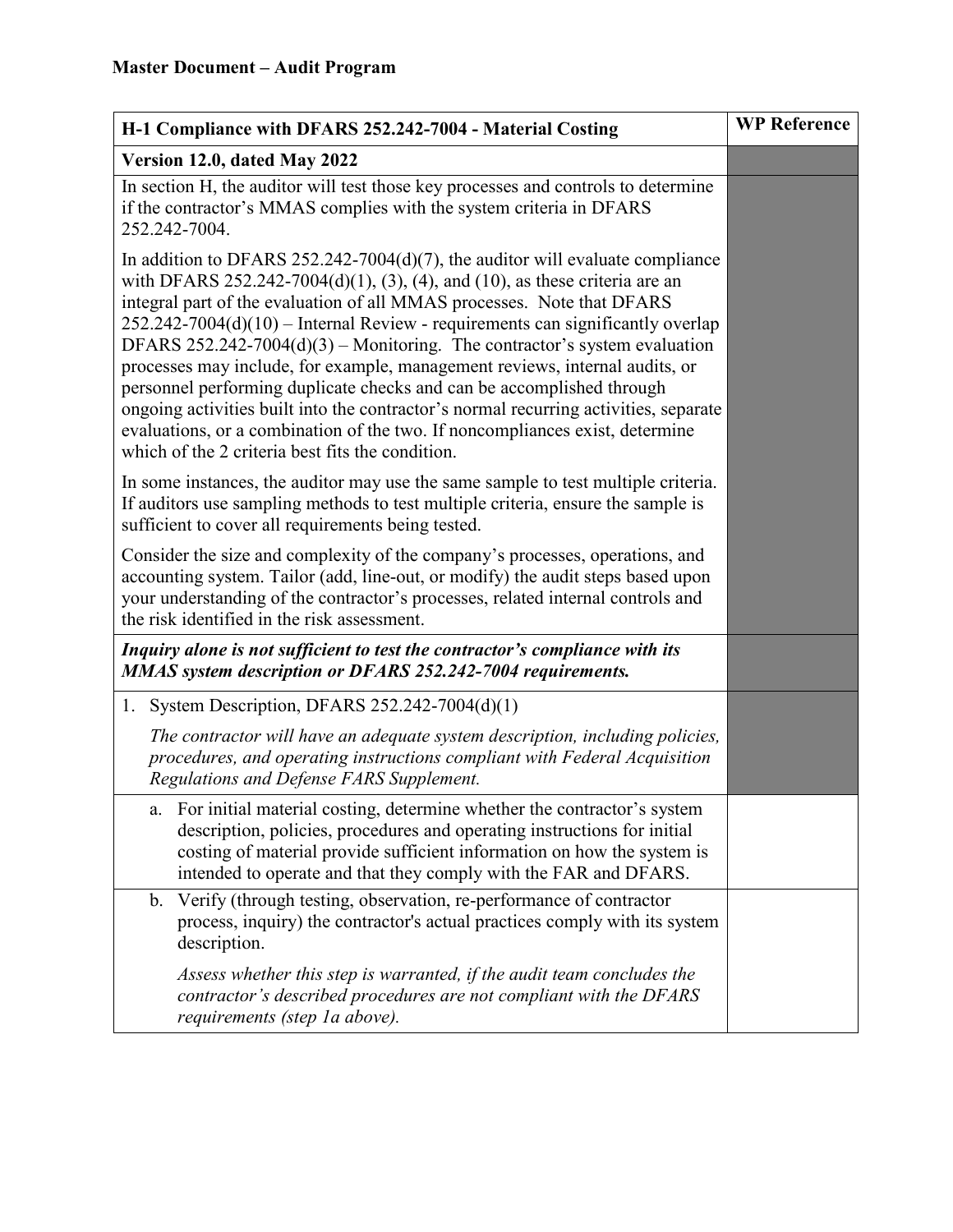| H-1 Compliance with DFARS 252.242-7004 - Material Costing | <b>WP Reference</b>                                                                                                                                                                                                                                                                                                                                                                                                     |  |
|-----------------------------------------------------------|-------------------------------------------------------------------------------------------------------------------------------------------------------------------------------------------------------------------------------------------------------------------------------------------------------------------------------------------------------------------------------------------------------------------------|--|
|                                                           | 2. Initial Costing of Material, DFARS 252.242-7004(d)(7)                                                                                                                                                                                                                                                                                                                                                                |  |
|                                                           | Maintain a consistent, equitable, and unbiased logic for costing of material<br>transactions as follows:                                                                                                                                                                                                                                                                                                                |  |
|                                                           | (i) The Contractor shall maintain and disclose written policies describing<br>the transfer methodology and the loan/pay-back technique.                                                                                                                                                                                                                                                                                 |  |
|                                                           | (ii) The costing methodology may be standard or actual cost, or any of the<br>inventory costing methods in 48 CFR 9904.411-50(b). The Contractor shall<br>maintain consistency across all contract and customer types, and from<br>accounting period to accounting period for initial charging and transfer<br>charging.                                                                                                |  |
|                                                           | a. Determine if the contractor's actual process for initial costing of<br>materials, including inter-organizational transfers, ensures initial costs<br>are consistent, equitable, unbiased, and comply with CAS 411-50(b).<br>NOTE: If there is a current CAS 411 compliance audit, the auditor<br>should incorporate the results into this audit and consider whether<br>further effort is required.                  |  |
|                                                           | b. Selectively evaluate material transactions (purchased and fabricated) to<br>determine if the initial costing of materials comply with DFARS<br>$252.242 - 7004(d)(7)$ requirements. (Note: Audit universe is typically<br>material transactions during the most recent 12 months or the selected<br>items used for testing BOM/MPS accuracy.) When establishing<br>sampling plans consider the following attributes: |  |
|                                                           | Does the contractor consistently use the same costing method (i.e.,<br>٠<br>standard costing or actual costing, etc) from accounting period to<br>accounting period?                                                                                                                                                                                                                                                    |  |
|                                                           | When materials are charged at actual costs directly to contract upon<br>$\bullet$<br>acquisition, is the contract charged identified on the purchase order,<br>CAS 411-40(b).                                                                                                                                                                                                                                           |  |
|                                                           | When materials are charged directly to contract upon requisition<br>from inventory (e.g., issued from company-owned inventory) does<br>the contractor use one of the inventory costing methods described in<br>CAS 411-50(b)? The costing methods used must be consistently<br>followed.                                                                                                                                |  |
|                                                           | For fabricated material costings, ensure the accuracy of the number<br>of labor hours and application of the labor rate.                                                                                                                                                                                                                                                                                                |  |
|                                                           | If material costing is at standard cost, ensure contractor complies<br>$\bullet$<br>with CAS 407.                                                                                                                                                                                                                                                                                                                       |  |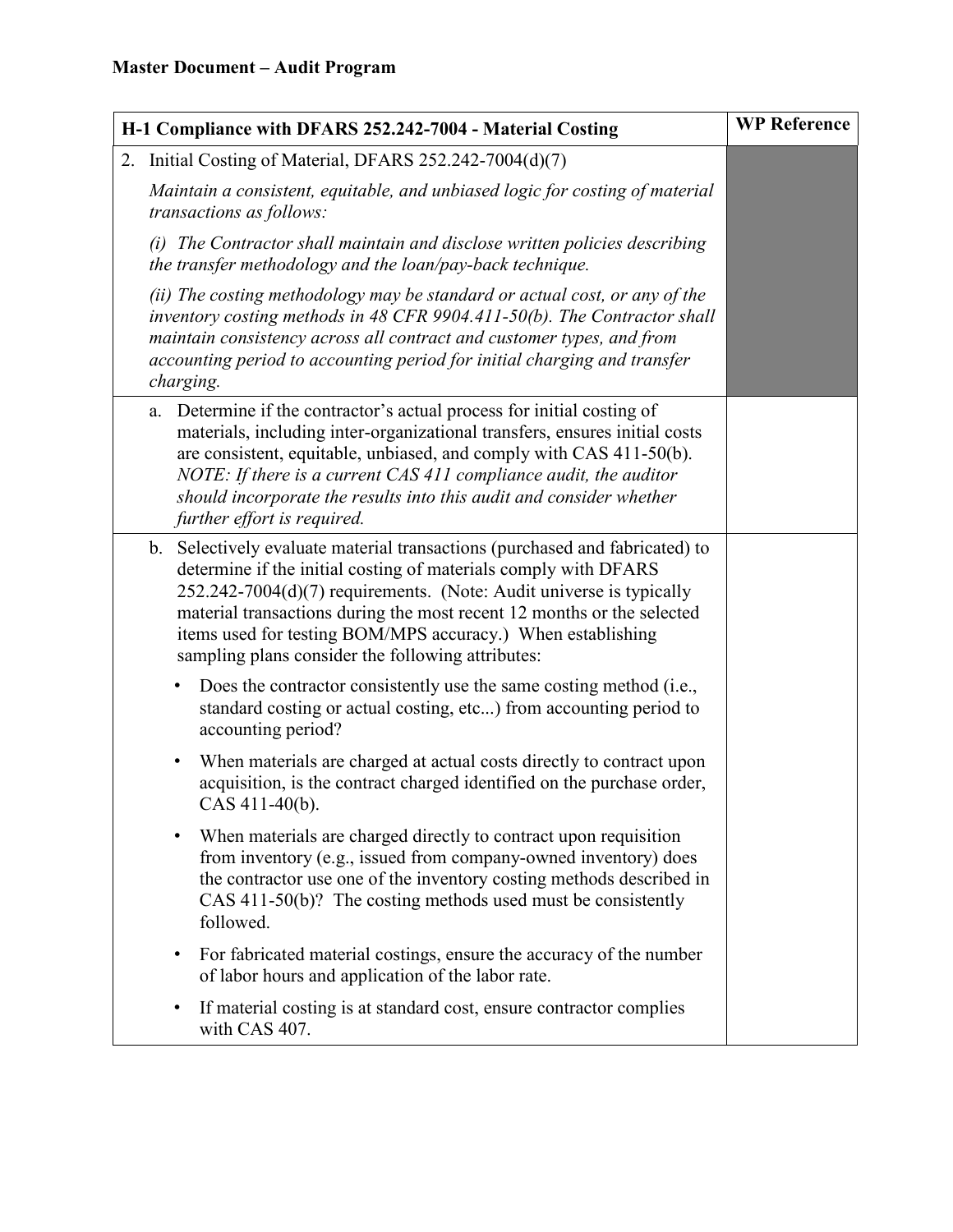| H-1 Compliance with DFARS 252.242-7004 - Material Costing |                                                                                                                                                                                                                                                                                                                                                                                                                                                                                                            | <b>WP Reference</b> |
|-----------------------------------------------------------|------------------------------------------------------------------------------------------------------------------------------------------------------------------------------------------------------------------------------------------------------------------------------------------------------------------------------------------------------------------------------------------------------------------------------------------------------------------------------------------------------------|---------------------|
|                                                           | 3. Initial Material Costing Monitoring, Exception Reports and<br>Residual/Excess Material, DFARS 252.242-7004(d)(3)                                                                                                                                                                                                                                                                                                                                                                                        |                     |
|                                                           | The contractor will provide a mechanism to identify, report, and resolve<br>system control weaknesses and manual override. Systems should identify<br>operational exceptions, such as excess/residual inventory, as soon as<br>known.                                                                                                                                                                                                                                                                      |                     |
|                                                           | Determine if the contractor has exception reports to monitor initial<br>a.<br>material costing.                                                                                                                                                                                                                                                                                                                                                                                                            |                     |
|                                                           | b. Determine if the contractor identifies, reports, and resolves system<br>weaknesses and exceptions in a timely manner.                                                                                                                                                                                                                                                                                                                                                                                   |                     |
|                                                           | c. If the contractor's system reports identify significant exceptions,<br>evaluate the contractor's conclusions and corrective action plans.                                                                                                                                                                                                                                                                                                                                                               |                     |
|                                                           | 4. Audit Trails and Records, DFARS 252.242-7004(d)(4)                                                                                                                                                                                                                                                                                                                                                                                                                                                      |                     |
|                                                           | The contractor will provide audit trails and maintain records (manual and<br>those in machine-readable form) necessary to evaluate system logic and to<br>verify through transaction testing that the system is operating as desired.                                                                                                                                                                                                                                                                      |                     |
|                                                           | Determine the adequacy of the audit trail for allowing the evaluation of<br>a.<br>transactions/contractor actions for material costing.                                                                                                                                                                                                                                                                                                                                                                    |                     |
|                                                           | b. Determine whether the contractor provided sufficient evidence through<br>transaction testing to show its system is operating as desired and in<br>compliance with DFARS.                                                                                                                                                                                                                                                                                                                                |                     |
|                                                           | 5. Periodic Internal Reviews, DFARS 252.242-7004(d)(10)                                                                                                                                                                                                                                                                                                                                                                                                                                                    |                     |
|                                                           | The contractor's MMAS should be subjected to periodic internal reviews to<br>ensure compliance with established policies and procedures.                                                                                                                                                                                                                                                                                                                                                                   |                     |
|                                                           | a. Determine if the contractor's MMAS requires periodic internal reviews<br>to monitor initial material costing to determine that controls are<br>operating as intended and modified as appropriate.                                                                                                                                                                                                                                                                                                       |                     |
|                                                           | b. Evaluate management reviews and other monitoring activities for the<br>period covered by the audit to determine if the contractor is performing<br>reviews in accordance with periods and guidelines established in its<br>MMAS. Determine if management conducts reviews periodically and<br>makes corrections to the MMAS as indicated by the reviews. Determine<br>the reasonableness of timeframes and guidelines of the periodic reviews<br>given the complexity of the material system operation. |                     |
| 6.                                                        | Summarize results of work performed and audit conclusions.                                                                                                                                                                                                                                                                                                                                                                                                                                                 |                     |
|                                                           | Evaluate whether noncompliances with the DFARS criteria identified<br>a.<br>during the audit are significant deficiencies, or less severe significant<br>deficiencies.                                                                                                                                                                                                                                                                                                                                     |                     |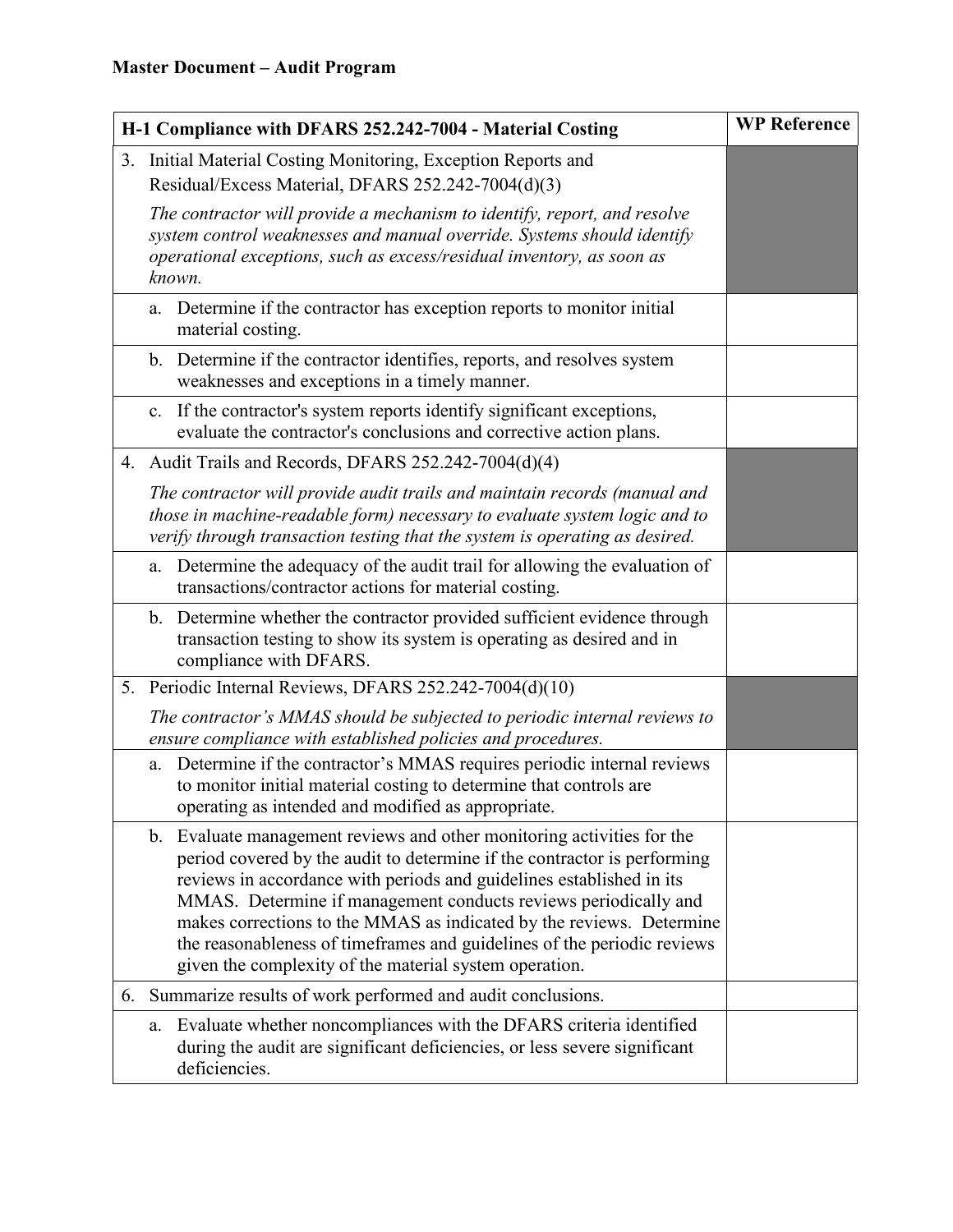| H-1 Compliance with DFARS 252.242-7004 - Material Costing                                                                                                                                                                                                                                                     | <b>WP Reference</b> |
|---------------------------------------------------------------------------------------------------------------------------------------------------------------------------------------------------------------------------------------------------------------------------------------------------------------|---------------------|
| b. Identify the rough order of magnitude (ROM) harm to Government<br>contracts (e.g., over-billings, late contract delivery, excessive carry<br>costs, pricing data). If unable to quantify the impact, provide a<br>qualitative analysis to describe the material adverse impact to<br>Government contracts. |                     |
| 7. Discuss with supervisor and management the results of the fieldwork. If a<br>deficiency is identified, determine if a Statement of Conditions and<br>Recommendations (SOCAR) is warranted and provide a draft to                                                                                           |                     |
| management as soon as the deficiency is supported. (CAM Chapter 10 and<br>GAGAS 7.19 - 7.32 define the elements of a finding.)                                                                                                                                                                                |                     |
| 8. Discuss the results with the DACO or other government official responsible<br>for administration of surveillance of the MMAS.                                                                                                                                                                              |                     |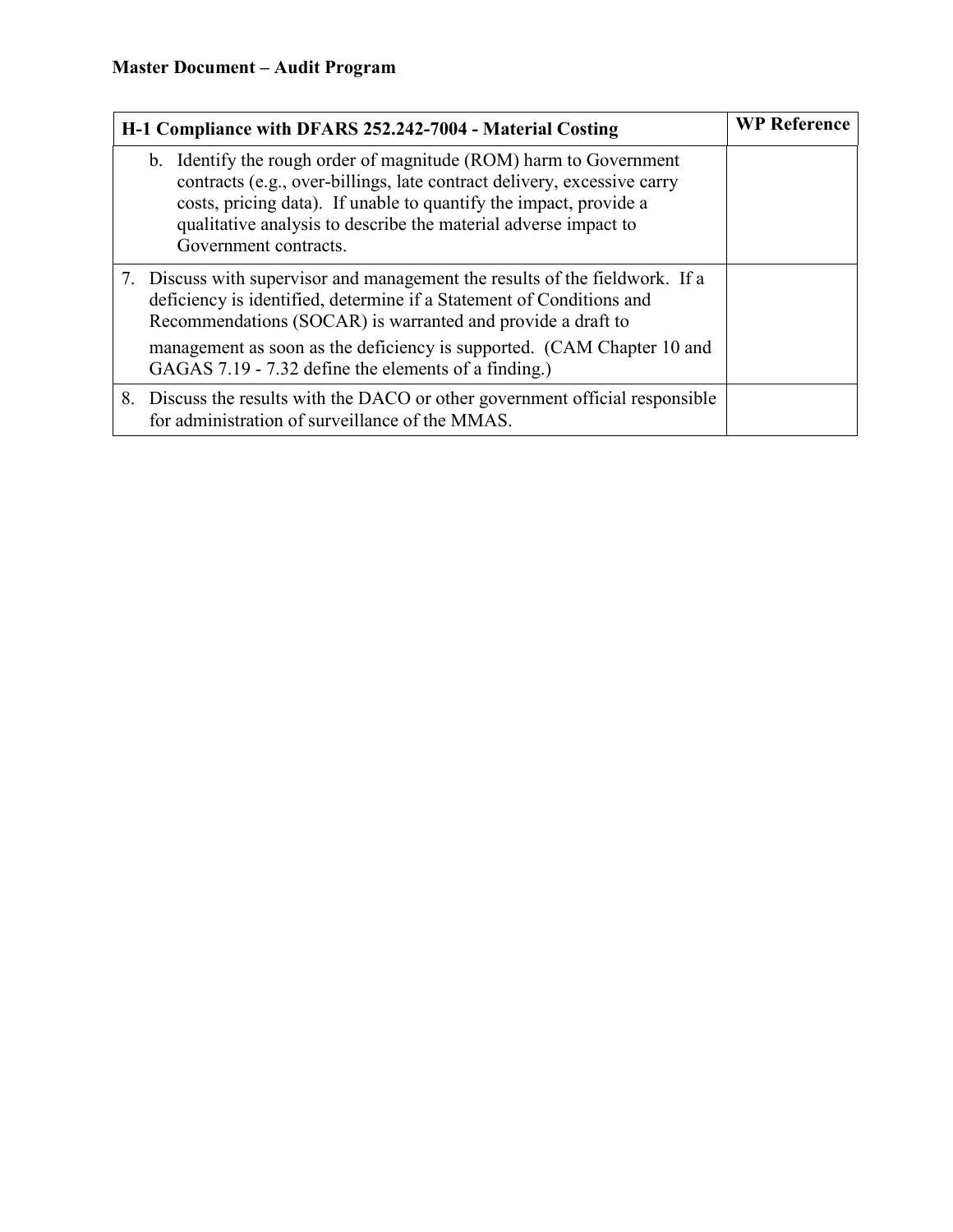| <b>A-1 Concluding Steps</b>                      |                                                                                                                                                                                                                                                                                                                                                                                                                                                                                                                                                        | <b>WP Reference</b> |
|--------------------------------------------------|--------------------------------------------------------------------------------------------------------------------------------------------------------------------------------------------------------------------------------------------------------------------------------------------------------------------------------------------------------------------------------------------------------------------------------------------------------------------------------------------------------------------------------------------------------|---------------------|
| Version 12.0, dated May 2022                     |                                                                                                                                                                                                                                                                                                                                                                                                                                                                                                                                                        |                     |
| are less severe significant deficiencies.        | 1. Hold a meeting with the audit team (e.g. RAM, Manager, Supervisor,<br>Technical Specialists and Auditors) and discuss the issues identified in the<br>audit and the impact on the conclusions and opinion in the audit report.<br>Summarize the deficiencies by the applicable DFARS material management<br>and accounting system criteria. Distinguish between deficiencies that are<br>considered a significant deficiency and material weakness from those that                                                                                  |                     |
| 6 with the responsible contracting officer.      | In certain circumstances, such as when the audit procedures identify only<br>deficiencies in compliance with DFARS criteria that are less severe<br>significant deficiencies, assess if the less severe significant deficiency<br>represents a significant deficiency in internal control required to be reported<br>per GAGAS. In this case, the less severe deficiencies should be included in<br>the audit report in an exhibit titled "DFARS Less Severe Significant<br>Deficiencies". Consider discussing withhold provisions under FAR 32.503-   |                     |
| charged with governance (GAGAS 7.45).            | Less than material noncompliances that warrant the attention of those<br>charged with governance should be communicated in writing to those                                                                                                                                                                                                                                                                                                                                                                                                            |                     |
| governance (GAGAS 7.46).                         | Professional judgement will be used in determining how to communicate<br>noncompliances that do not warrant the attention of those charged with                                                                                                                                                                                                                                                                                                                                                                                                        |                     |
| 2.                                               | The draft audit report should include all significant deficiencies and less<br>severe significant deficiencies in compliance with the DFARS criteria, and<br>all deficiencies in internal control that are significant deficiencies or<br>material weaknesses, even those reported in deficiency reports issued on a<br>real-time basis under a separate assignment number during the course of the<br>audit. For any such deficiencies, note the deficiency report number and<br>date, and the status of the deficiencies in the condition statement. |                     |
| "DFARS Significant Deficiencies".                | When auditors identify both a significant deficiency in compliance with the<br>DFARS criteria and a less severe significant deficiency, the auditor will<br>include the less severe deficiencies (and corresponding deficiencies in<br>internal control) in the audit report in a separate Exhibit titled "DFARS<br>Less Severe Significant Deficiencies." All significant deficiencies in<br>compliance with the DFARS criteria (and the corresponding material<br>weaknesses in internal control) will be included in an Exhibit titled              |                     |
| an Appendix titled Other Matters to be Reported. | Less than material noncompliances that warrant the attention of those<br>charged with governance should be communicated in writing to those<br>charged with governance to obtain the contractor's response and included in                                                                                                                                                                                                                                                                                                                             |                     |